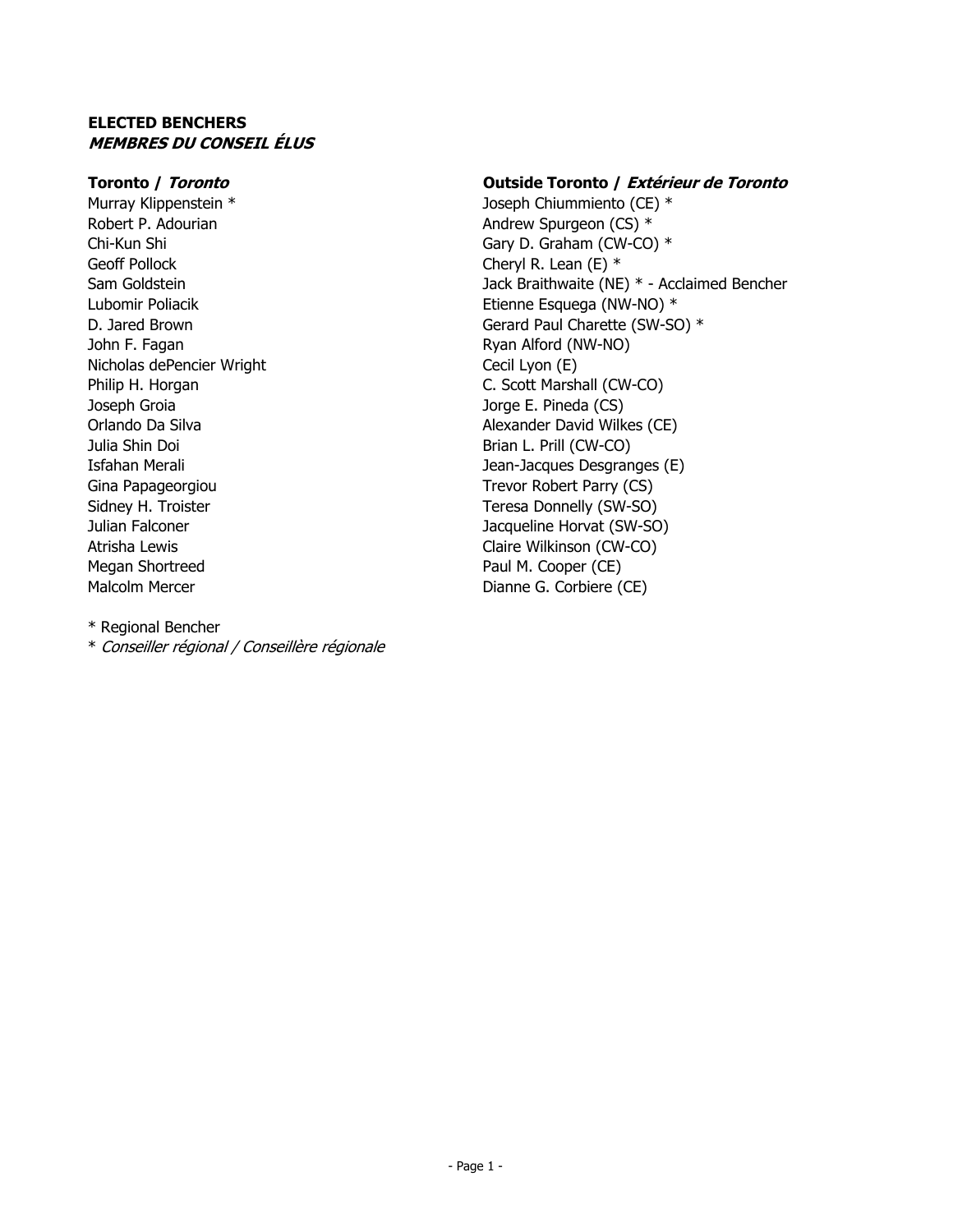#### **VOTES FROM ALL REGIONS FOR OUTSIDE TORONTO CANDIDATES VOTES DE TOUTES LES RÉGIONS (CANDIDAT(E)S DE L'EXTERIEUR DE TORONTO)**

| <b>Candidate Name</b>           | <b>Votes</b> | Percentage  | <b>Standing</b>         |
|---------------------------------|--------------|-------------|-------------------------|
| Nom du candidat/de la candidate | Voix         | Pourcentage | Classement              |
| Cheryl R. Lean (E)              | 5,184        | 32.09%      | $\mathbf{1}$            |
| Ryan Alford (NW-NO)             | 5,062        | 31.33%      | $\overline{2}$          |
| Gerard Paul Charette (SW-SO)    | 4,781        | 29.59%      | $\mathsf 3$             |
| Gary D. Graham (CW-CO)          | 4,699        | 29.09%      | $\overline{\mathbf{4}}$ |
| Joseph Chiummiento (CE)         | 4,637        | 28.70%      | 5                       |
| Cecil Lyon (E)                  | 4,629        | 28.65%      | $\boldsymbol{6}$        |
| C. Scott Marshall (CW-CO)       | 4,473        | 27.69%      | $\overline{7}$          |
| Jorge E. Pineda (CS)            | 4,375        | 27.08%      | $\, 8$                  |
| Alexander David Wilkes (CE)     | 4,201        | 26.00%      | 9                       |
| Brian L. Prill (CW-CO)          | 4,194        | 25.96%      | 10                      |
| Jean-Jacques Desgranges (E)     | 4,172        | 25.82%      | 11                      |
| Trevor Robert Parry (CS)        | 4,139        | 25.62%      | 12                      |
| Teresa Donnelly (SW-SO)         | 3,970        | 24.57%      | 13                      |
| Jacqueline Horvat (SW-SO)       | 3,149        | 19.49%      | 14                      |
| Claire Wilkinson (CW-CO)        | 2,898        | 17.94%      | 15                      |
| Paul M. Cooper (CE)             | 2,896        | 17.93%      | 16                      |
| Dianne G. Corbiere (CE)         | 2,619        | 16.21%      | 17                      |
| Michael B. LeSage (CS)          | 2,565        | 15.88%      | 18                      |
| Quinn M. Ross (SW-SO)           | 2,482        | 15.36%      | 19                      |
| Douglas W. Judson (NW-NO)       | 2,465        | 15.26%      | 20                      |
| Cheryl Siran (NW-NO)            | 2,363        | 14.63%      | 21                      |
| Janis P. Criger (CS)            | 2,346        | 14.52%      | 22                      |
| Rebecca Bromwich (E)            | 2,278        | 14.10%      | 23                      |
| Andrew Spurgeon (CS)            | 2,213        | 13.70%      | 24                      |
| Michael Lerner (SW-SO)          | 2,153        | 13.33%      | 25                      |
| Nathan Baker (CE)               | 2,058        | 12.74%      | 26                      |
| François N. Baril (E)           | 2,013        | 12.46%      | 27                      |
| Deepa Tailor (CW-CO)            | 1,980        | 12.26%      | 28                      |
| Jerry B. Udell (SW-SO)          | 1,979        | 12.25%      | 29                      |
| Peter Beach (E)                 | 1,870        | 11.57%      | 30                      |
| M. Virginia MacLean (CW-CO)     | 1,860        | 11.51%      | 31                      |
| Antoine L. Collins (E)          | 1,825        | 11.30%      | 32                      |
| Andrea L. Clarke (CW-CO)        | 1,784        | 11.04%      | 33                      |
| Tania Perlin (CE)               | 1,751        | 10.84%      | 34                      |
| Sylvie Patenaude (E)            | 1,684        | 10.42%      | 35                      |
| Yavar Hameed (E)                | 1,646        | 10.19%      | 36                      |
| Etienne Esquega (NW-NO)         | 1,606        | 9.94%       | 37                      |
| Raj Sharda (CW-CO)              | 1,555        | 9.62%       | 38                      |
| M. Anne Vespry (E)              | 1,521        | 9.41%       | 39                      |
| M. Stephen Rastin (CE)          | 1,486        | 9.20%       | 40                      |
| Rene Larson (NW-NO)             | 1,406        | 8.70%       | 41                      |
| Michael Demczur (CE)            | 1,092        | 6.76%       | 42                      |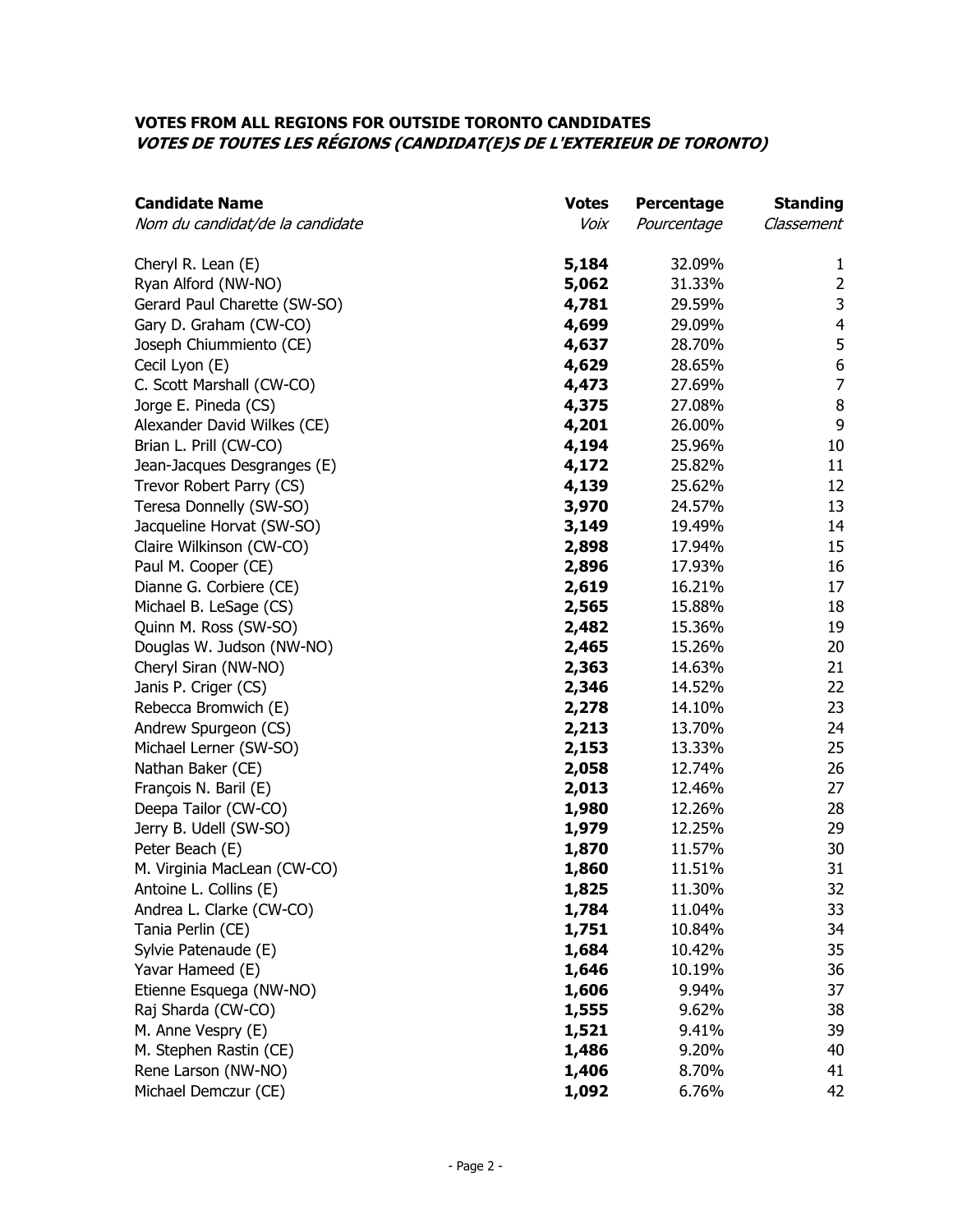| <b>Candidate Name</b>           | <b>Votes</b><br>Voix | Percentage  | <b>Standing</b><br>Classement |
|---------------------------------|----------------------|-------------|-------------------------------|
| Nom du candidat/de la candidate |                      | Pourcentage |                               |
| Howard Philip Knopf (E)         | 1,068                | 6.61%       | 43                            |
| Ayoun Bin Haroon (CW-CO)        | 1,008                | 6.24%       | 44                            |
| David A. McKercher (E)          | 902                  | 5.58%       | 45                            |
| James John Mays (SW-SO)         | 873                  | 5.40%       | 46                            |
| Fred J. W. Bickford (NW-NO)     | 821                  | 5.08%       | 47                            |
| G. S. Mangat (CW-CO)            | 555                  | 3.44%       | 48                            |
| Michael Maurice Metzger (CS)    | 519                  | 3.21%       | 49                            |
| Radan Rusev (CW-CO)             | 484                  | 3.00%       | 50                            |
| John Arkelian (CE)              | 446                  | 2.76%       | 51                            |
| Winfield Corcoran (CS)          | 408                  | 2.53%       | 52                            |
| Grant Isaac (CW-CO)             | 312                  | 1.93%       | 53                            |
|                                 |                      |             |                               |

# **TOTAL BALLOTS ALL REGIONS: 16,156**

TOTAL DES SUFFRAGES EXPRIMÉS - TOUTES RÉGIONS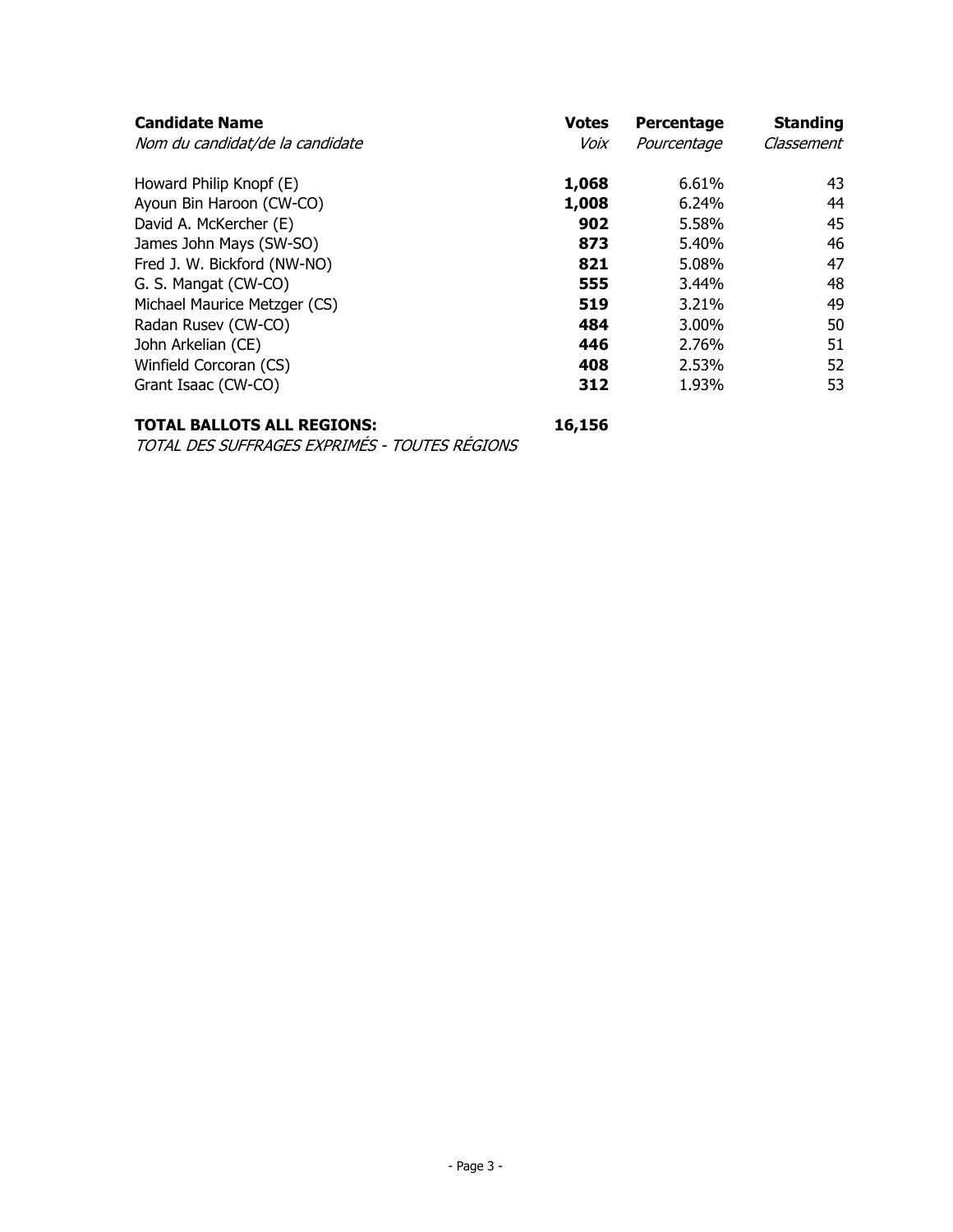#### **VOTES FROM ALL REGIONS FOR TORONTO CANDIDATES VOTES DE TOUTES LES RÉGIONS (CANDIDAT(E)S DE TORONTO)**

| <b>Candidate Name</b>           | <b>Votes</b> | Percentage  | <b>Standing</b> |
|---------------------------------|--------------|-------------|-----------------|
| Nom du candidat/de la candidate | Voix         | Pourcentage | Classement      |
| Murray Klippenstein             | 5,017        | 31.05%      | 1               |
| Robert P. Adourian              | 4,819        | 29.83%      | $\overline{2}$  |
| Chi-Kun Shi                     | 4,660        | 28.84%      | 3               |
| <b>Geoff Pollock</b>            | 4,630        | 28.66%      | $\overline{4}$  |
| Sam Goldstein                   | 4,473        | 27.69%      | 5               |
| Lubomir Poliacik                | 4,396        | 27.21%      | 6               |
| D. Jared Brown                  | 4,377        | 27.09%      | $\overline{7}$  |
| John F. Fagan                   | 4,263        | 26.39%      | $\, 8$          |
| Nicholas dePencier Wright       | 4,173        | 25.83%      | 9               |
| Philip H. Horgan                | 4,164        | 25.77%      | 10              |
| Joseph Groia                    | 3,922        | 24.28%      | 11              |
| Orlando Da Silva                | 3,635        | 22.50%      | 12              |
| Julia Shin Doi                  | 3,562        | 22.05%      | 13              |
| <b>Isfahan Merali</b>           | 3,311        | 20.49%      | 14              |
| Gina Papageorgiou               | 3,274        | 20.26%      | 15              |
| Sidney H. Troister              | 3,271        | 20.25%      | 16              |
| Julian Falconer                 | 3,226        | 19.97%      | 17              |
| Atrisha Lewis                   | 3,224        | 19.96%      | 18              |
| Megan Shortreed                 | 3,150        | 19.50%      | 19              |
| <b>Malcolm Mercer</b>           | 2,971        | 18.39%      | 20              |
| Tanya Walker                    | 2,915        | 18.04%      | 21              |
| Jonathan Rosenthal              | 2,831        | 17.52%      | 22              |
| Barbara Murchie                 | 2,682        | 16.60%      | 23              |
| Rebecca C. Durcan               | 2,643        | 16.36%      | 24              |
| Jeffrey Lem                     | 2,642        | 16.35%      | 25              |
| Jayashree Goswami               | 2,602        | 16.11%      | 26              |
| <b>Howard Goldblatt</b>         | 2,563        | 15.86%      | 27              |
| Caryma F. Sa'd                  | 2,550        | 15.78%      | 28              |
| John Callaghan                  | 2,468        | 15.28%      | 29              |
| Paul Le Vay                     | 2,458        | 15.21%      | 30              |
| Signa Daum Shanks               | 2,406        | 14.89%      | 31              |
| Jeff Cowan                      | 2,254        | 13.95%      | 32              |
| Peter C. Wardle                 | 2,241        | 13.87%      | 33              |
| Yigal E. D. Rifkind             | 2,167        | 13.41%      | 34              |
| Rocco Galati                    | 2,139        | 13.24%      | 35              |
| Liran Kandinov                  | 2,023        | 12.52%      | 36              |
| Karen E. Andrews                | 2,021        | 12.51%      | 37              |
| Shalini Konanur                 | 2,004        | 12.40%      | 38              |
| William C. McDowell             | 1,967        | 12.18%      | 39              |
| Craig Carter                    | 1,904        | 11.79%      | 40              |
| Sean Robichaud                  | 1,892        | 11.71%      | 41              |
| R. Lee Akazaki                  | 1,702        | 10.53%      | 42              |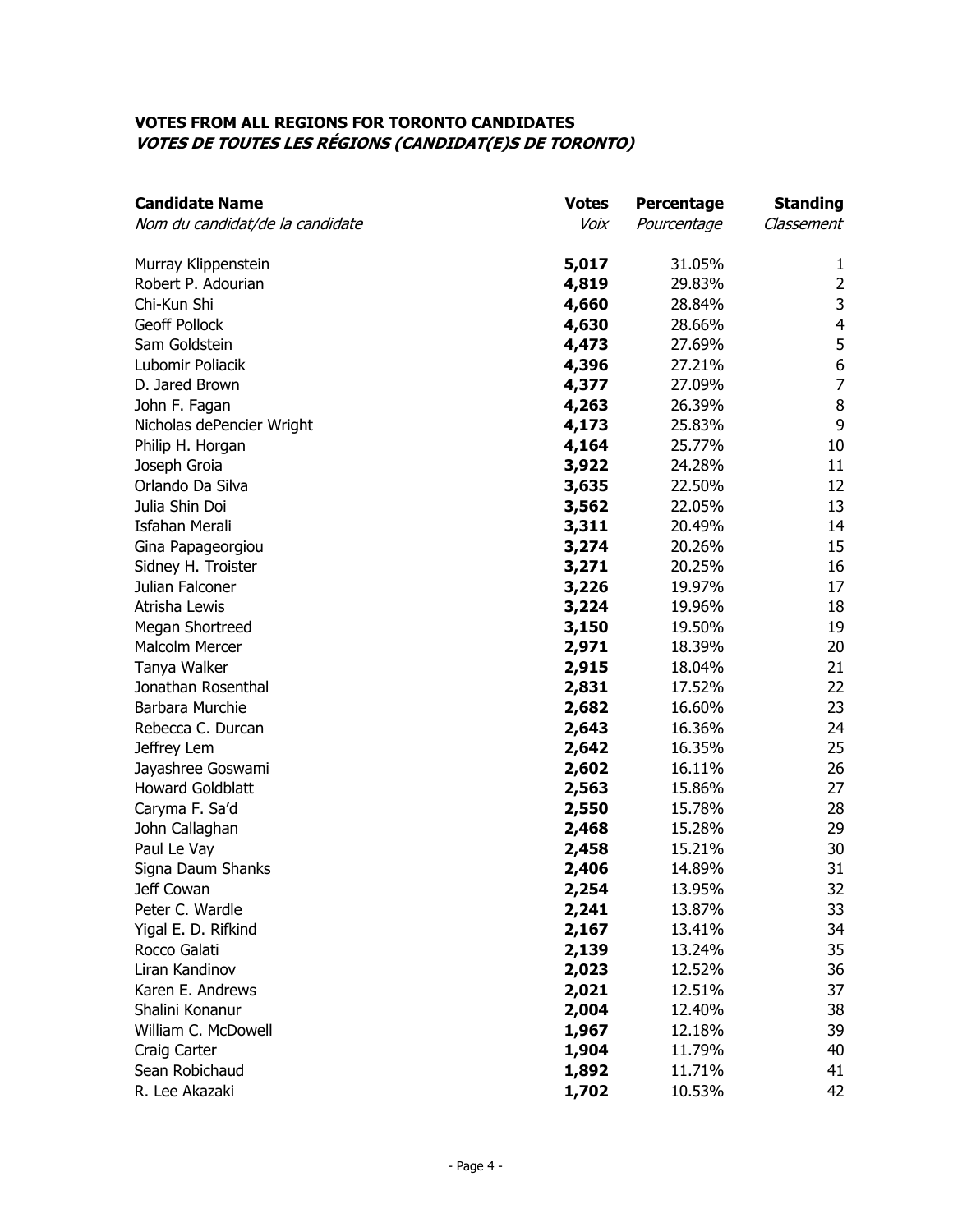| <b>Candidate Name</b>           | <b>Votes</b> | Percentage  | <b>Standing</b> |
|---------------------------------|--------------|-------------|-----------------|
| Nom du candidat/de la candidate | Voix         | Pourcentage | Classement      |
| Mirilyn R. Sharp                | 1,681        | 10.40%      | 43              |
| Selwyn Pieters                  | 1,488        | 9.21%       | 44              |
| E. Patrick Shea                 | 1,434        | 8.88%       | 45              |
| Ryan J. Peck                    | 1,396        | 8.64%       | 46              |
| Barbara Hendrickson             | 1,393        | 8.62%       | 47              |
| Heather Zordel                  | 1,364        | 8.44%       | 48              |
| <b>Billeh Hamud</b>             | 1,339        | 8.29%       | 49              |
| Anita Goela                     | 1,332        | 8.24%       | 50              |
| Darryl Singer                   | 1,252        | 7.75%       | 51              |
| Mitchell Kowalski               | 1,160        | 7.18%       | 52              |
| George Begic                    | 1,153        | 7.14%       | 53              |
| David Milosevic                 | 1,121        | 6.94%       | 54              |
| John Nunziata                   | 1,106        | 6.85%       | 55              |
| Christopher Hicks               | 1,047        | 6.48%       | 56              |
| Ian Speers                      | 906          | 5.61%       | 57              |
| Kenneth Alexander               | 823          | 5.09%       | 58              |
| Ian Daley                       | 804          | 4.98%       | 59              |
| Sudha Chandra                   | 798          | 4.94%       | 60              |
| Jeremy Devereux                 | 795          | 4.92%       | 61              |
| <b>Samuel Marr</b>              | 727          | 4.50%       | 62              |
| Maria Taverniti                 | 689          | 4.26%       | 63              |
| <b>Pranav Patel</b>             | 668          | 4.13%       | 64              |
| Kelly MacGregor                 | 642          | 3.97%       | 65              |
| Robert Shawyer                  | 619          | 3.83%       | 66              |
| Addison Cameron-Huff            | 608          | 3.76%       | 67              |
| Kristin Hutton                  | 533          | 3.30%       | 68              |
| Shaleem Gill                    | 525          | 3.25%       | 69              |
| Saidaltaf I. Patel              | 521          | 3.22%       | 70              |
| William Friedman                | 396          | 2.45%       | 71              |
| Robert Besunder                 | 350          | 2.17%       | 72              |
| David MacLeod Faed              | 180          | 1.11%       | 73              |
| Donald F. Bur                   | 176          | 1.09%       | 74              |
|                                 |              |             |                 |

# **TOTAL BALLOTS ALL REGIONS: 16,156**

TOTAL DES SUFFRAGES EXPRIMÉS - TOUTES RÉGIONS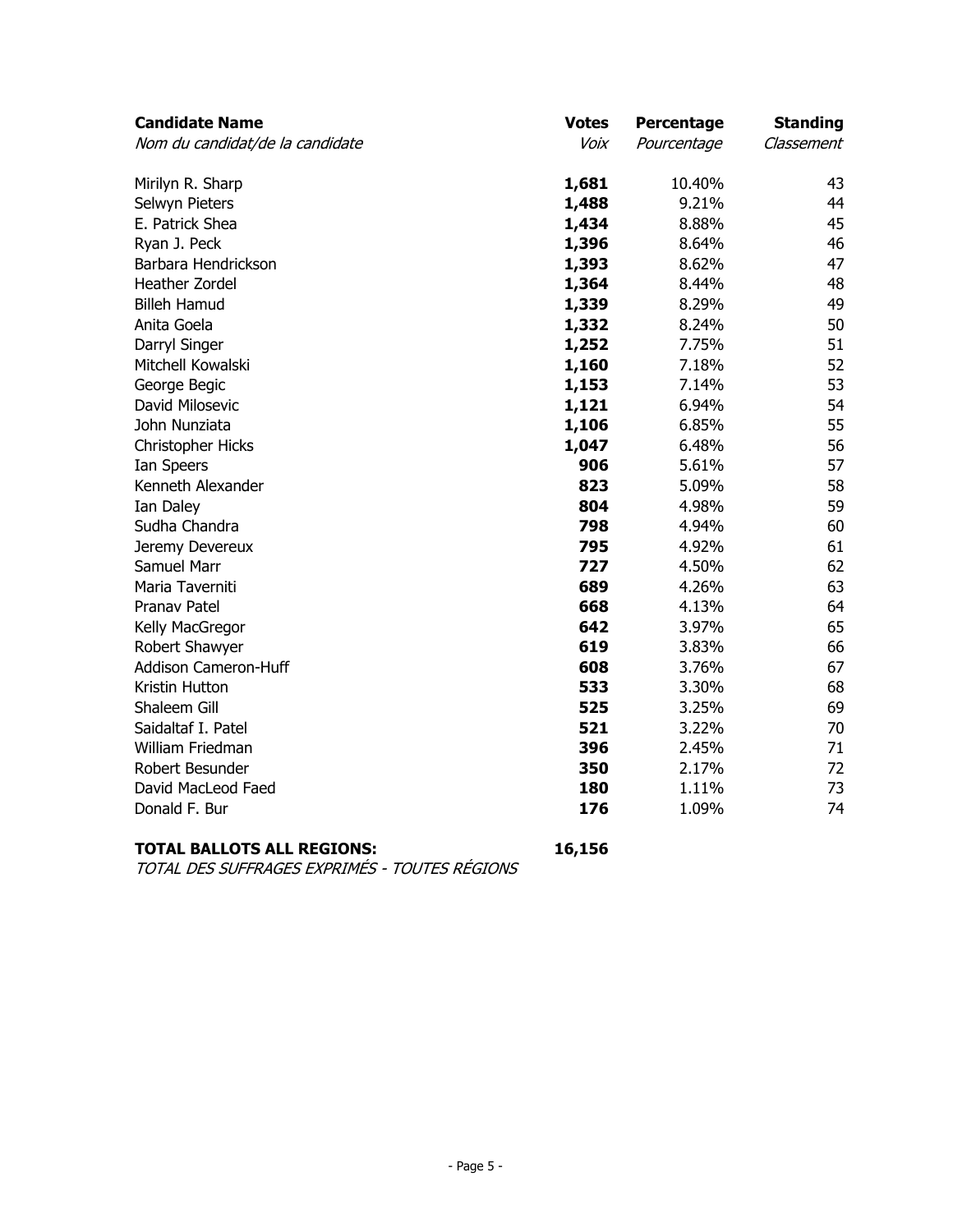#### **VOTES FROM CENTRAL EAST REGION FOR OUTSIDE TORONTO CANDIDATES VOTES DE LA RÉGION DU CENTRE-EST (CANDIDAT(E)S DE L'EXTERIEUR DE TORONTO)**

| <b>Candidate Name</b>           | <b>Votes</b> | Percentage  | <b>Standing</b>  |
|---------------------------------|--------------|-------------|------------------|
| Nom du candidat/de la candidate | Voix         | Pourcentage | Classement       |
| Joseph Chiummiento (CE)         | 474          | 37.68%      | 1                |
| Ryan Alford (NW-NO)             | 469          | 37.28%      | $\overline{2}$   |
| Cheryl R. Lean (E)              | 469          | 37.28%      | $\overline{2}$   |
| Cecil Lyon (E)                  | 426          | 33.86%      | $\overline{4}$   |
| Gary D. Graham (CW-CO)          | 423          | 33.62%      | 5                |
| Gerard Paul Charette (SW-SO)    | 422          | 33.55%      | $\boldsymbol{6}$ |
| C. Scott Marshall (CW-CO)       | 413          | 32.83%      | $\overline{7}$   |
| Alexander David Wilkes (CE)     | 411          | 32.67%      | $\, 8$           |
| Nathan Baker (CE)               | 395          | 31.40%      | 9                |
| Jorge E. Pineda (CS)            | 391          | 31.08%      | 10               |
| Jean-Jacques Desgranges (E)     | 383          | 30.45%      | 11               |
| Brian L. Prill (CW-CO)          | 381          | 30.29%      | 12               |
| Trevor Robert Parry (CS)        | 370          | 29.41%      | 13               |
| Paul M. Cooper (CE)             | 288          | 22.89%      | 14               |
| M. Stephen Rastin (CE)          | 266          | 21.14%      | 15               |
| Michael B. LeSage (CS)          | 256          | 20.35%      | 16               |
| Teresa Donnelly (SW-SO)         | 255          | 20.27%      | 17               |
| Claire Wilkinson (CW-CO)        | 222          | 17.65%      | 18               |
| Jerry B. Udell (SW-SO)          | 220          | 17.49%      | 19               |
| Tania Perlin (CE)               | 194          | 15.42%      | 20               |
| Dianne G. Corbiere (CE)         | 181          | 14.39%      | 21               |
| Cheryl Siran (NW-NO)            | 172          | 13.67%      | 22               |
| Andrew Spurgeon (CS)            | 170          | 13.51%      | 23               |
| Rene Larson (NW-NO)             | 169          | 13.43%      | 24               |
| Jacqueline Horvat (SW-SO)       | 168          | 13.35%      | 25               |
| M. Virginia MacLean (CW-CO)     | 161          | 12.80%      | 26               |
| Quinn M. Ross (SW-SO)           | 154          | 12.24%      | 27               |
| Michael Demczur (CE)            | 149          | 11.84%      | 28               |
| Peter Beach (E)                 | 146          | 11.61%      | 29               |
| Douglas W. Judson (NW-NO)       | 139          | 11.05%      | 30               |
| Rebecca Bromwich (E)            | 135          | 10.73%      | 31               |
| Michael Lerner (SW-SO)          | 128          | 10.17%      | 32               |
| Andrea L. Clarke (CW-CO)        | 124          | 9.86%       | 33               |
| Deepa Tailor (CW-CO)            | 124          | 9.86%       | 33               |
| Antoine L. Collins (E)          | 120          | 9.54%       | 35               |
| Sylvie Patenaude (E)            | 115          | 9.14%       | 36               |
| Janis P. Criger (CS)            | 113          | 8.98%       | 37               |
| John Arkelian (CE)              | 86           | 6.84%       | 38               |
| Etienne Esquega (NW-NO)         | 84           | 6.68%       | 39               |
| M. Anne Vespry (E)              | 84           | 6.68%       | 39               |
| Howard Philip Knopf (E)         | 81           | 6.44%       | 41               |
| Yavar Hameed (E)                | 79           | 6.28%       | 42               |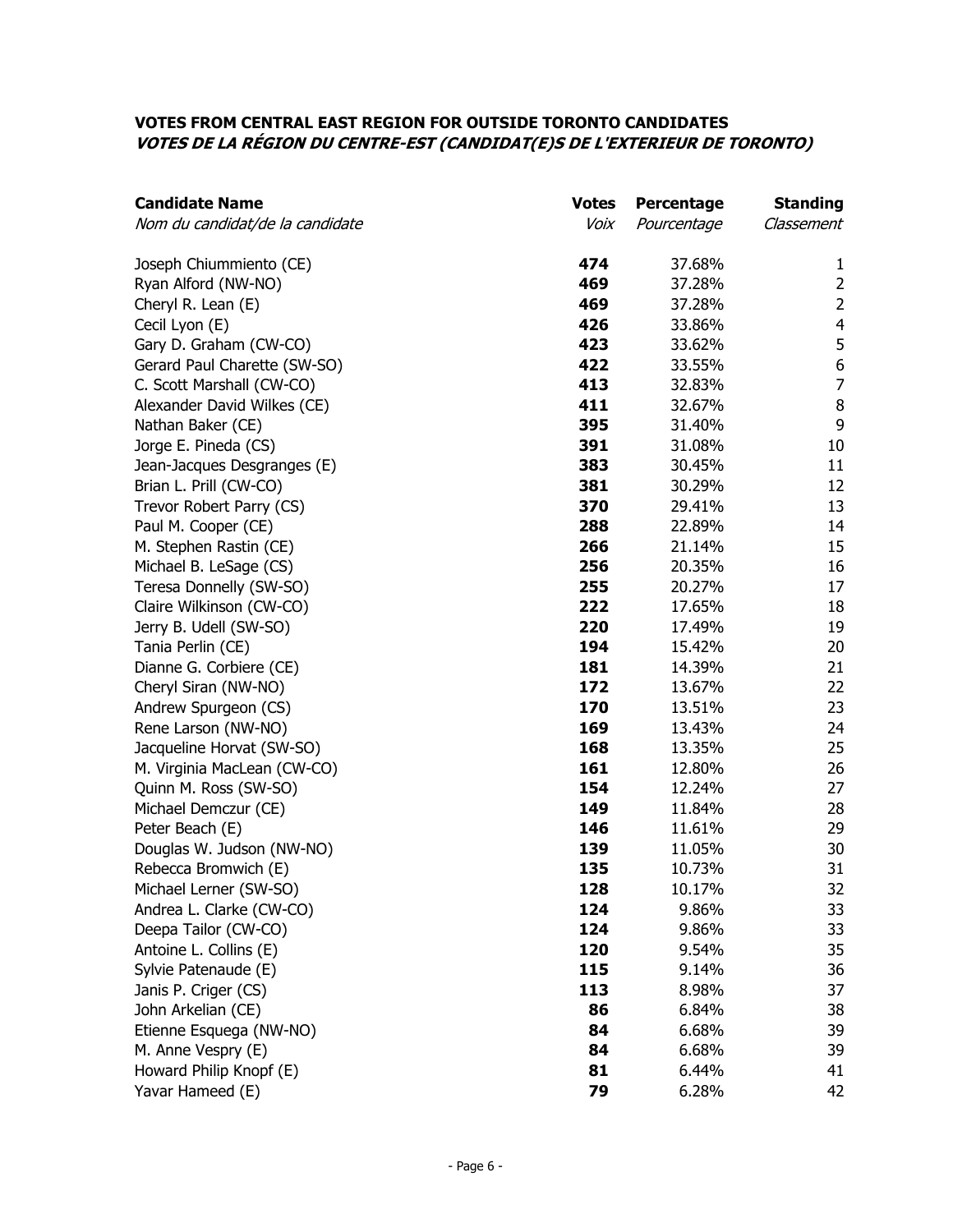| <b>Votes</b> | Percentage | <b>Standing</b> |
|--------------|------------|-----------------|
|              |            | Classement      |
| 79           | 6.28%      | 42              |
| 72           | 5.72%      | 44              |
| 57           | 4.53%      | 45              |
| 54           | 4.29%      | 46              |
| 54           | 4.29%      | 46              |
| 45           | 3.58%      | 48              |
| 35           | 2.78%      | 49              |
| 34           | 2.70%      | 50              |
| 32           | 2.54%      | 51              |
| 32           | 2.54%      | 51              |
| 28           | 2.23%      | 53              |
|              | Voix       | Pourcentage     |

# **TOTAL BALLOTS CENTRAL EAST REGION: 1,258**

TOTAL DES SUFFRAGES EXPRIMÉS - CENTRE-EST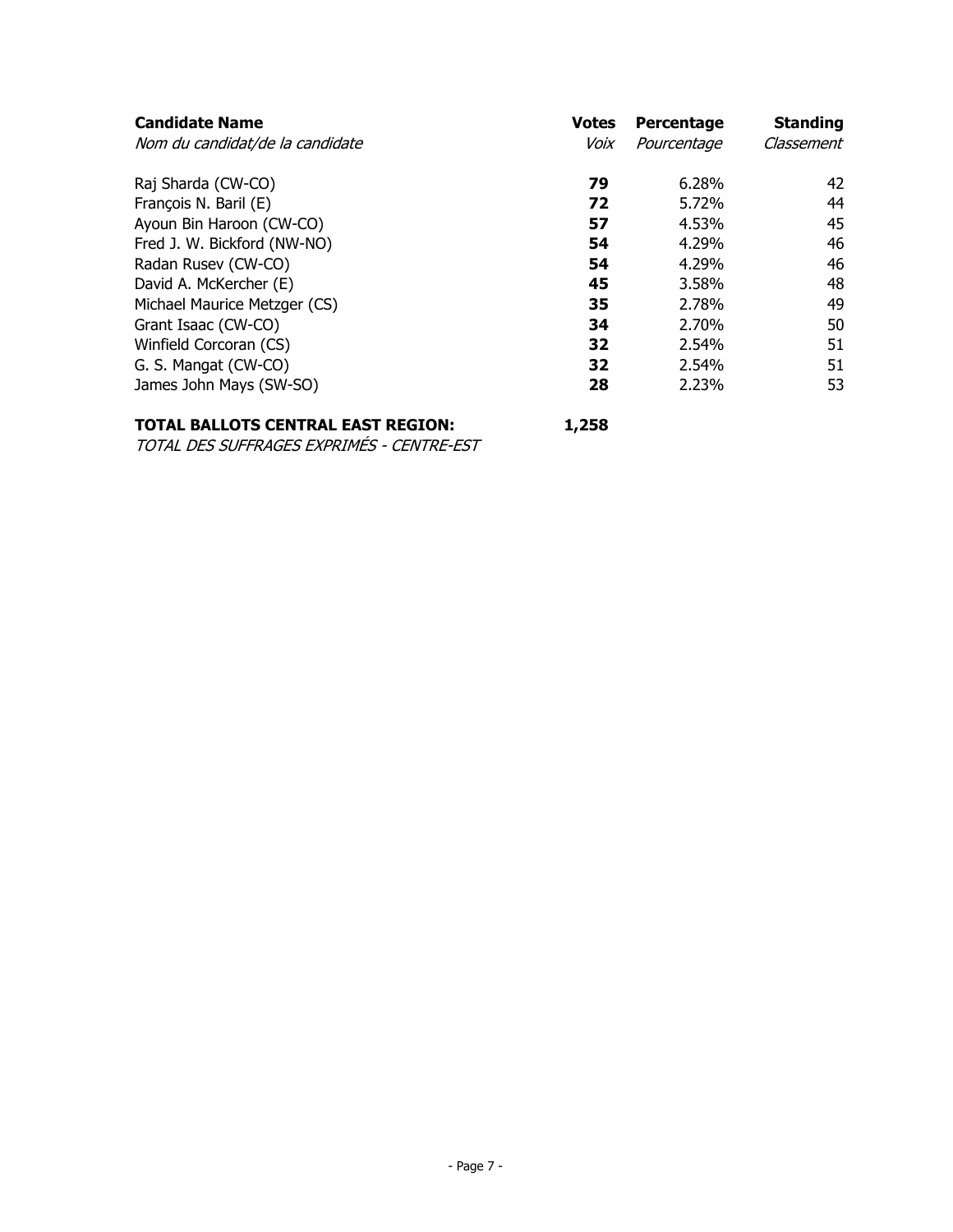#### **VOTES FROM CENTRAL EAST REGION FOR TORONTO CANDIDATES VOTES DE LA RÉGION DU CENTRE-EST (CANDIDAT(E)S DE TORONTO)**

| <b>Candidate Name</b>           | <b>Votes</b> | Percentage  | <b>Standing</b>         |
|---------------------------------|--------------|-------------|-------------------------|
| Nom du candidat/de la candidate | Voix         | Pourcentage | Classement              |
| Robert P. Adourian              | 485          | 38.55%      | 1                       |
| <b>Geoff Pollock</b>            | 446          | 35.45%      | $\overline{2}$          |
| Murray Klippenstein             | 444          | 35.29%      | $\mathsf 3$             |
| Sam Goldstein                   | 429          | 34.10%      | $\overline{\mathbf{4}}$ |
| Lubomir Poliacik                | 428          | 34.02%      | 5                       |
| Chi-Kun Shi                     | 424          | 33.70%      | $\boldsymbol{6}$        |
| D. Jared Brown                  | 412          | 32.75%      | $\overline{7}$          |
| Sidney H. Troister              | 400          | 31.80%      | $\, 8$                  |
| John F. Fagan                   | 394          | 31.32%      | 9                       |
| Philip H. Horgan                | 386          | 30.68%      | 10                      |
| Nicholas dePencier Wright       | 376          | 29.89%      | 11                      |
| Jeffrey Lem                     | 331          | 26.31%      | 12                      |
| Joseph Groia                    | 327          | 25.99%      | 13                      |
| Julian Falconer                 | 242          | 19.24%      | 14                      |
| Craig Carter                    | 228          | 18.12%      | 15                      |
| Orlando Da Silva                | 210          | 16.69%      | 16                      |
| Jonathan Rosenthal              | 208          | 16.53%      | 17                      |
| Rocco Galati                    | 205          | 16.30%      | 18                      |
| Yigal E. D. Rifkind             | 194          | 15.42%      | 19                      |
| Julia Shin Doi                  | 165          | 13.12%      | 20                      |
| Gina Papageorgiou               | 159          | 12.64%      | 21                      |
| Sean Robichaud                  | 156          | 12.40%      | 22                      |
| Liran Kandinov                  | 154          | 12.24%      | 23                      |
| Signa Daum Shanks               | 152          | 12.08%      | 24                      |
| <b>Isfahan Merali</b>           | 151          | 12.00%      | 25                      |
| Peter C. Wardle                 | 148          | 11.76%      | 26                      |
| Barbara Murchie                 | 140          | 11.13%      | 27                      |
| Rebecca C. Durcan               | 139          | 11.05%      | 28                      |
| Darryl Singer                   | 137          | 10.89%      | 29                      |
| Tanya Walker                    | 137          | 10.89%      | 29                      |
| Malcolm Mercer                  | 135          | 10.73%      | 31                      |
| Caryma F. Sa'd                  | 134          | 10.65%      | 32                      |
| Megan Shortreed                 | 130          | 10.33%      | 33                      |
| Atrisha Lewis                   | 129          | 10.25%      | 34                      |
| John Callaghan                  | 124          | 9.86%       | 35                      |
| <b>Howard Goldblatt</b>         | 123          | 9.78%       | 36                      |
| Ian Speers                      | 121          | 9.62%       | 37                      |
| Jeff Cowan                      | 114          | 9.06%       | 38                      |
| Jayashree Goswami               | 114          | 9.06%       | 38                      |
| John Nunziata                   | 111          | 8.82%       | 40                      |
| Karen E. Andrews                | 107          | 8.51%       | 41                      |
| Shalini Konanur                 | 105          | 8.35%       | 42                      |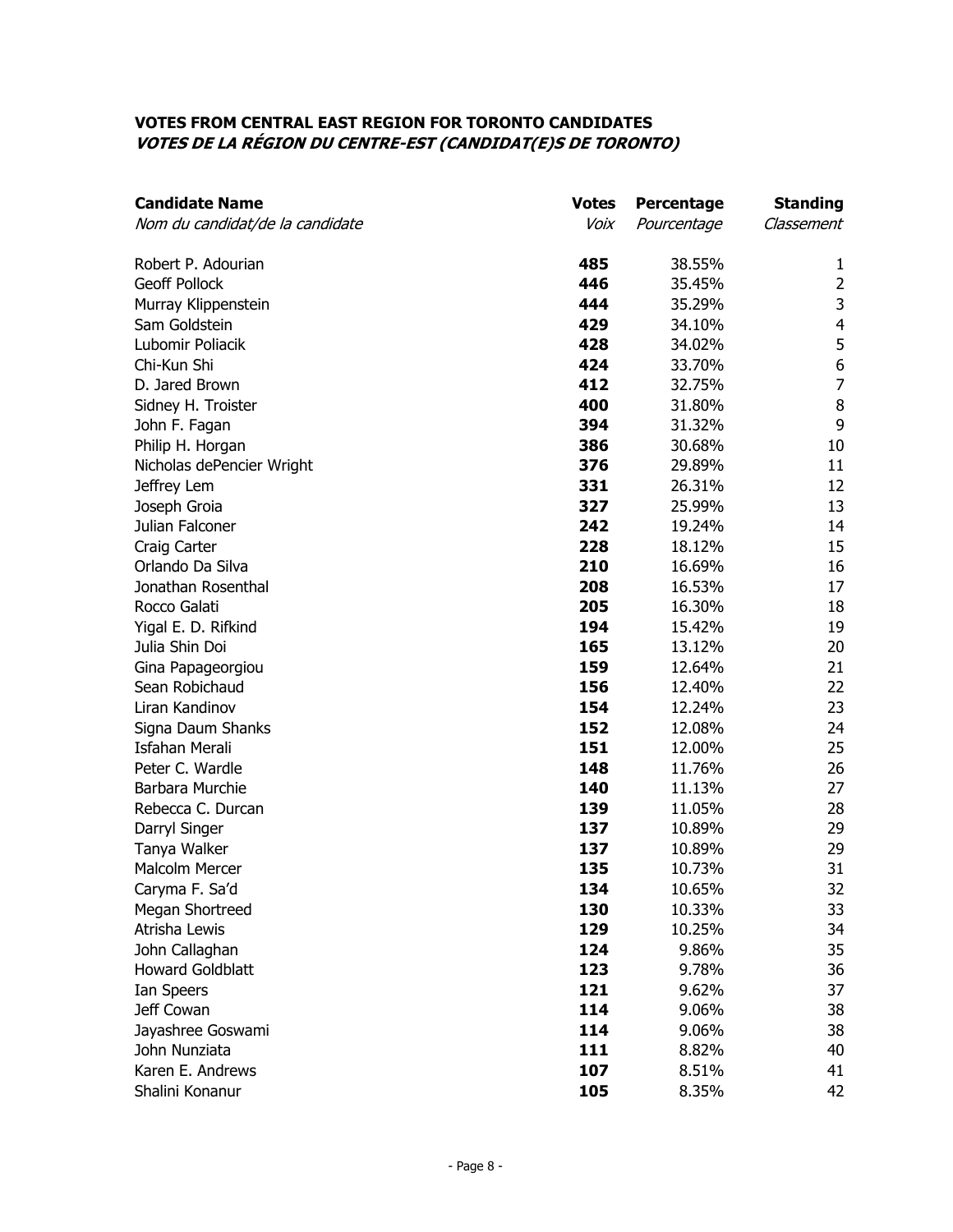| <b>Votes</b> | Percentage                                               | <b>Standing</b>                                                                                                                     |
|--------------|----------------------------------------------------------|-------------------------------------------------------------------------------------------------------------------------------------|
| Voix         | Pourcentage                                              | Classement                                                                                                                          |
| 102          | 8.11%                                                    | 43                                                                                                                                  |
| 100          | 7.95%                                                    | 44                                                                                                                                  |
| 99           | 7.87%                                                    | 45                                                                                                                                  |
| 96           | 7.63%                                                    | 46                                                                                                                                  |
| 93           | 7.39%                                                    | 47                                                                                                                                  |
| 89           | 7.07%                                                    | 48                                                                                                                                  |
| 88           | 7.00%                                                    | 49                                                                                                                                  |
| 88           | 7.00%                                                    | 49                                                                                                                                  |
| 85           | 6.76%                                                    | 51                                                                                                                                  |
| 83           | 6.60%                                                    | 52                                                                                                                                  |
| 77           | 6.12%                                                    | 53                                                                                                                                  |
| 73           | 5.80%                                                    | 54                                                                                                                                  |
| 72           | 5.72%                                                    | 55                                                                                                                                  |
| 71           | 5.64%                                                    | 56                                                                                                                                  |
| 71           | 5.64%                                                    | 56                                                                                                                                  |
| 69           | 5.48%                                                    | 58                                                                                                                                  |
| 64           | 5.09%                                                    | 59                                                                                                                                  |
| 64           |                                                          | 59                                                                                                                                  |
| 62           |                                                          | 61                                                                                                                                  |
| 60           |                                                          | 62                                                                                                                                  |
| 55           |                                                          | 63                                                                                                                                  |
| 54           |                                                          | 64                                                                                                                                  |
|              |                                                          | 65                                                                                                                                  |
|              |                                                          | 66                                                                                                                                  |
|              |                                                          | 67                                                                                                                                  |
|              |                                                          | 68                                                                                                                                  |
|              |                                                          | 69                                                                                                                                  |
|              |                                                          | 70                                                                                                                                  |
|              |                                                          | 71                                                                                                                                  |
|              |                                                          | 72                                                                                                                                  |
|              |                                                          | 73                                                                                                                                  |
|              |                                                          | 74                                                                                                                                  |
|              | 52<br>51<br>46<br>45<br>40<br>38<br>36<br>29<br>20<br>12 | 5.09%<br>4.93%<br>4.77%<br>4.37%<br>4.29%<br>4.13%<br>4.05%<br>3.66%<br>3.58%<br>3.18%<br>3.02%<br>2.86%<br>2.31%<br>1.59%<br>0.95% |

# **TOTAL BALLOTS CENTRAL EAST REGION: 1,258**

TOTAL DES SUFFRAGES EXPRIMÉS - CENTRE-EST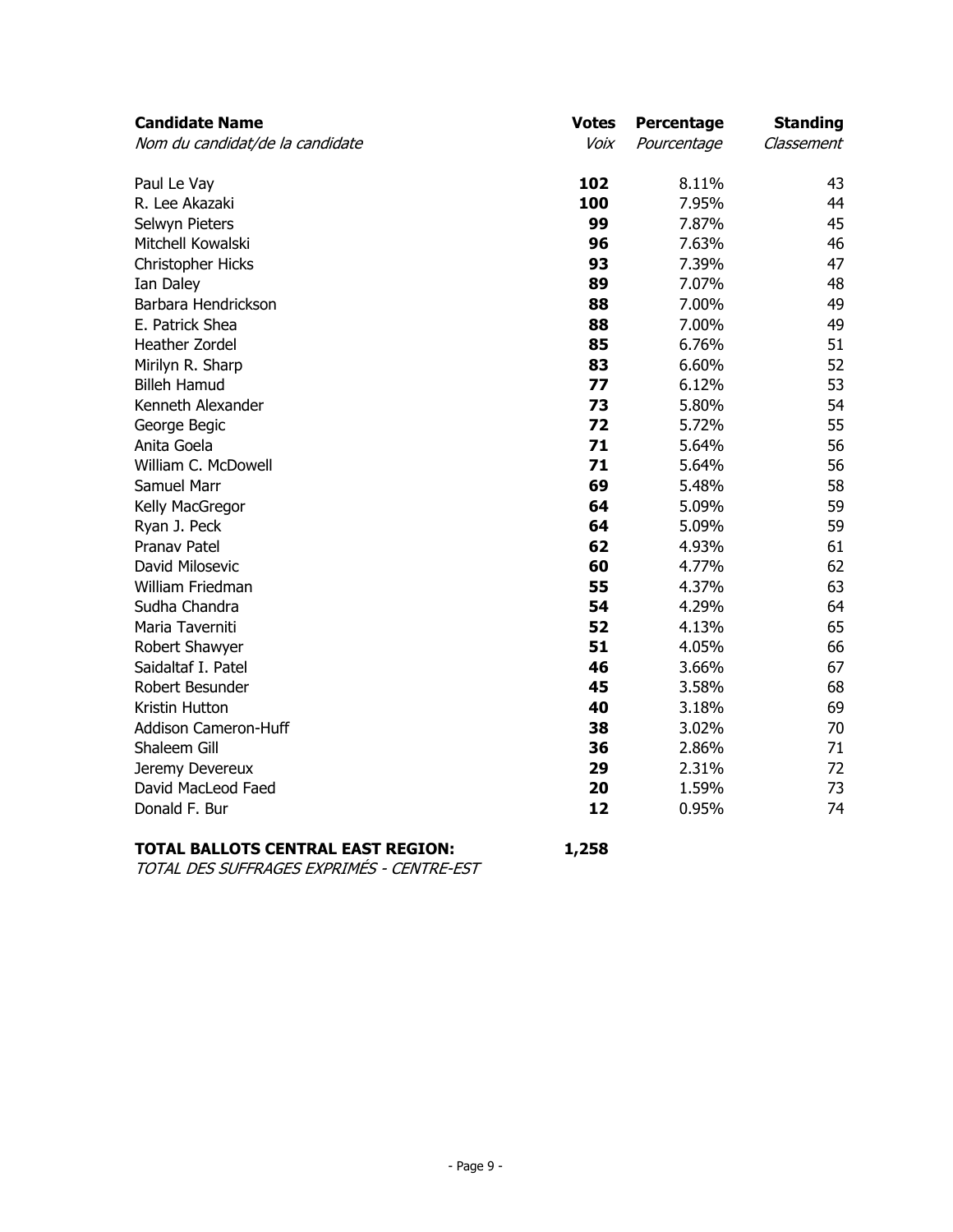#### **VOTES FROM CENTRAL SOUTH REGION FOR OUTSIDE TORONTO CANDIDATES VOTES DE LA RÉGION DU CENTRE-SUD (CANDIDAT(E)S DE L'EXTERIEUR DE TORONTO)**

| <b>Candidate Name</b>           | <b>Votes</b> | Percentage  | <b>Standing</b>  |
|---------------------------------|--------------|-------------|------------------|
| Nom du candidat/de la candidate | Voix         | Pourcentage | Classement       |
| Andrew Spurgeon (CS)            | 430          | 46.09%      | 1                |
| Gerard Paul Charette (SW-SO)    | 370          | 39.66%      | $\overline{2}$   |
| Gary D. Graham (CW-CO)          | 368          | 39.44%      | $\mathsf 3$      |
| Cheryl R. Lean (E)              | 357          | 38.26%      | $\overline{4}$   |
| Ryan Alford (NW-NO)             | 354          | 37.94%      | 5                |
| C. Scott Marshall (CW-CO)       | 340          | 36.44%      | $\boldsymbol{6}$ |
| Jorge E. Pineda (CS)            | 339          | 36.33%      | $\overline{7}$   |
| Cecil Lyon (E)                  | 336          | 36.01%      | $\, 8$           |
| Joseph Chiummiento (CE)         | 334          | 35.80%      | $\boldsymbol{9}$ |
| Trevor Robert Parry (CS)        | 331          | 35.48%      | 10               |
| Brian L. Prill (CW-CO)          | 295          | 31.62%      | 11               |
| Jean-Jacques Desgranges (E)     | 289          | 30.98%      | 12               |
| Alexander David Wilkes (CE)     | 286          | 30.65%      | 13               |
| Claire Wilkinson (CW-CO)        | 280          | 30.01%      | 14               |
| Janis P. Criger (CS)            | 264          | 28.30%      | 15               |
| Michael B. LeSage (CS)          | 246          | 26.37%      | 16               |
| Teresa Donnelly (SW-SO)         | 222          | 23.79%      | 17               |
| Michael Lerner (SW-SO)          | 152          | 16.29%      | 18               |
| M. Stephen Rastin (CE)          | 150          | 16.08%      | 19               |
| Jerry B. Udell (SW-SO)          | 147          | 15.76%      | 20               |
| Nathan Baker (CE)               | 133          | 14.26%      | 21               |
| Cheryl Siran (NW-NO)            | 131          | 14.04%      | 22               |
| Andrea L. Clarke (CW-CO)        | 121          | 12.97%      | 23               |
| Quinn M. Ross (SW-SO)           | 120          | 12.86%      | 24               |
| Jacqueline Horvat (SW-SO)       | 116          | 12.43%      | 25               |
| Douglas W. Judson (NW-NO)       | 116          | 12.43%      | 25               |
| Paul M. Cooper (CE)             | 114          | 12.22%      | 27               |
| Tania Perlin (CE)               | 110          | 11.79%      | 28               |
| Rene Larson (NW-NO)             | 106          | 11.36%      | 29               |
| M. Virginia MacLean (CW-CO)     | 102          | 10.93%      | 30               |
| Antoine L. Collins (E)          | 96           | 10.29%      | 31               |
| Peter Beach (E)                 | 92           | 9.86%       | 32               |
| Dianne G. Corbiere (CE)         | 84           | 9.00%       | 33               |
| Deepa Tailor (CW-CO)            | 80           | 8.57%       | 34               |
| François N. Baril (E)           | 75           | 8.04%       | 35               |
| Rebecca Bromwich (E)            | 71           | 7.61%       | 36               |
| M. Anne Vespry (E)              | 67           | 7.18%       | 37               |
| Michael Maurice Metzger (CS)    | 64           | 6.86%       | 38               |
| Howard Philip Knopf (E)         | 61           | 6.54%       | 39               |
| Winfield Corcoran (CS)          | 60           | 6.43%       | 40               |
| Michael Demczur (CE)            | 53           | 5.68%       | 41               |
| James John Mays (SW-SO)         | 52           | 5.57%       | 42               |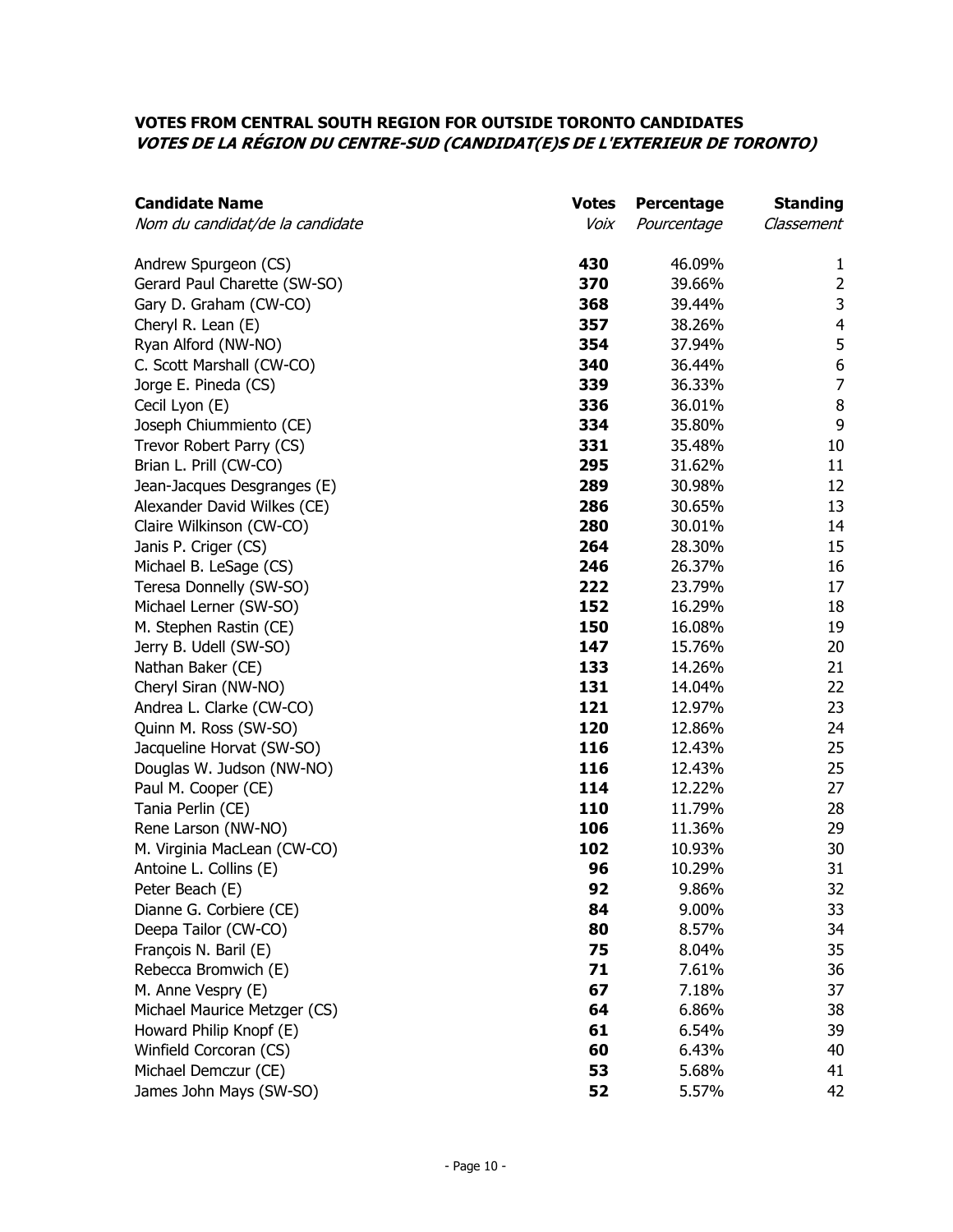| <b>Candidate Name</b>           | <b>Votes</b> | Percentage  | <b>Standing</b> |
|---------------------------------|--------------|-------------|-----------------|
| Nom du candidat/de la candidate | Voix         | Pourcentage | Classement      |
| Etienne Esquega (NW-NO)         | 50           | 5.36%       | 43              |
| Raj Sharda (CW-CO)              | 50           | 5.36%       | 43              |
| Sylvie Patenaude (E)            | 45           | 4.82%       | 45              |
| Fred J. W. Bickford (NW-NO)     | 38           | 4.07%       | 46              |
| Ayoun Bin Haroon (CW-CO)        | 36           | 3.86%       | 47              |
| Yavar Hameed (E)                | 36           | 3.86%       | 47              |
| Radan Rusev (CW-CO)             | 31           | 3.32%       | 49              |
| John Arkelian (CE)              | 29           | 3.11%       | 50              |
| David A. McKercher (E)          | 25           | 2.68%       | 51              |
| Grant Isaac (CW-CO)             | 24           | 2.57%       | 52              |
| G. S. Mangat (CW-CO)            | 23           | 2.47%       | 53              |

# **TOTAL BALLOTS CENTRAL SOUTH REGION: 933**

TOTAL DES SUFFRAGES EXPRIMÉS - CENTRE-SUD

- Page 11 -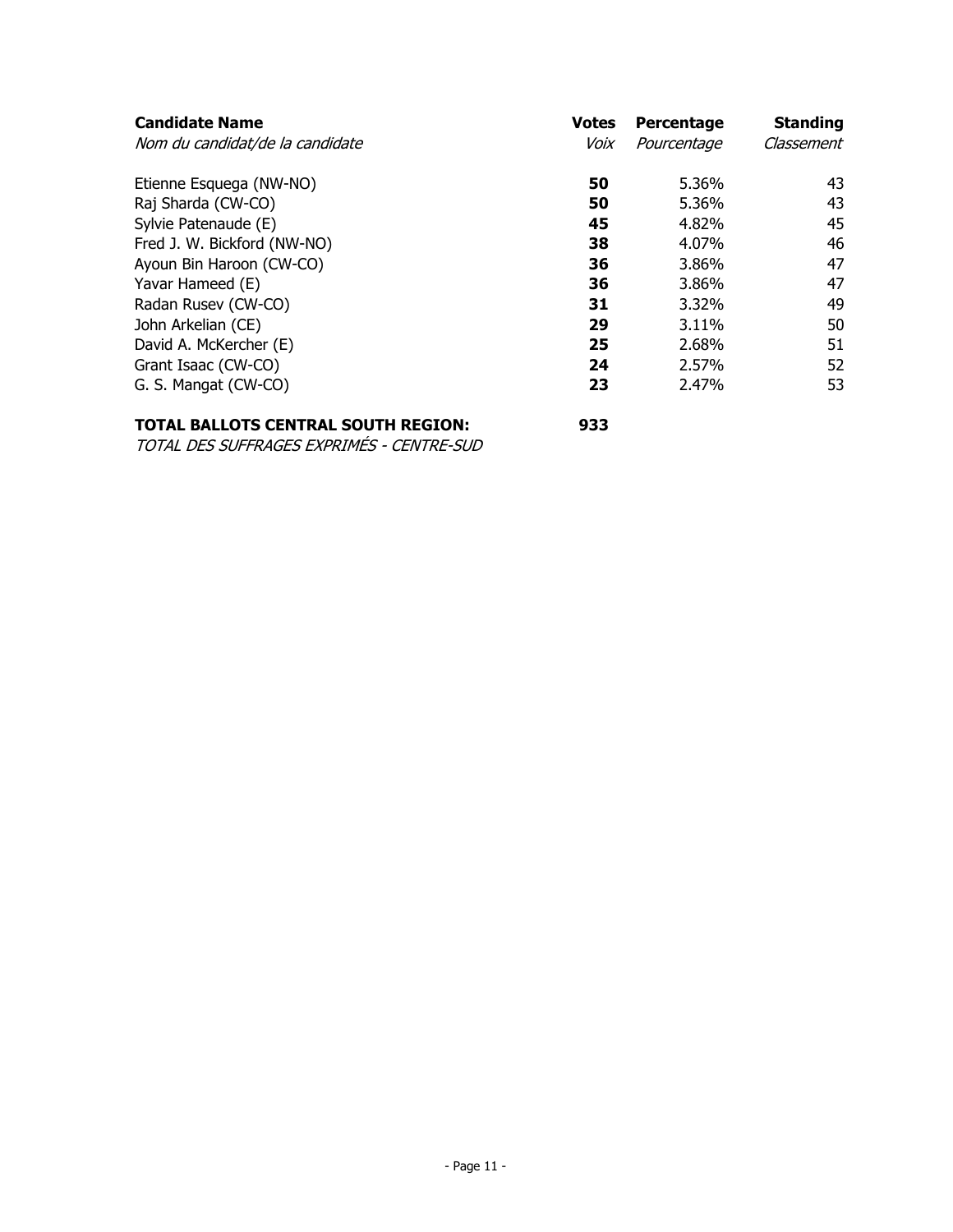#### **VOTES FROM CENTRAL SOUTH REGION FOR TORONTO CANDIDATES VOTES DE LA RÉGION DU CENTRE-SUD (CANDIDAT(E)S DE TORONTO)**

| <b>Candidate Name</b>           | <b>Votes</b> | Percentage  | <b>Standing</b>         |
|---------------------------------|--------------|-------------|-------------------------|
| Nom du candidat/de la candidate | Voix         | Pourcentage | Classement              |
| Robert P. Adourian              | 347          | 37.19%      | 1                       |
| Murray Klippenstein             | 344          | 36.87%      | $\overline{2}$          |
| Chi-Kun Shi                     | 332          | 35.58%      | 3                       |
| <b>Geoff Pollock</b>            | 327          | 35.05%      | $\overline{\mathbf{4}}$ |
| Lubomir Poliacik                | 321          | 34.41%      | 5                       |
| Sam Goldstein                   | 314          | 33.65%      | 6                       |
| D. Jared Brown                  | 306          | 32.80%      | $\overline{7}$          |
| John F. Fagan                   | 297          | 31.83%      | $\, 8$                  |
| Philip H. Horgan                | 291          | 31.19%      | 9                       |
| Nicholas dePencier Wright       | 282          | 30.23%      | 10                      |
| Joseph Groia                    | 250          | 26.80%      | 11                      |
| Sidney H. Troister              | 232          | 24.87%      | 12                      |
| Jeffrey Lem                     | 173          | 18.54%      | 13                      |
| Julian Falconer                 | 165          | 17.68%      | 14                      |
| Yigal E. D. Rifkind             | 164          | 17.58%      | 15                      |
| Orlando Da Silva                | 162          | 17.36%      | 16                      |
| Barbara Murchie                 | 155          | 16.61%      | 17                      |
| Liran Kandinov                  | 153          | 16.40%      | 18                      |
| John Callaghan                  | 151          | 16.18%      | 19                      |
| Rocco Galati                    | 146          | 15.65%      | 20                      |
| <b>Malcolm Mercer</b>           | 128          | 13.72%      | 21                      |
| <b>Isfahan Merali</b>           | 127          | 13.61%      | 22                      |
| Gina Papageorgiou               | 121          | 12.97%      | 23                      |
| Jonathan Rosenthal              | 119          | 12.75%      | 24                      |
| E. Patrick Shea                 | 115          | 12.33%      | 25                      |
| Atrisha Lewis                   | 112          | 12.00%      | 26                      |
| Sean Robichaud                  | 110          | 11.79%      | 27                      |
| Julia Shin Doi                  | 107          | 11.47%      | 28                      |
| Tanya Walker                    | 107          | 11.47%      | 28                      |
| Caryma F. Sa'd                  | 106          | 11.36%      | 30                      |
| Megan Shortreed                 | 102          | 10.93%      | 31                      |
| Rebecca C. Durcan               | 101          | 10.83%      | 32                      |
| John Nunziata                   | 101          | 10.83%      | 32                      |
| Craig Carter                    | 100          | 10.72%      | 34                      |
| Peter C. Wardle                 | 100          | 10.72%      | 34                      |
| Jeff Cowan                      | 97           | 10.40%      | 36                      |
| <b>Howard Goldblatt</b>         | 96           | 10.29%      | 37                      |
| Paul Le Vay                     | 94           | 10.08%      | 38                      |
| Ian Daley                       | 82           | 8.79%       | 39                      |
| Karen E. Andrews                | 76           | 8.15%       | 40                      |
| Darryl Singer                   | 75           | 8.04%       | 41                      |
| Jayashree Goswami               | 73           | 7.82%       | 42                      |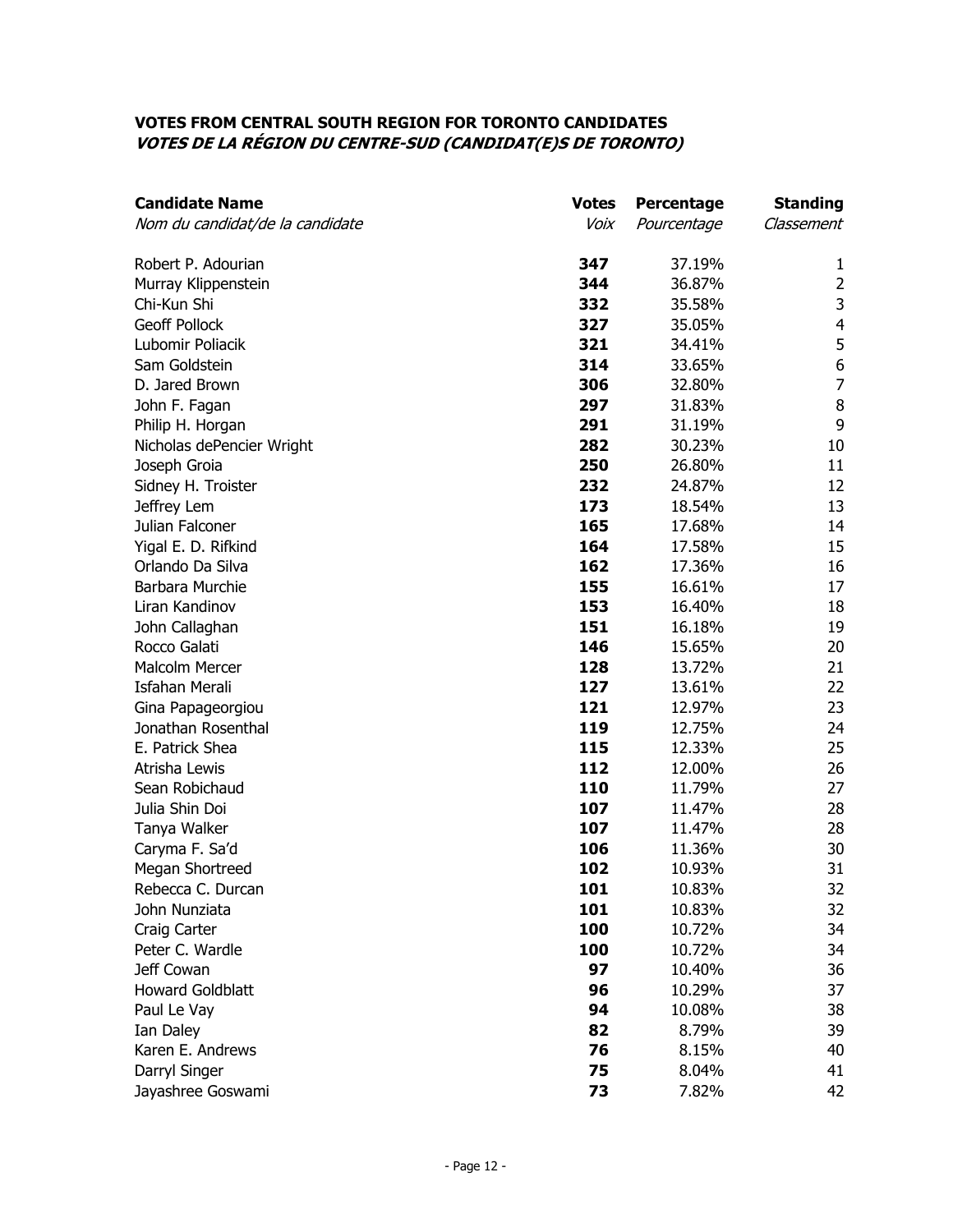| <b>Candidate Name</b>           | <b>Votes</b> | Percentage  | <b>Standing</b> |
|---------------------------------|--------------|-------------|-----------------|
| Nom du candidat/de la candidate | Voix         | Pourcentage | Classement      |
| Mitchell Kowalski               | 72           | 7.72%       |                 |
| Signa Daum Shanks               | 68           | 7.29%       |                 |
| Kelly MacGregor                 | 66           | 7.07%       |                 |
| Selwyn Pieters                  | 66           | 7.07%       |                 |
| R. Lee Akazaki                  | 65           | 6.97%       |                 |
| Shalini Konanur                 | 62           | 6.65%       |                 |
| George Begic                    | 60           | 6.43%       |                 |
| Christopher Hicks               | 57           | 6.11%       |                 |
| William C. McDowell             | 57           | 6.11%       |                 |
| Heather Zordel                  | 53           | 5.68%       |                 |
| Kenneth Alexander               | 50           | 5.36%       |                 |
| Barbara Hendrickson             | 50           | 5.36%       |                 |
| Mirilyn R. Sharp                | 50           | 5.36%       |                 |
| Anita Goela                     | 49           | 5.25%       |                 |
| Ian Speers                      | 47           | 5.04%       |                 |
| Ryan J. Peck                    | 46           | 4.93%       |                 |
| <b>Billeh Hamud</b>             | 41           | 4.39%       |                 |
| Jeremy Devereux                 | 34           | 3.64%       |                 |
| David Milosevic                 | 34           | 3.64%       |                 |
| Sudha Chandra                   | 31           | 3.32%       |                 |
| Kristin Hutton                  | 30           | 3.22%       |                 |
| Robert Besunder                 | 26           | 2.79%       |                 |
| Maria Taverniti                 | 24           | 2.57%       |                 |
| Pranav Patel                    | 23           | 2.47%       |                 |
| William Friedman                | 22           | 2.36%       |                 |
| Robert Shawyer                  | 21           | 2.25%       |                 |
| Shaleem Gill                    | 20           | 2.14%       |                 |
| <b>Samuel Marr</b>              | 20           | 2.14%       |                 |
| Addison Cameron-Huff            | 14           | 1.50%       |                 |
| Saidaltaf I. Patel              | 11           | 1.18%       |                 |
| Donald F. Bur                   | 10           | 1.07%       |                 |
| David MacLeod Faed              | 8            | 0.86%       |                 |

# **TOTAL BALLOTS CENTRAL SOUTH REGION: 933**

TOTAL DES SUFFRAGES EXPRIMÉS - CENTRE-SUD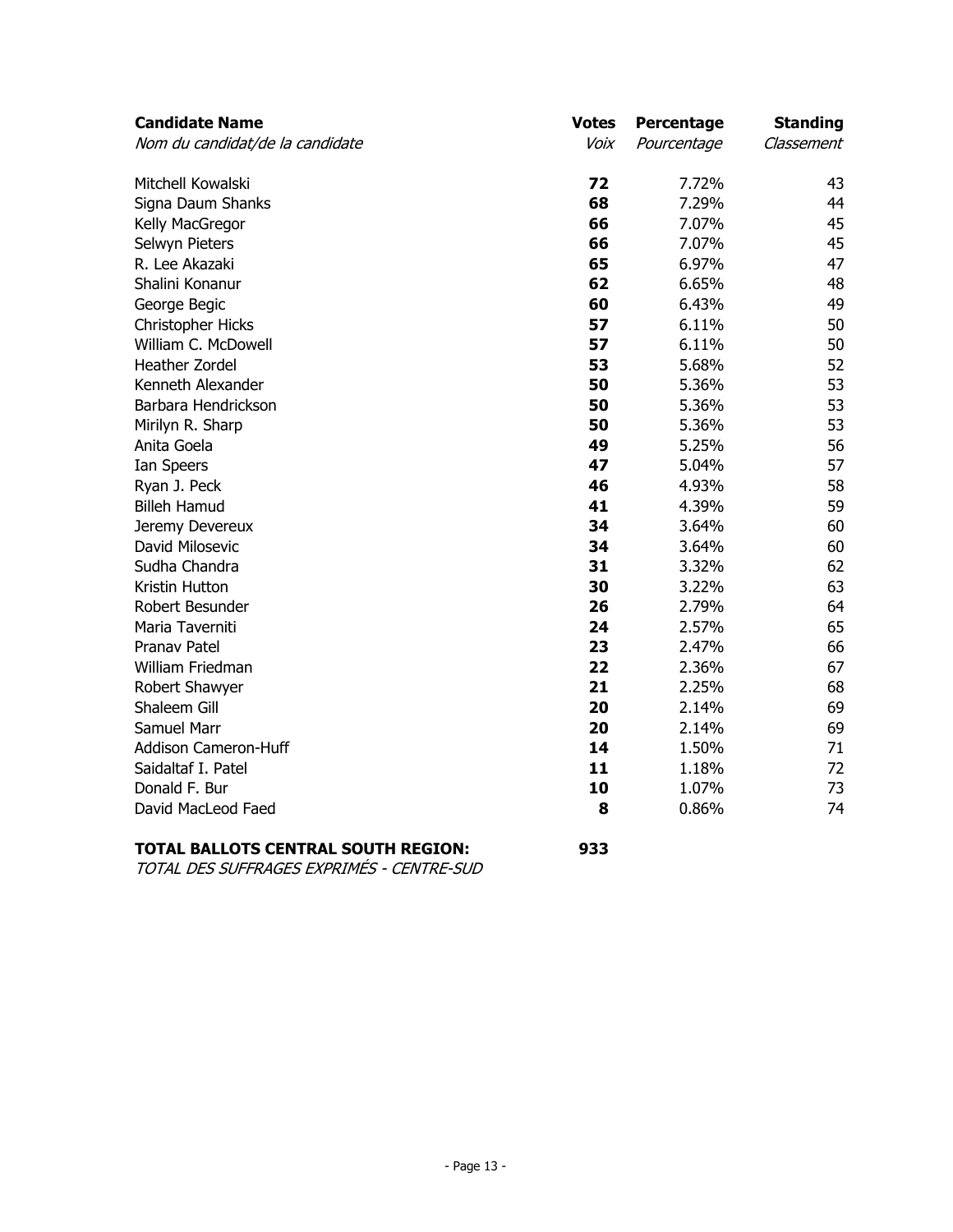## **VOTES FROM CENTRAL WEST REGION FOR OUTSIDE TORONTO CANDIDATES VOTES DE LA RÉGION DU CENTRE-OUEST (CANDIDAT(E)S DE L'EXTERIEUR DE TORONTO)**

| <b>Candidate Name</b>           | <b>Votes</b> | Percentage  | <b>Standing</b>  |
|---------------------------------|--------------|-------------|------------------|
| Nom du candidat/de la candidate | Voix         | Pourcentage | Classement       |
| Ryan Alford (NW-NO)             | 448          | 36.13%      | 1                |
| Cheryl R. Lean (E)              | 432          | 34.84%      | $\overline{2}$   |
| Gary D. Graham (CW-CO)          | 424          | 34.19%      | $\mathsf 3$      |
| Joseph Chiummiento (CE)         | 416          | 33.55%      | 4                |
| C. Scott Marshall (CW-CO)       | 409          | 32.98%      | 5                |
| Gerard Paul Charette (SW-SO)    | 406          | 32.74%      | $\boldsymbol{6}$ |
| Brian L. Prill (CW-CO)          | 399          | 32.18%      | $\overline{7}$   |
| Cecil Lyon (E)                  | 387          | 31.21%      | $\, 8$           |
| Jorge E. Pineda (CS)            | 381          | 30.73%      | 9                |
| Jean-Jacques Desgranges (E)     | 375          | 30.24%      | 10               |
| Trevor Robert Parry (CS)        | 372          | 30.00%      | 11               |
| Alexander David Wilkes (CE)     | 368          | 29.68%      | 12               |
| Raj Sharda (CW-CO)              | 277          | 22.34%      | 13               |
| Claire Wilkinson (CW-CO)        | 241          | 19.44%      | 14               |
| Teresa Donnelly (SW-SO)         | 229          | 18.47%      | 15               |
| Michael B. LeSage (CS)          | 220          | 17.74%      | 16               |
| M. Virginia MacLean (CW-CO)     | 183          | 14.76%      | 17               |
| Paul M. Cooper (CE)             | 176          | 14.19%      | 18               |
| Deepa Tailor (CW-CO)            | 167          | 13.47%      | 19               |
| Andrea L. Clarke (CW-CO)        | 165          | 13.31%      | 20               |
| Quinn M. Ross (SW-SO)           | 165          | 13.31%      | 20               |
| Cheryl Siran (NW-NO)            | 165          | 13.31%      | 20               |
| Jerry B. Udell (SW-SO)          | 163          | 13.15%      | 23               |
| Jacqueline Horvat (SW-SO)       | 161          | 12.98%      | 24               |
| Andrew Spurgeon (CS)            | 160          | 12.90%      | 25               |
| Janis P. Criger (CS)            | 148          | 11.94%      | 26               |
| Dianne G. Corbiere (CE)         | 146          | 11.77%      | 27               |
| Nathan Baker (CE)               | 145          | 11.69%      | 28               |
| Douglas W. Judson (NW-NO)       | 139          | 11.21%      | 29               |
| Rebecca Bromwich (E)            | 138          | 11.13%      | 30               |
| G. S. Mangat (CW-CO)            | 134          | 10.81%      | 31               |
| Michael Lerner (SW-SO)          | 132          | 10.65%      | 32               |
| Tania Perlin (CE)               | 130          | 10.48%      | 33               |
| Antoine L. Collins (E)          | 122          | 9.84%       | 34               |
| M. Stephen Rastin (CE)          | 114          | 9.19%       | 35               |
| Peter Beach (E)                 | 113          | 9.11%       | 36               |
| Rene Larson (NW-NO)             | 111          | 8.95%       | 37               |
| Sylvie Patenaude (E)            | 104          | 8.39%       | 38               |
| Etienne Esquega (NW-NO)         | 100          | 8.06%       | 39               |
| Yavar Hameed (E)                | 95           | 7.66%       | 40               |
| Ayoun Bin Haroon (CW-CO)        | 90           | 7.26%       | 41               |
| M. Anne Vespry (E)              | 90           | 7.26%       | 41               |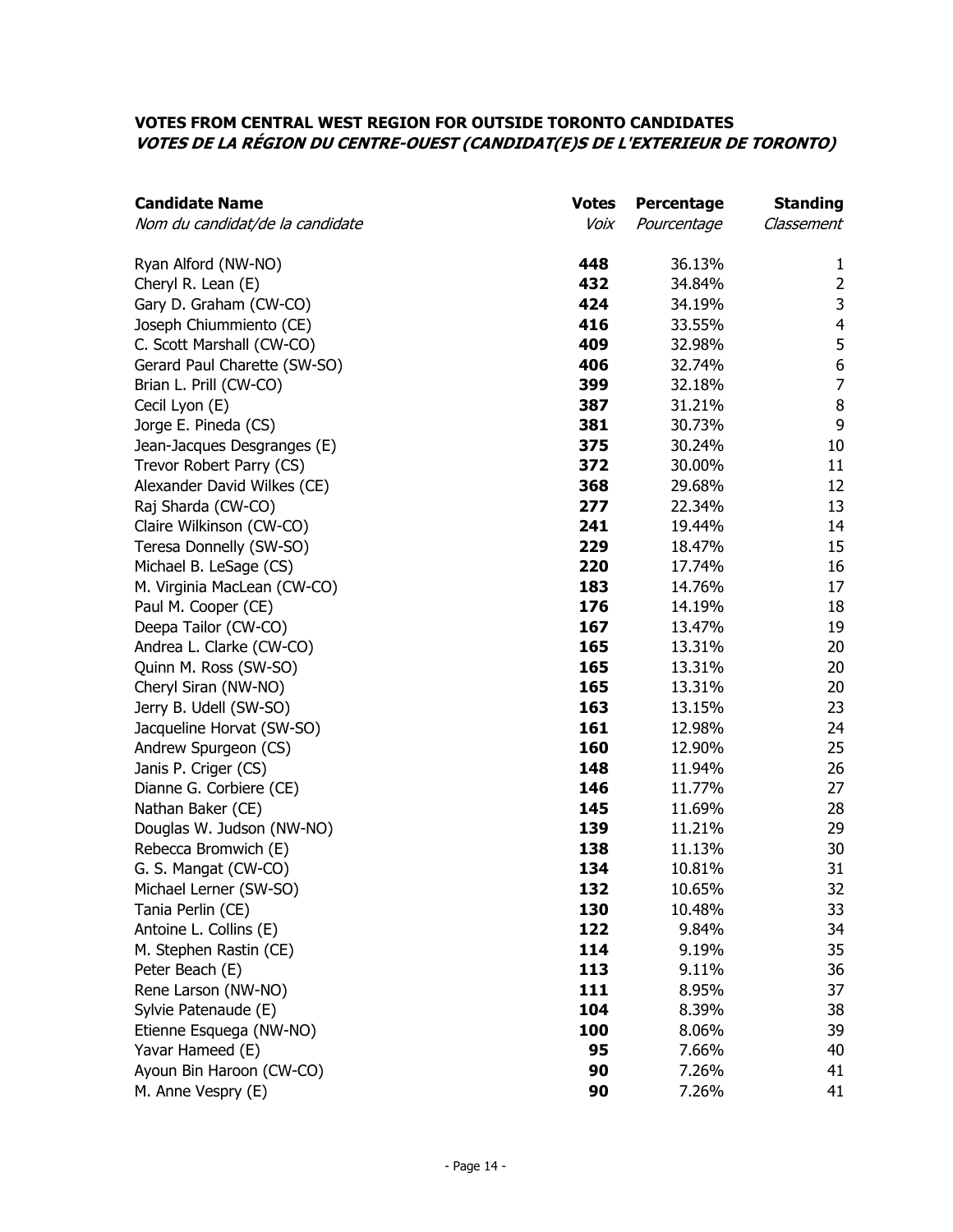| <b>Candidate Name</b><br>Nom du candidat/de la candidate | <b>Votes</b><br>Voix | Percentage<br>Pourcentage | <b>Standing</b><br>Classement |
|----------------------------------------------------------|----------------------|---------------------------|-------------------------------|
| Michael Demczur (CE)                                     | 86                   | 6.94%                     | 43                            |
| Howard Philip Knopf (E)                                  | 78                   | 6.29%                     | 44                            |
| Fred J. W. Bickford (NW-NO)                              | 68                   | 5.48%                     | 45                            |
| François N. Baril (E)                                    | 63                   | 5.08%                     | 46                            |
| Radan Rusev (CW-CO)                                      | 61                   | 4.92%                     | 47                            |
| Grant Isaac (CW-CO)                                      | 60                   | 4.84%                     | 48                            |
| James John Mays (SW-SO)                                  | 49                   | 3.95%                     | 49                            |
| David A. McKercher (E)                                   | 44                   | 3.55%                     | 50                            |
| Michael Maurice Metzger (CS)                             | 41                   | 3.31%                     | 51                            |
| John Arkelian (CE)                                       | 37                   | 2.98%                     | 52                            |
| Winfield Corcoran (CS)                                   | 33                   | 2.66%                     | 53                            |

# **TOTAL BALLOTS CENTRAL WEST REGION: 1,240**

TOTAL DES SUFFRAGES EXPRIMÉS - CENTRE-OUEST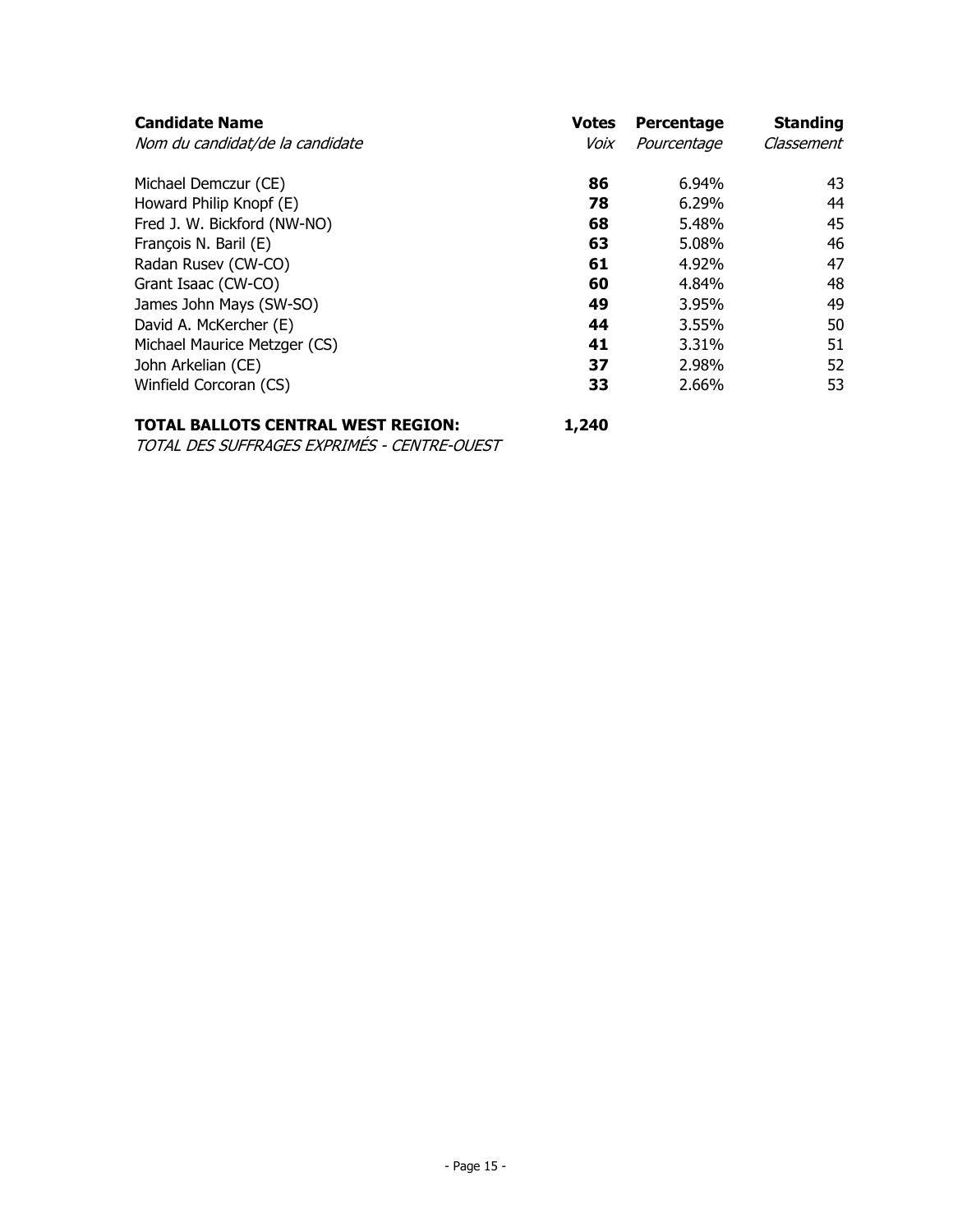#### **VOTES FROM CENTRAL WEST REGION FOR TORONTO CANDIDATES VOTES DE LA RÉGION DU CENTRE-OUEST (CANDIDAT(E)S DE TORONTO)**

| <b>Candidate Name</b>           | <b>Votes</b> | Percentage  | <b>Standing</b>  |
|---------------------------------|--------------|-------------|------------------|
| Nom du candidat/de la candidate | Voix         | Pourcentage | Classement       |
| Murray Klippenstein             | 411          | 33.15%      | 1                |
| <b>Geoff Pollock</b>            | 407          | 32.82%      | $\overline{2}$   |
| Robert P. Adourian              | 403          | 32.50%      | 3                |
| Chi-Kun Shi                     | 403          | 32.50%      | 3                |
| D. Jared Brown                  | 391          | 31.53%      | 5                |
| John F. Fagan                   | 381          | 30.73%      | $\boldsymbol{6}$ |
| Sam Goldstein                   | 380          | 30.65%      | $\overline{7}$   |
| Lubomir Poliacik                | 376          | 30.32%      | $\,8\,$          |
| Nicholas dePencier Wright       | 364          | 29.35%      | 9                |
| Philip H. Horgan                | 363          | 29.27%      | 10               |
| Joseph Groia                    | 267          | 21.53%      | 11               |
| Sidney H. Troister              | 267          | 21.53%      | 11               |
| Orlando Da Silva                | 243          | 19.60%      | 13               |
| Jeffrey Lem                     | 224          | 18.06%      | 14               |
| Julia Shin Doi                  | 213          | 17.18%      | 15               |
| Julian Falconer                 | 188          | 15.16%      | 16               |
| Liran Kandinov                  | 187          | 15.08%      | 17               |
| Tanya Walker                    | 187          | 15.08%      | 17               |
| Rocco Galati                    | 178          | 14.35%      | 19               |
| <b>Isfahan Merali</b>           | 177          | 14.27%      | 20               |
| Jayashree Goswami               | 175          | 14.11%      | 21               |
| Gina Papageorgiou               | 174          | 14.03%      | 22               |
| Yigal E. D. Rifkind             | 170          | 13.71%      | 23               |
| Craig Carter                    | 161          | 12.98%      | 24               |
| Atrisha Lewis                   | 158          | 12.74%      | 25               |
| Caryma F. Sa'd                  | 157          | 12.66%      | 26               |
| Jonathan Rosenthal              | 151          | 12.18%      | 27               |
| Rebecca C. Durcan               | 145          | 11.69%      | 28               |
| Malcolm Mercer                  | 145          | 11.69%      | 28               |
| Jeff Cowan                      | 142          | 11.45%      | 30               |
| Barbara Murchie                 | 138          | 11.13%      | 31               |
| John Callaghan                  | 134          | 10.81%      | 32               |
| Sean Robichaud                  | 134          | 10.81%      | 32               |
| Megan Shortreed                 | 133          | 10.73%      | 34               |
| Shalini Konanur                 | 130          | 10.48%      | 35               |
| Anita Goela                     | 129          | 10.40%      | 36               |
| Peter C. Wardle                 | 122          | 9.84%       | 37               |
| Signa Daum Shanks               | 117          | 9.44%       | 38               |
| <b>Howard Goldblatt</b>         | 117          | 9.44%       | 38               |
| R. Lee Akazaki                  | 114          | 9.19%       | 40               |
| Karen E. Andrews                | 114          | 9.19%       | 40               |
| Mirilyn R. Sharp                | 109          | 8.79%       | 42               |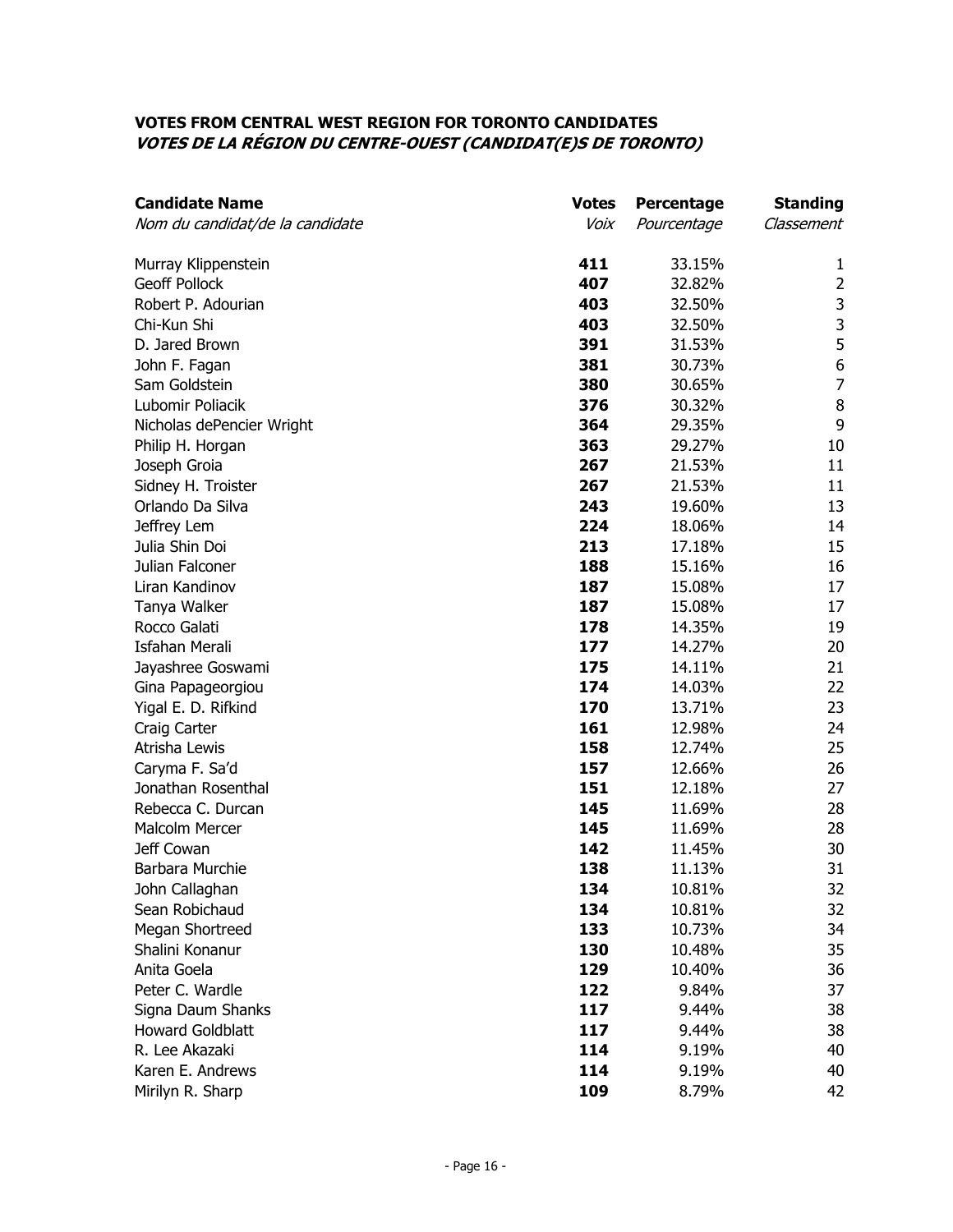| <b>Candidate Name</b>           | <b>Votes</b> | Percentage  | <b>Standing</b> |
|---------------------------------|--------------|-------------|-----------------|
| Nom du candidat/de la candidate | Voix         | Pourcentage | Classement      |
| Paul Le Vay                     | 104          | 8.39%       | 43              |
| Pranav Patel                    | 102          | 8.23%       | 44              |
| <b>Billeh Hamud</b>             | 97           | 7.82%       | 45              |
| Barbara Hendrickson             | 97           | 7.82%       | 45              |
| Selwyn Pieters                  | 96           | 7.74%       | 47              |
| Mitchell Kowalski               | 95           | 7.66%       | 48              |
| Sudha Chandra                   | 94           | 7.58%       | 49              |
| Ian Speers                      | 94           | 7.58%       | 49              |
| Saidaltaf I. Patel              | 92           | 7.42%       | 51              |
| John Nunziata                   | 88           | 7.10%       | 52              |
| Darryl Singer                   | 87           | 7.02%       | 53              |
| Shaleem Gill                    | 86           | 6.94%       | 54              |
| David Milosevic                 | 85           | 6.85%       | 55              |
| Kenneth Alexander               | 82           | 6.61%       | 56              |
| E. Patrick Shea                 | 82           | 6.61%       | 56              |
| Christopher Hicks               | 80           | 6.45%       | 58              |
| Heather Zordel                  | 74           | 5.97%       | 59              |
| George Begic                    | 62           | 5.00%       | 60              |
| William C. McDowell             | 60           | 4.84%       | 61              |
| Ryan J. Peck                    | 59           | 4.76%       | 62              |
| Ian Daley                       | 58           | 4.68%       | 63              |
| Kelly MacGregor                 | 54           | 4.35%       | 64              |
| Robert Shawyer                  | 52           | 4.19%       | 65              |
| Samuel Marr                     | 48           | 3.87%       | 66              |
| Kristin Hutton                  | 47           | 3.79%       | 67              |
| Maria Taverniti                 | 44           | 3.55%       | 68              |
| Addison Cameron-Huff            | 42           | 3.39%       | 69              |
| Jeremy Devereux                 | 41           | 3.31%       | 70              |
| Robert Besunder                 | 40           | 3.23%       | 71              |
| David MacLeod Faed              | 21           | 1.69%       | 72              |
| William Friedman                | 21           | 1.69%       | 72              |
| Donald F. Bur                   | 15           | 1.21%       | 74              |

# **TOTAL BALLOTS CENTRAL WEST REGION: 1,240**

TOTAL DES SUFFRAGES EXPRIMÉS - CENTRE-OUEST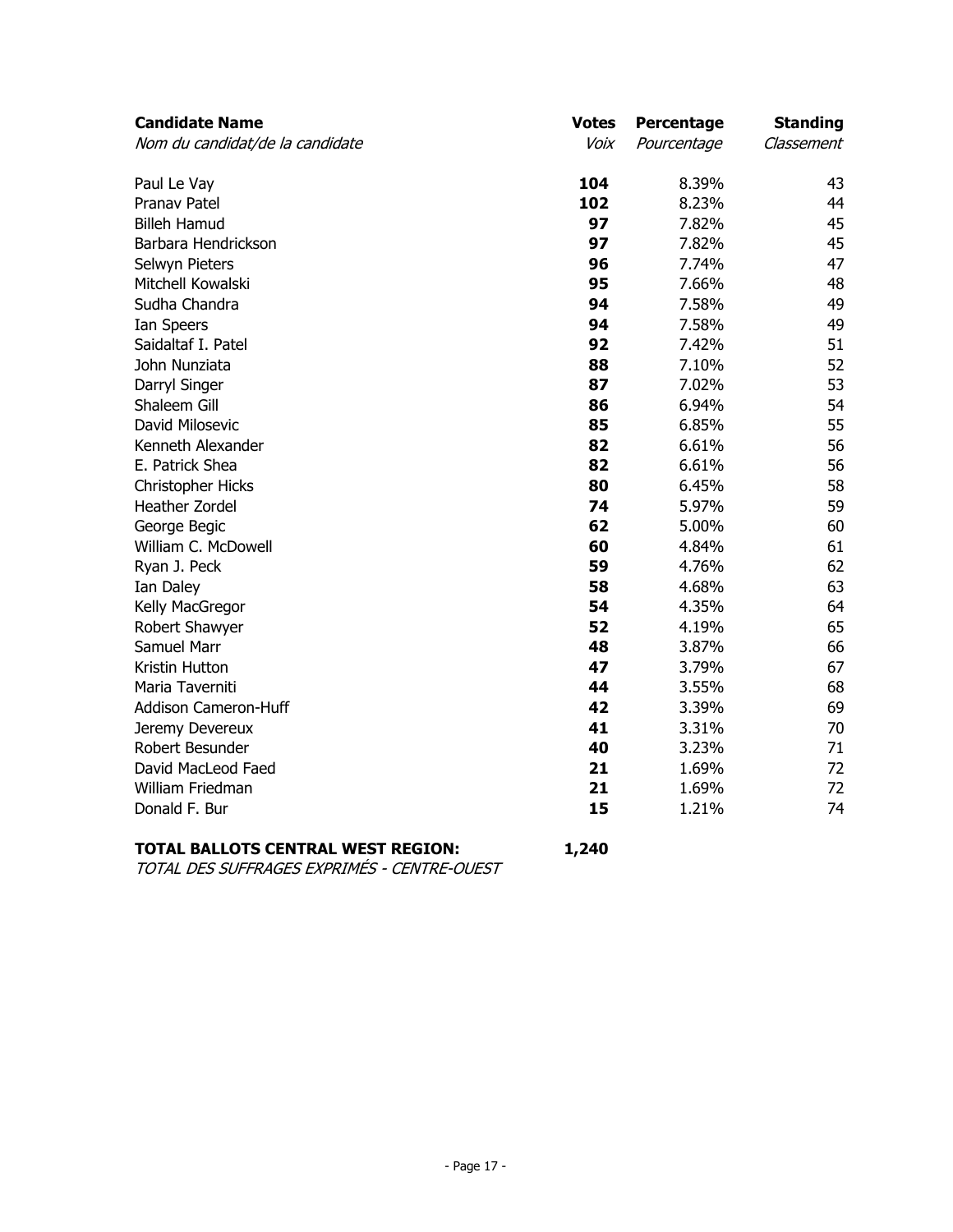#### **VOTES FROM EAST REGION FOR OUTSIDE TORONTO CANDIDATES VOTES DE LA RÉGION DU EST (CANDIDAT(E)S DE L'EXTERIEUR DE TORONTO)**

| <b>Candidate Name</b>           | <b>Votes</b> | Percentage  | <b>Standing</b>         |
|---------------------------------|--------------|-------------|-------------------------|
| Nom du candidat/de la candidate | Voix         | Pourcentage | Classement              |
| Cheryl R. Lean (E)              | 778          | 39.27%      | 1                       |
| Cecil Lyon (E)                  | 722          | 36.45%      | $\overline{2}$          |
| Ryan Alford (NW-NO)             | 647          | 32.66%      | 3                       |
| Peter Beach (E)                 | 625          | 31.55%      | $\overline{\mathbf{4}}$ |
| Gerard Paul Charette (SW-SO)    | 615          | 31.04%      | 5                       |
| Gary D. Graham (CW-CO)          | 613          | 30.94%      | $\boldsymbol{6}$        |
| Jean-Jacques Desgranges (E)     | 610          | 30.79%      | $\overline{7}$          |
| François N. Baril (E)           | 609          | 30.74%      | $\, 8$                  |
| Joseph Chiummiento (CE)         | 584          | 29.48%      | 9                       |
| C. Scott Marshall (CW-CO)       | 581          | 29.33%      | 10                      |
| Jorge E. Pineda (CS)            | 563          | 28.42%      | 11                      |
| Alexander David Wilkes (CE)     | 548          | 27.66%      | 12                      |
| Brian L. Prill (CW-CO)          | 535          | 27.01%      | 13                      |
| Sylvie Patenaude (E)            | 524          | 26.45%      | 14                      |
| Trevor Robert Parry (CS)        | 517          | 26.10%      | 15                      |
| Rebecca Bromwich (E)            | 476          | 24.03%      | 16                      |
| Antoine L. Collins (E)          | 396          | 19.99%      | 17                      |
| David A. McKercher (E)          | 387          | 19.54%      | 18                      |
| Teresa Donnelly (SW-SO)         | 372          | 18.78%      | 19                      |
| Cheryl Siran (NW-NO)            | 347          | 17.52%      | 20                      |
| M. Anne Vespry (E)              | 343          | 17.31%      | 21                      |
| Yavar Hameed (E)                | 335          | 16.91%      | 22                      |
| Michael B. LeSage (CS)          | 331          | 16.71%      | 23                      |
| Dianne G. Corbiere (CE)         | 321          | 16.20%      | 24                      |
| Jacqueline Horvat (SW-SO)       | 321          | 16.20%      | 24                      |
| Claire Wilkinson (CW-CO)        | 312          | 15.75%      | 26                      |
| Douglas W. Judson (NW-NO)       | 278          | 14.03%      | 27                      |
| Quinn M. Ross (SW-SO)           | 274          | 13.83%      | 28                      |
| Howard Philip Knopf (E)         | 267          | 13.48%      | 29                      |
| Tania Perlin (CE)               | 247          | 12.47%      | 30                      |
| Nathan Baker (CE)               | 242          | 12.22%      | 31                      |
| Deepa Tailor (CW-CO)            | 241          | 12.17%      | 32                      |
| Andrea L. Clarke (CW-CO)        | 238          | 12.01%      | 33                      |
| Paul M. Cooper (CE)             | 237          | 11.96%      | 34                      |
| Jerry B. Udell (SW-SO)          | 237          | 11.96%      | 34                      |
| Janis P. Criger (CS)            | 231          | 11.66%      | 36                      |
| Rene Larson (NW-NO)             | 202          | 10.20%      | 37                      |
| M. Virginia MacLean (CW-CO)     | 195          | 9.84%       | 38                      |
| Andrew Spurgeon (CS)            | 193          | 9.74%       | 39                      |
| Michael Lerner (SW-SO)          | 186          | 9.39%       | 40                      |
| Etienne Esquega (NW-NO)         | 172          | 8.68%       | 41                      |
| M. Stephen Rastin (CE)          | 153          | 7.72%       | 42                      |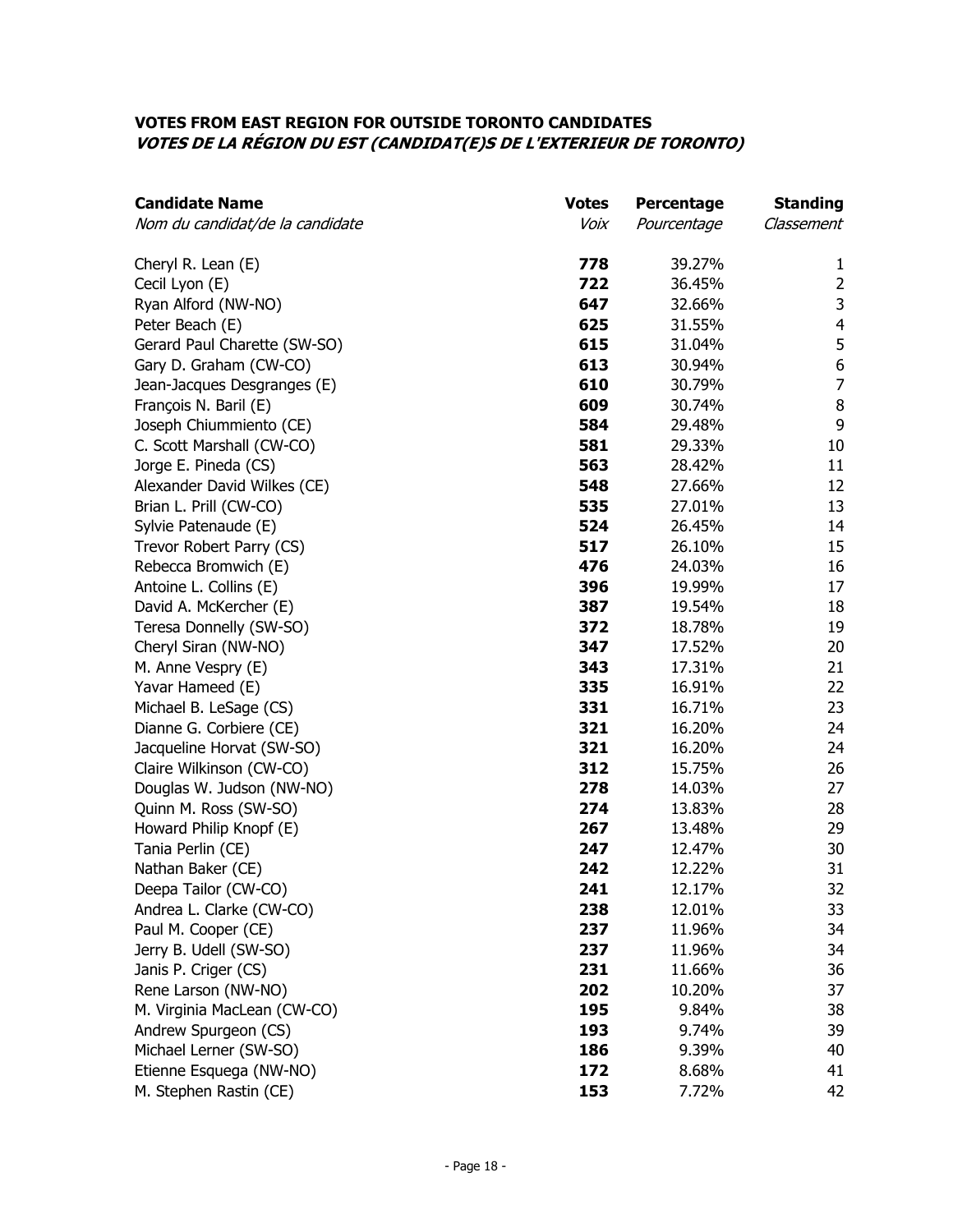| <b>Votes</b><br>Voix | Percentage<br>Pourcentage | <b>Standing</b><br>Classement |
|----------------------|---------------------------|-------------------------------|
| 142                  | 7.17%                     | 43                            |
| 131                  | 6.61%                     | 44                            |
| 104                  | 5.25%                     | 45                            |
| 90                   | 4.54%                     | 46                            |
| 86                   | 4.34%                     | 47                            |
| 61                   | 3.08%                     | 48                            |
| 54                   | 2.73%                     | 49                            |
| 48                   | 2.42%                     | 50                            |
| 47                   | 2.37%                     | 51                            |
| 46                   | 2.32%                     | 52                            |
| 22                   | 1.11%                     | 53                            |
|                      |                           |                               |

# **TOTAL BALLOTS EAST REGION:** 1,981

TOTAL DES SUFFRAGES EXPRIMÉS - EST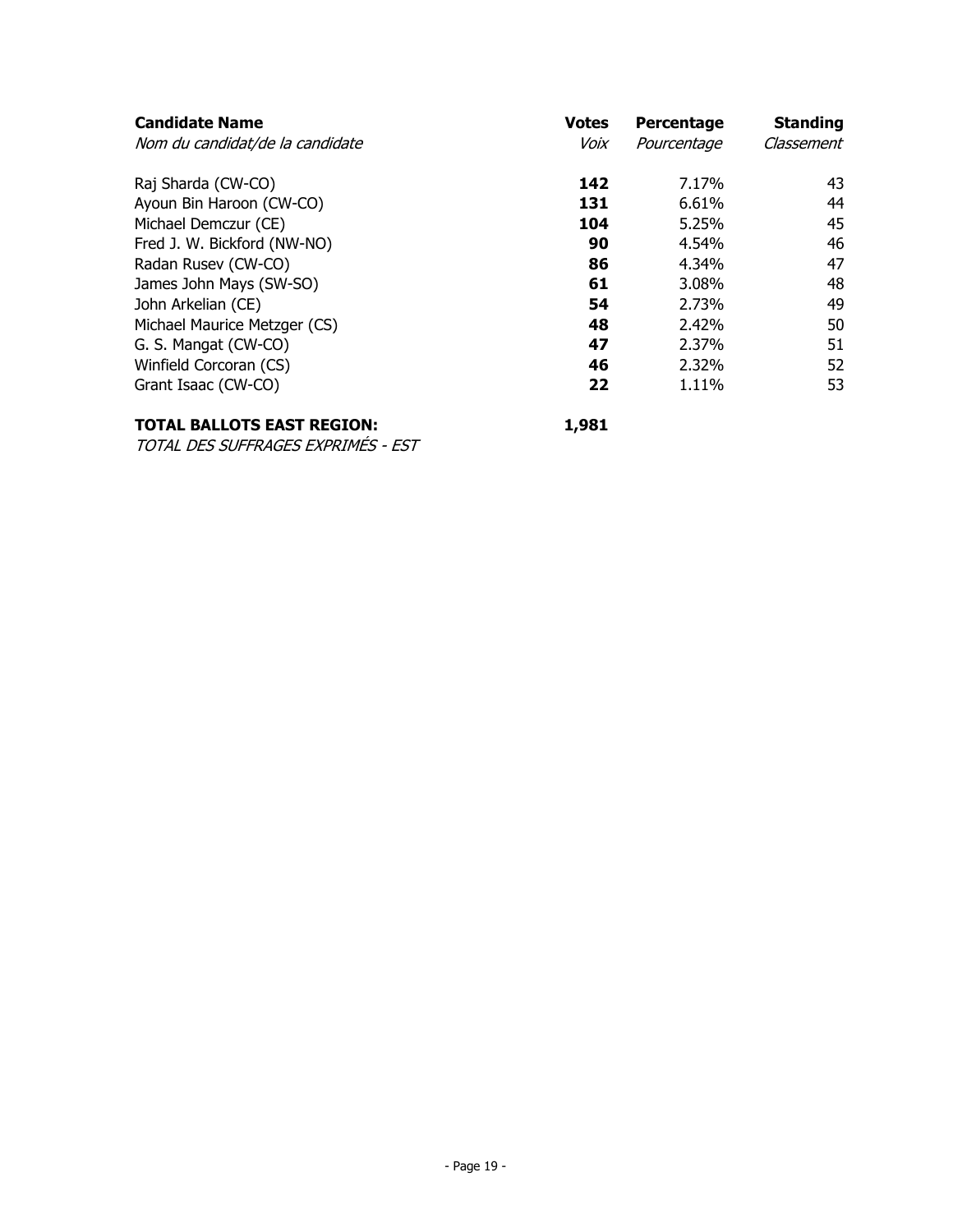#### **VOTES FROM EAST REGION FOR TORONTO CANDIDATES VOTES DE LA RÉGION DU EST (CANDIDAT(E)S DE TORONTO)**

| <b>Candidate Name</b>           | <b>Votes</b> | Percentage  | <b>Standing</b>         |
|---------------------------------|--------------|-------------|-------------------------|
| Nom du candidat/de la candidate | Voix         | Pourcentage | Classement              |
| Murray Klippenstein             | 629          | 31.75%      | 1                       |
| Robert P. Adourian              | 626          | 31.60%      | $\overline{2}$          |
| <b>Geoff Pollock</b>            | 609          | 30.74%      | 3                       |
| Chi-Kun Shi                     | 600          | 30.29%      | $\overline{\mathbf{4}}$ |
| Lubomir Poliacik                | 561          | 28.32%      | 5                       |
| Sam Goldstein                   | 556          | 28.07%      | 6                       |
| Nicholas dePencier Wright       | 556          | 28.07%      | $\boldsymbol{6}$        |
| D. Jared Brown                  | 551          | 27.81%      | $\, 8$                  |
| John F. Fagan                   | 530          | 26.75%      | 9                       |
| Philip H. Horgan                | 526          | 26.55%      | 10                      |
| Joseph Groia                    | 394          | 19.89%      | 11                      |
| Sidney H. Troister              | 375          | 18.93%      | 12                      |
| <b>Isfahan Merali</b>           | 344          | 17.36%      | 13                      |
| Gina Papageorgiou               | 339          | 17.11%      | 14                      |
| Julia Shin Doi                  | 338          | 17.06%      | 15                      |
| Orlando Da Silva                | 335          | 16.91%      | 16                      |
| Atrisha Lewis                   | 334          | 16.86%      | 17                      |
| Paul Le Vay                     | 330          | 16.66%      | 18                      |
| Julian Falconer                 | 304          | 15.35%      | 19                      |
| Yigal E. D. Rifkind             | 302          | 15.24%      | 20                      |
| Caryma F. Sa'd                  | 298          | 15.04%      | 21                      |
| Megan Shortreed                 | 295          | 14.89%      | 22                      |
| Signa Daum Shanks               | 290          | 14.64%      | 23                      |
| Tanya Walker                    | 287          | 14.49%      | 24                      |
| Barbara Murchie                 | 285          | 14.39%      | 25                      |
| John Callaghan                  | 282          | 14.24%      | 26                      |
| <b>Howard Goldblatt</b>         | 270          | 13.63%      | 27                      |
| Liran Kandinov                  | 264          | 13.33%      | 28                      |
| Jeffrey Lem                     | 263          | 13.28%      | 29                      |
| Rebecca C. Durcan               | 262          | 13.23%      | 30                      |
| <b>Malcolm Mercer</b>           | 254          | 12.82%      | 31                      |
| Karen E. Andrews                | 253          | 12.77%      | 32                      |
| Jonathan Rosenthal              | 252          | 12.72%      | 33                      |
| Rocco Galati                    | 246          | 12.42%      | 34                      |
| Jayashree Goswami               | 237          | 11.96%      | 35                      |
| Sean Robichaud                  | 237          | 11.96%      | 35                      |
| Shalini Konanur                 | 225          | 11.36%      | 37                      |
| William C. McDowell             | 212          | 10.70%      | 38                      |
| Jeff Cowan                      | 211          | 10.65%      | 39                      |
| E. Patrick Shea                 | 198          | 9.99%       | 40                      |
| Craig Carter                    | 188          | 9.49%       | 41                      |
| Peter C. Wardle                 | 188          | 9.49%       | 41                      |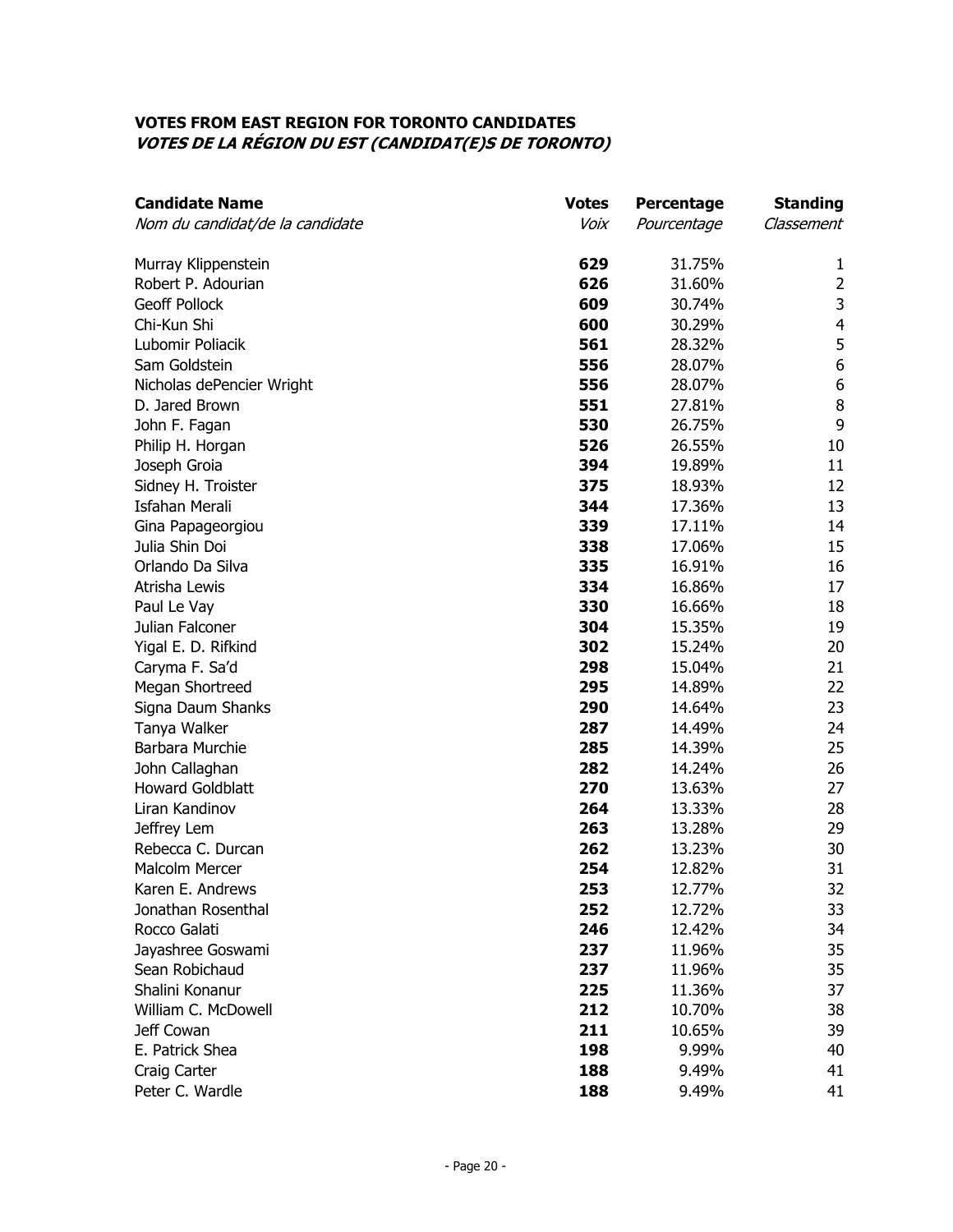| <b>Candidate Name</b>           | <b>Votes</b> | Percentage  | <b>Standing</b> |
|---------------------------------|--------------|-------------|-----------------|
| Nom du candidat/de la candidate | Voix         | Pourcentage | Classement      |
| Mirilyn R. Sharp                | 186          | 9.39%       | 43              |
| Anita Goela                     | 182          | 9.19%       | 44              |
| R. Lee Akazaki                  | 176          | 8.88%       | 45              |
| Barbara Hendrickson             | 167          | 8.43%       | 46              |
| Heather Zordel                  | 166          | 8.38%       | 47              |
| Selwyn Pieters                  | 161          | 8.13%       | 48              |
| <b>Billeh Hamud</b>             | 154          | 7.77%       | 49              |
| John Nunziata                   | 154          | 7.77%       | 49              |
| Mitchell Kowalski               | 142          | 7.17%       | 51              |
| Ian Speers                      | 134          | 6.76%       | 52              |
| Ryan J. Peck                    | 129          | 6.51%       | 53              |
| Ian Daley                       | 113          | 5.70%       | 54              |
| Pranav Patel                    | 113          | 5.70%       | 54              |
| David Milosevic                 | 112          | 5.65%       | 56              |
| George Begic                    | 105          | 5.30%       | 57              |
| Maria Taverniti                 | 104          | 5.25%       | 58              |
| Darryl Singer                   | 102          | 5.15%       | 59              |
| Sudha Chandra                   | 101          | 5.10%       | 60              |
| Kenneth Alexander               | 86           | 4.34%       | 61              |
| <b>Christopher Hicks</b>        | 81           | 4.09%       | 62              |
| Kristin Hutton                  | 80           | 4.04%       | 63              |
| Kelly MacGregor                 | 78           | 3.94%       | 64              |
| Addison Cameron-Huff            | 67           | 3.38%       | 65              |
| Jeremy Devereux                 | 65           | 3.28%       | 66              |
| William Friedman                | 63           | 3.18%       | 67              |
| Robert Shawyer                  | 63           | 3.18%       | 67              |
| Saidaltaf I. Patel              | 54           | 2.73%       | 69              |
| Shaleem Gill                    | 49           | 2.47%       | 70              |
| Samuel Marr                     | 43           | 2.17%       | 71              |
| David MacLeod Faed              | 26           | 1.31%       | 72              |
| Robert Besunder                 | 22           | 1.11%       | 73              |
| Donald F. Bur                   | 18           | 0.91%       | 74              |

# **TOTAL BALLOTS EAST REGION: 1,981**

TOTAL DES SUFFRAGES EXPRIMÉS - EST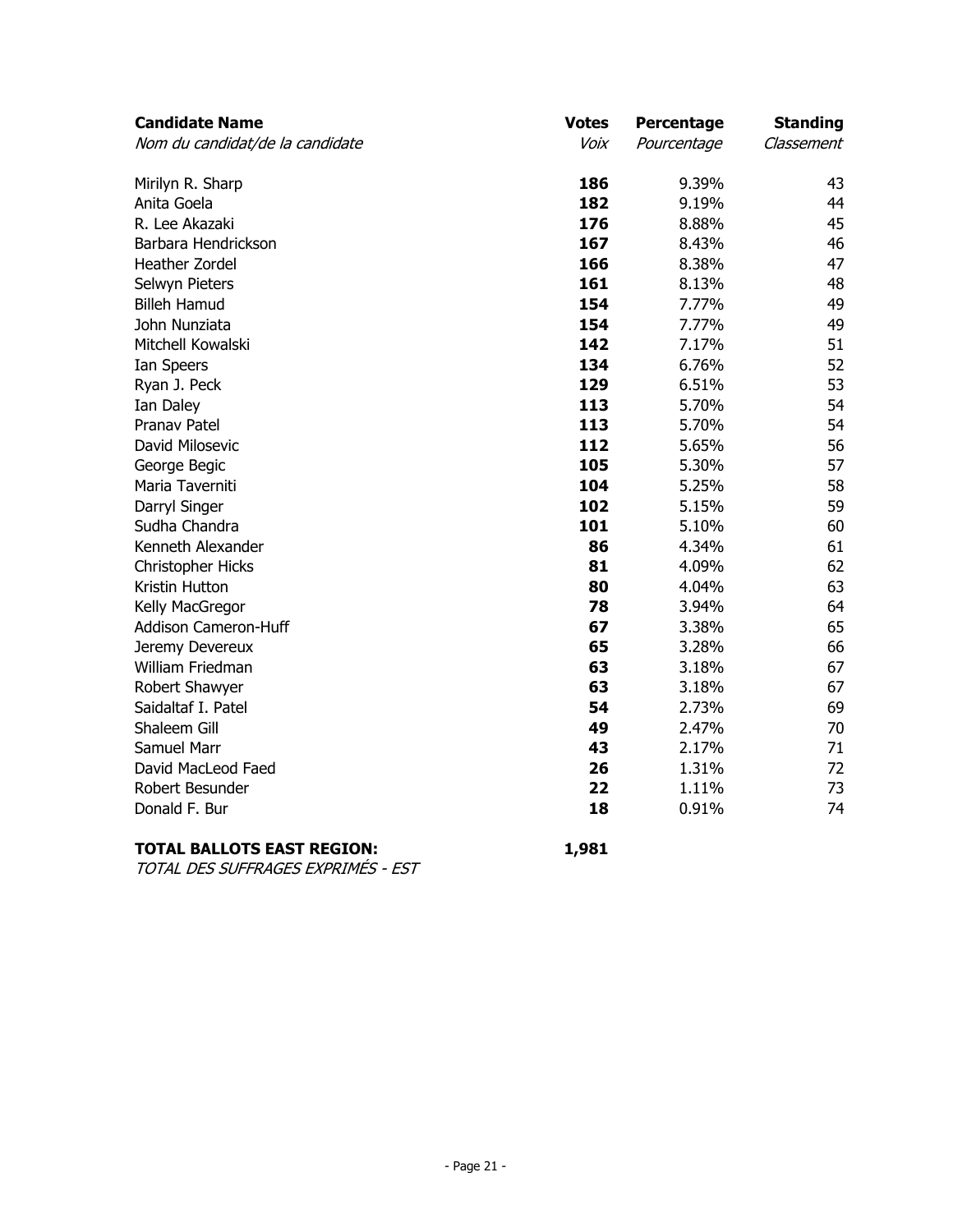## **VOTES FROM NORTHEAST REGION FOR OUTSIDE TORONTO CANDIDATES VOTES DE LA RÉGION DU NORD-EST (CANDIDAT(E)S DE L'EXTERIEUR DE TORONTO)**

| <b>Candidate Name</b>           | <b>Votes</b> | Percentage  | <b>Standing</b> |
|---------------------------------|--------------|-------------|-----------------|
| Nom du candidat/de la candidate | Voix         | Pourcentage | Classement      |
| Ryan Alford (NW-NO)             | 108          | 48.21%      | $\mathbf{1}$    |
| Cheryl R. Lean (E)              | 104          | 46.43%      | $\overline{2}$  |
| Gerard Paul Charette (SW-SO)    | 96           | 42.86%      | 3               |
| Gary D. Graham (CW-CO)          | 94           | 41.96%      | 4               |
| Cecil Lyon (E)                  | 92           | 41.07%      | 5               |
| C. Scott Marshall (CW-CO)       | 92           | 41.07%      | 5               |
| Joseph Chiummiento (CE)         | 91           | 40.63%      | $\overline{7}$  |
| Alexander David Wilkes (CE)     | 84           | 37.50%      | $\, 8$          |
| Trevor Robert Parry (CS)        | 82           | 36.61%      | 9               |
| Jorge E. Pineda (CS)            | 81           | 36.16%      | 10              |
| Brian L. Prill (CW-CO)          | 79           | 35.27%      | 11              |
| Jean-Jacques Desgranges (E)     | 77           | 34.38%      | 12              |
| Teresa Donnelly (SW-SO)         | 65           | 29.02%      | 13              |
| Cheryl Siran (NW-NO)            | 62           | 27.68%      | 14              |
| Rene Larson (NW-NO)             | 57           | 25.45%      | 15              |
| Nathan Baker (CE)               | 49           | 21.88%      | 16              |
| Michael B. LeSage (CS)          | 49           | 21.88%      | 16              |
| Claire Wilkinson (CW-CO)        | 49           | 21.88%      | 16              |
| Jerry B. Udell (SW-SO)          | 47           | 20.98%      | 19              |
| Douglas W. Judson (NW-NO)       | 46           | 20.54%      | 20              |
| François N. Baril (E)           | 38           | 16.96%      | 21              |
| Sylvie Patenaude (E)            | 38           | 16.96%      | 21              |
| Tania Perlin (CE)               | 37           | 16.52%      | 23              |
| Dianne G. Corbiere (CE)         | 35           | 15.63%      | 24              |
| M. Virginia MacLean (CW-CO)     | 35           | 15.63%      | 24              |
| Peter Beach (E)                 | 34           | 15.18%      | 26              |
| Antoine L. Collins (E)          | 33           | 14.73%      | 27              |
| Quinn M. Ross (SW-SO)           | 33           | 14.73%      | 27              |
| Andrea L. Clarke (CW-CO)        | 31           | 13.84%      | 29              |
| Etienne Esquega (NW-NO)         | 31           | 13.84%      | 29              |
| Jacqueline Horvat (SW-SO)       | 30           | 13.39%      | 31              |
| Michael Lerner (SW-SO)          | 30           | 13.39%      | 31              |
| Paul M. Cooper (CE)             | 29           | 12.95%      | 33              |
| Andrew Spurgeon (CS)            | 29           | 12.95%      | 33              |
| Rebecca Bromwich (E)            | 27           | 12.05%      | 35              |
| Janis P. Criger (CS)            | 25           | 11.16%      | 36              |
| Deepa Tailor (CW-CO)            | 25           | 11.16%      | 36              |
| M. Stephen Rastin (CE)          | 23           | 10.27%      | 38              |
| Fred J. W. Bickford (NW-NO)     | 22           | 9.82%       | 39              |
| M. Anne Vespry (E)              | 20           | 8.93%       | 40              |
| Radan Rusev (CW-CO)             | 16           | 7.14%       | 41              |
| Raj Sharda (CW-CO)              | 16           | 7.14%       | 41              |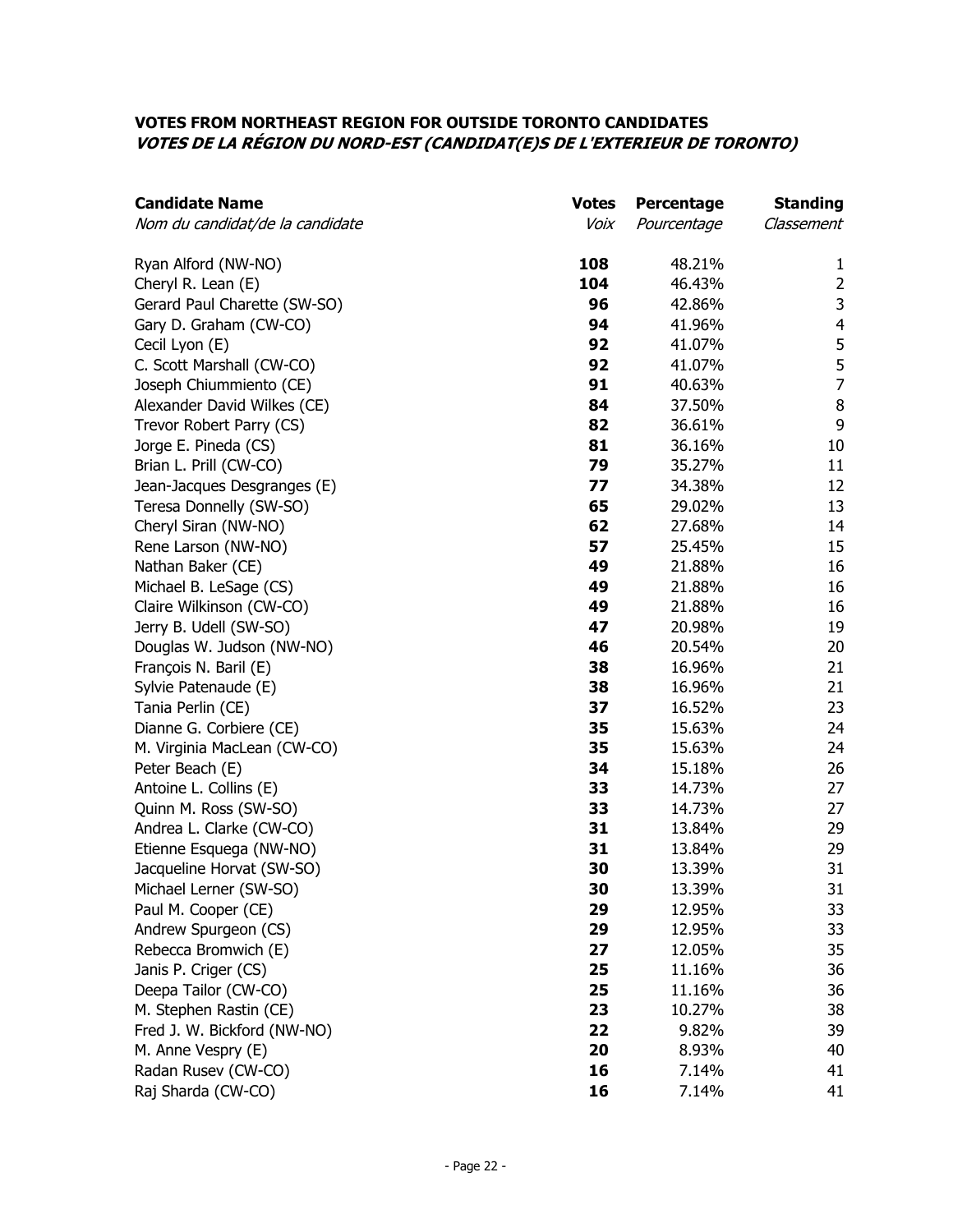| <b>Candidate Name</b><br>Nom du candidat/de la candidate | <b>Votes</b><br>Voix | Percentage<br>Pourcentage | <b>Standing</b><br>Classement |
|----------------------------------------------------------|----------------------|---------------------------|-------------------------------|
|                                                          |                      |                           |                               |
| Michael Demczur (CE)                                     | 15                   | 6.70%                     | 43                            |
| Yavar Hameed (E)                                         | 11                   | 4.91%                     | 44                            |
| Howard Philip Knopf (E)                                  | 11                   | 4.91%                     | 44                            |
| Ayoun Bin Haroon (CW-CO)                                 | 10                   | 4.46%                     | 46                            |
| Winfield Corcoran (CS)                                   | 9                    | 4.02%                     | 47                            |
| David A. McKercher (E)                                   | 9                    | 4.02%                     | 47                            |
| Grant Isaac (CW-CO)                                      | 8                    | 3.57%                     | 49                            |
| Michael Maurice Metzger (CS)                             | 7                    | 3.13%                     | 50                            |
| G. S. Mangat (CW-CO)                                     | 5                    | 2.23%                     | 51                            |
| James John Mays (SW-SO)                                  | 5                    | 2.23%                     | 51                            |
| John Arkelian (CE)                                       | 4                    | 1.79%                     | 53                            |
|                                                          |                      |                           |                               |

# **TOTAL BALLOTS NORTHEAST REGION: 224**

TOTAL DES SUFFRAGES EXPRIMÉS - NORD-EST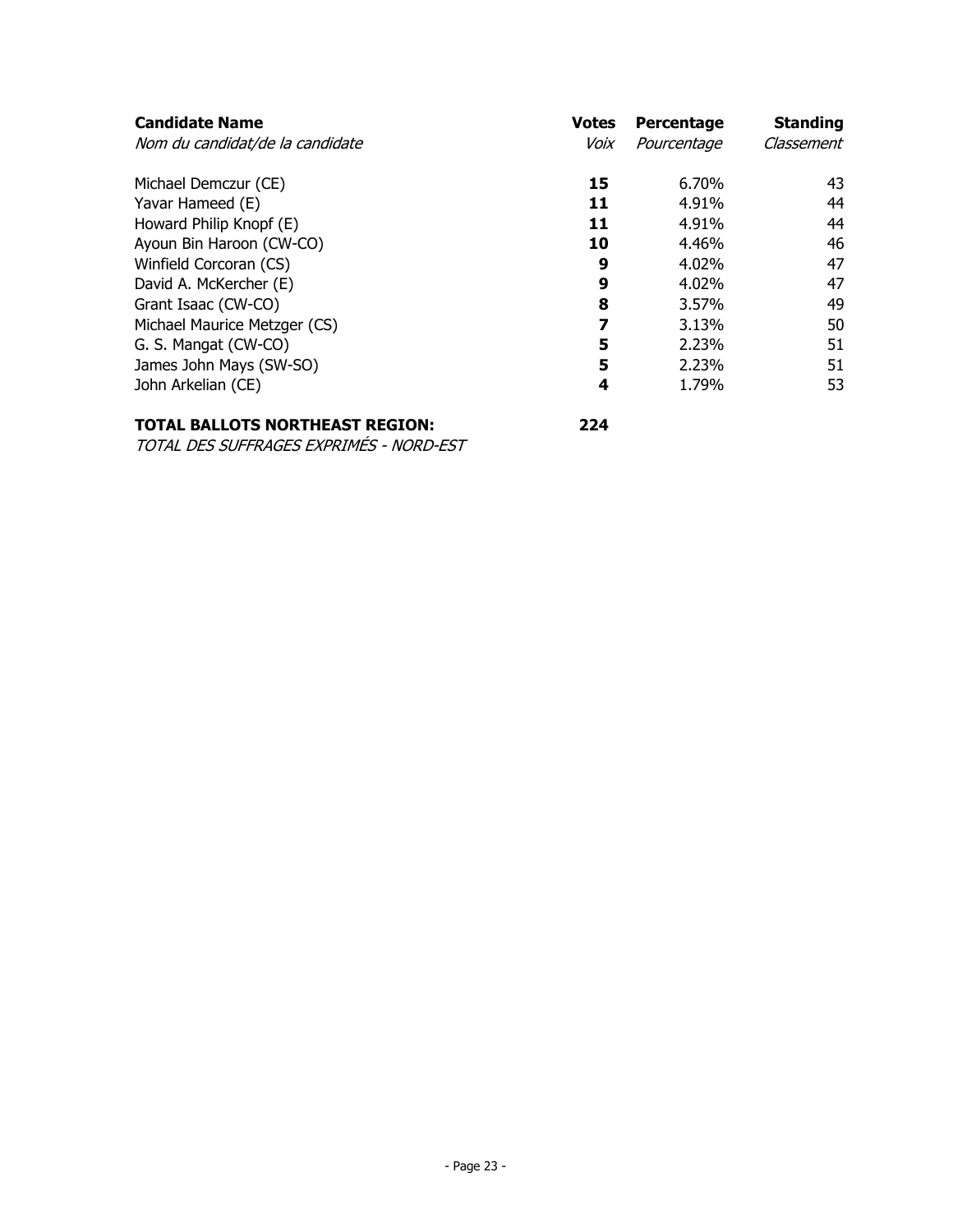#### **VOTES FROM NORTHEAST REGION FOR TORONTO CANDIDATES VOTES DE LA RÉGION DU NORD-EST (CANDIDAT(E)S DE TORONTO)**

| <b>Candidate Name</b>           | <b>Votes</b> | Percentage  | <b>Standing</b>  |
|---------------------------------|--------------|-------------|------------------|
| Nom du candidat/de la candidate | Voix         | Pourcentage | Classement       |
| Robert P. Adourian              | 99           | 44.20%      | 1                |
| <b>Geoff Pollock</b>            | 99           | 44.20%      | $\mathbf{1}$     |
| Lubomir Poliacik                | 90           | 40.18%      |                  |
| Chi-Kun Shi                     | 90           | 40.18%      | $\frac{3}{3}$    |
| Murray Klippenstein             | 86           | 38.39%      | 5                |
| John F. Fagan                   | 85           | 37.95%      | $\boldsymbol{6}$ |
| D. Jared Brown                  | 84           | 37.50%      | $\overline{7}$   |
| Sam Goldstein                   | 81           | 36.16%      | $\, 8$           |
| Nicholas dePencier Wright       | 78           | 34.82%      | 9                |
| Philip H. Horgan                | 77           | 34.38%      | 10               |
| Joseph Groia                    | 58           | 25.89%      | 11               |
| Sidney H. Troister              | 58           | 25.89%      | 11               |
| Barbara Murchie                 | 47           | 20.98%      | 13               |
| Julian Falconer                 | 44           | 19.64%      | 14               |
| Jeffrey Lem                     | 42           | 18.75%      | 15               |
| Orlando Da Silva                | 41           | 18.30%      | 16               |
| Yigal E. D. Rifkind             | 38           | 16.96%      | 17               |
| Karen E. Andrews                | 33           | 14.73%      | 18               |
| Craig Carter                    | 32           | 14.29%      | 19               |
| Liran Kandinov                  | 32           | 14.29%      | 19               |
| John Callaghan                  | 31           | 13.84%      | 21               |
| Caryma F. Sa'd                  | 31           | 13.84%      | 21               |
| <b>Isfahan Merali</b>           | 30           | 13.39%      | 23               |
| Gina Papageorgiou               | 30           | 13.39%      | 23               |
| Sean Robichaud                  | 30           | 13.39%      | 23               |
| Rocco Galati                    | 28           | 12.50%      | 26               |
| Paul Le Vay                     | 26           | 11.61%      | 27               |
| Jonathan Rosenthal              | 25           | 11.16%      | 28               |
| E. Patrick Shea                 | 25           | 11.16%      | 28               |
| Signa Daum Shanks               | 24           | 10.71%      | 30               |
| Rebecca C. Durcan               | 24           | 10.71%      | 30               |
| Tanya Walker                    | 24           | 10.71%      | 30               |
| Ian Daley                       | 23           | 10.27%      | 33               |
| Barbara Hendrickson             | 22           | 9.82%       | 34               |
| John Nunziata                   | 22           | 9.82%       | 34               |
| Pranav Patel                    | 22           | 9.82%       | 34               |
| Ryan J. Peck                    | 21           | 9.38%       | 37               |
| Anita Goela                     | 20           | 8.93%       | 38               |
| Jayashree Goswami               | 20           | 8.93%       | 38               |
| Kelly MacGregor                 | 20           | 8.93%       | 38               |
| Megan Shortreed                 | 20           | 8.93%       | 38               |
| Christopher Hicks               | 19           | 8.48%       | 42               |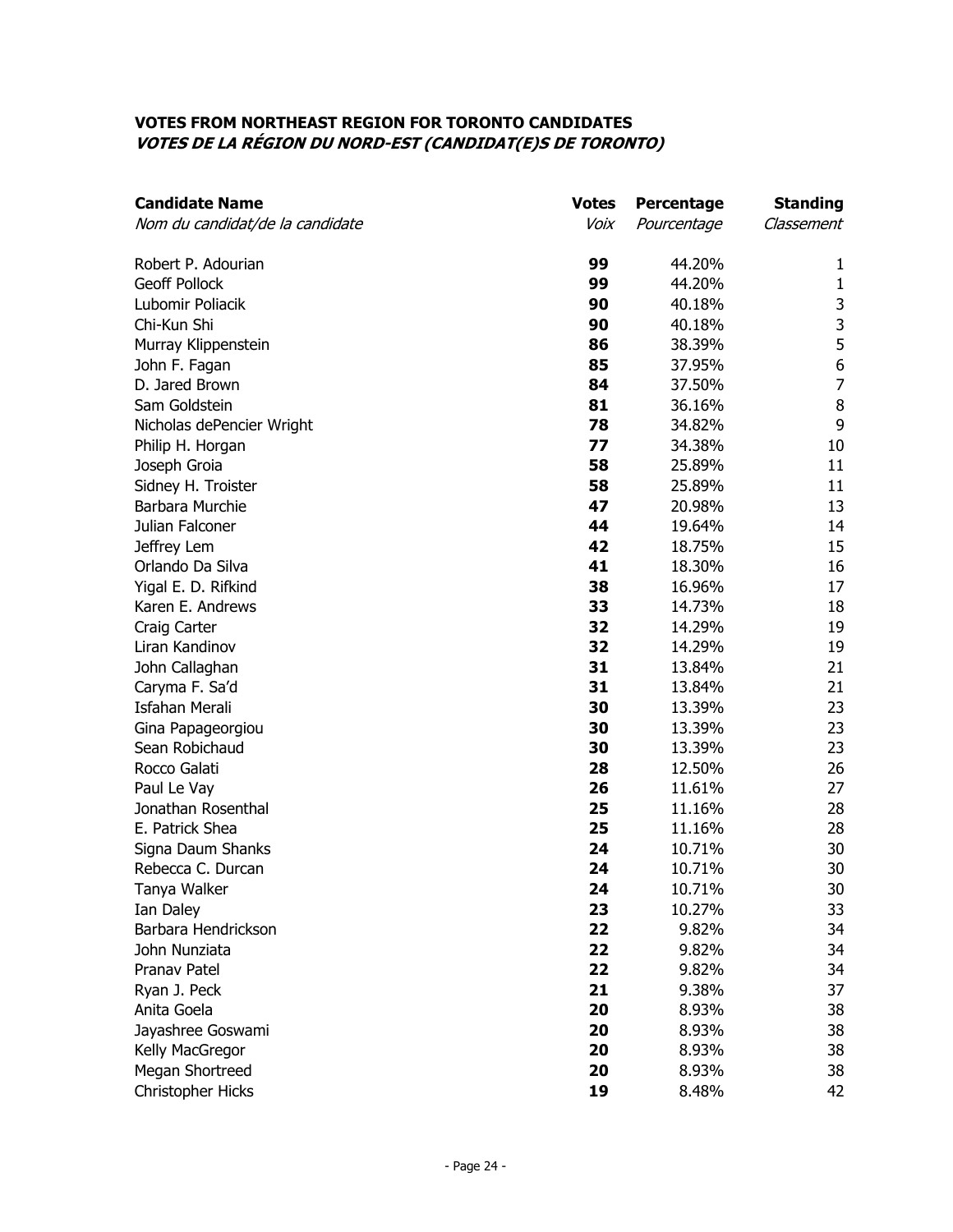| <b>Candidate Name</b>           | <b>Votes</b>            | Percentage  | <b>Standing</b> |
|---------------------------------|-------------------------|-------------|-----------------|
| Nom du candidat/de la candidate | Voix                    | Pourcentage | Classement      |
| Atrisha Lewis                   | 19                      | 8.48%       | 42              |
| Peter C. Wardle                 | 19                      | 8.48%       | 42              |
| Shalini Konanur                 | 18                      | 8.04%       | 45              |
| Kristin Hutton                  | 17                      | 7.59%       | 46              |
| Julia Shin Doi                  | 17                      | 7.59%       | 46              |
| Heather Zordel                  | 17                      | 7.59%       | 46              |
| Jeff Cowan                      | 16                      | 7.14%       | 49              |
| <b>Malcolm Mercer</b>           | 16                      | 7.14%       | 49              |
| Ian Speers                      | 16                      | 7.14%       | 49              |
| R. Lee Akazaki                  | 15                      | 6.70%       | 52              |
| Kenneth Alexander               | 14                      | 6.25%       | 53              |
| Darryl Singer                   | 14                      | 6.25%       | 53              |
| Selwyn Pieters                  | 13                      | 5.80%       | 55              |
| Maria Taverniti                 | 13                      | 5.80%       | 55              |
| Sudha Chandra                   | 12                      | 5.36%       | 57              |
| Mitchell Kowalski               | 12                      | 5.36%       | 57              |
| William C. McDowell             | 12                      | 5.36%       | 57              |
| William Friedman                | 11                      | 4.91%       | 60              |
| <b>Howard Goldblatt</b>         | 11                      | 4.91%       | 60              |
| Mirilyn R. Sharp                | 10                      | 4.46%       | 62              |
| George Begic                    | 9                       | 4.02%       | 63              |
| Addison Cameron-Huff            | 9                       | 4.02%       | 63              |
| David Milosevic                 | 8                       | 3.57%       | 65              |
| Shaleem Gill                    | $\overline{\mathbf{z}}$ | 3.13%       | 66              |
| <b>Billeh Hamud</b>             | $\overline{\mathbf{z}}$ | 3.13%       | 66              |
| Samuel Marr                     | 6                       | 2.68%       | 68              |
| Robert Besunder                 | 5                       | 2.23%       | 69              |
| Jeremy Devereux                 | 4                       | 1.79%       | 70              |
| Saidaltaf I. Patel              | 4                       | 1.79%       | 70              |
| Robert Shawyer                  | 4                       | 1.79%       | 70              |
| David MacLeod Faed              | 3                       | 1.34%       | 73              |
| Donald F. Bur                   |                         | 0.00%       | 74              |

# **TOTAL BALLOTS NORTHEAST REGION: 224**

TOTAL DES SUFFRAGES EXPRIMÉS - NORD-EST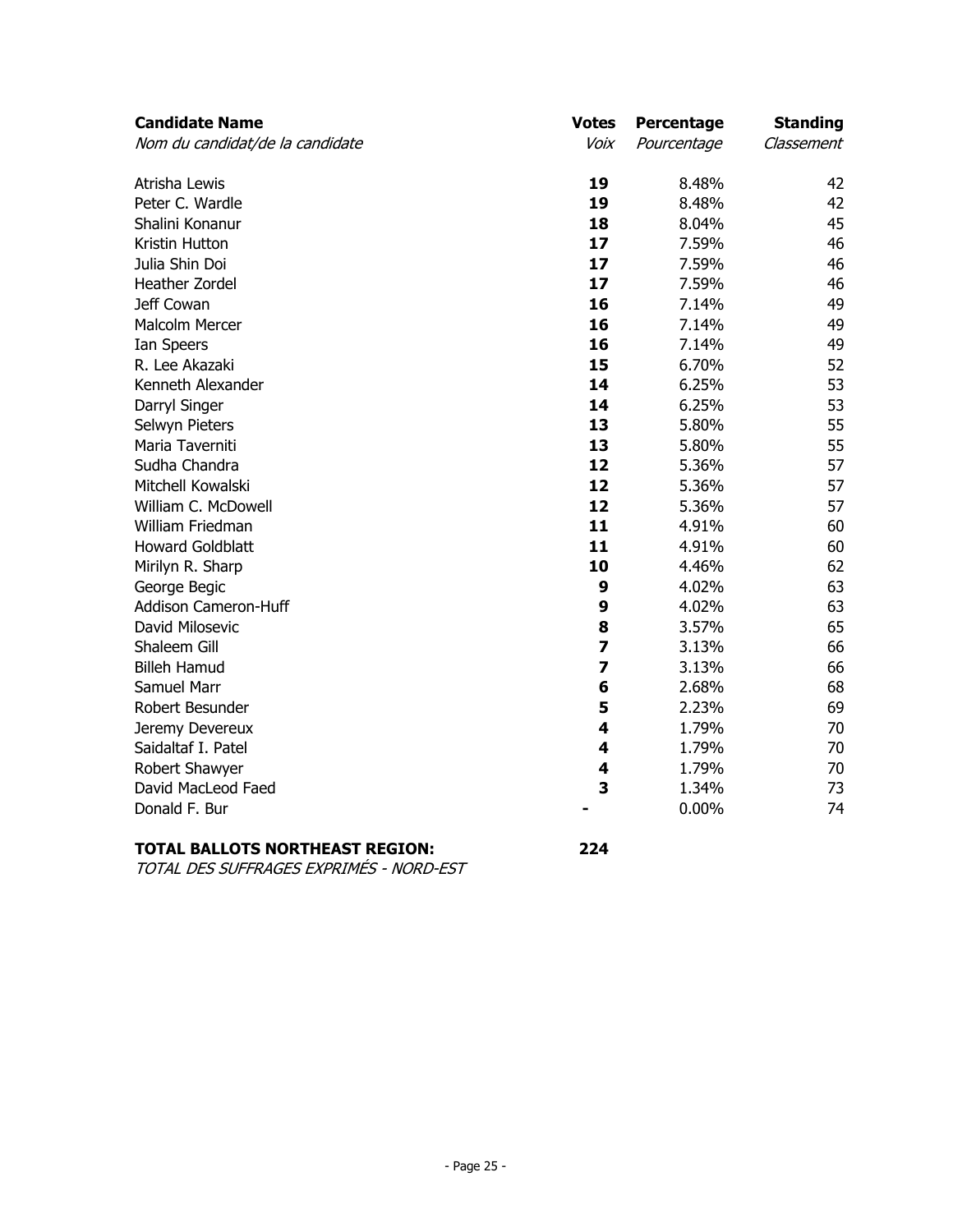## **VOTES FROM NORTHWEST REGION FOR OUTSIDE TORONTO CANDIDATES VOTES DE LA RÉGION DU NORD-OUEST (CANDIDAT(E)S DE L'EXTERIEUR DE TORONTO)**

| <b>Candidate Name</b>           | <b>Votes</b> | Percentage  | <b>Standing</b>  |
|---------------------------------|--------------|-------------|------------------|
| Nom du candidat/de la candidate | Voix         | Pourcentage | Classement       |
| Etienne Esquega (NW-NO)         | 94           | 44.55%      | $\mathbf{1}$     |
| Rene Larson (NW-NO)             | 87           | 41.23%      | $\overline{2}$   |
| Cheryl Siran (NW-NO)            | 80           | 37.91%      | $\mathsf 3$      |
| Fred J. W. Bickford (NW-NO)     | 77           | 36.49%      | $\overline{4}$   |
| Ryan Alford (NW-NO)             | 75           | 35.55%      | 5                |
| Douglas W. Judson (NW-NO)       | 73           | 34.60%      | $\boldsymbol{6}$ |
| Teresa Donnelly (SW-SO)         | 51           | 24.17%      | $\boldsymbol{7}$ |
| Cheryl R. Lean (E)              | 51           | 24.17%      | $\boldsymbol{7}$ |
| Gerard Paul Charette (SW-SO)    | 47           | 22.27%      | 9                |
| Michael B. LeSage (CS)          | 47           | 22.27%      | 9                |
| Cecil Lyon (E)                  | 47           | 22.27%      | 9                |
| Gary D. Graham (CW-CO)          | 46           | 21.80%      | 12               |
| Joseph Chiummiento (CE)         | 45           | 21.33%      | 13               |
| C. Scott Marshall (CW-CO)       | 43           | 20.38%      | 14               |
| Nathan Baker (CE)               | 42           | 19.91%      | 15               |
| Jean-Jacques Desgranges (E)     | 42           | 19.91%      | 15               |
| Trevor Robert Parry (CS)        | 41           | 19.43%      | 17               |
| Jorge E. Pineda (CS)            | 41           | 19.43%      | 17               |
| Dianne G. Corbiere (CE)         | 39           | 18.48%      | 19               |
| Paul M. Cooper (CE)             | 37           | 17.54%      | 20               |
| Brian L. Prill (CW-CO)          | 36           | 17.06%      | 21               |
| Alexander David Wilkes (CE)     | 33           | 15.64%      | 22               |
| Claire Wilkinson (CW-CO)        | 33           | 15.64%      | 22               |
| Jerry B. Udell (SW-SO)          | 31           | 14.69%      | 24               |
| Tania Perlin (CE)               | 30           | 14.22%      | 25               |
| Rebecca Bromwich (E)            | 29           | 13.74%      | 26               |
| Peter Beach (E)                 | 28           | 13.27%      | 27               |
| Jacqueline Horvat (SW-SO)       | 28           | 13.27%      | 27               |
| Antoine L. Collins (E)          | 26           | 12.32%      | 29               |
| Sylvie Patenaude (E)            | 26           | 12.32%      | 29               |
| Quinn M. Ross (SW-SO)           | 25           | 11.85%      | 31               |
| Andrew Spurgeon (CS)            | 23           | 10.90%      | 32               |
| Janis P. Criger (CS)            | 22           | 10.43%      | 33               |
| Michael Lerner (SW-SO)          | 19           | 9.00%       | 34               |
| Andrea L. Clarke (CW-CO)        | 17           | 8.06%       | 35               |
| François N. Baril (E)           | 16           | 7.58%       | 36               |
| Michael Demczur (CE)            | 16           | 7.58%       | 36               |
| M. Virginia MacLean (CW-CO)     | 16           | 7.58%       | 36               |
| M. Stephen Rastin (CE)          | 13           | 6.16%       | 39               |
| Raj Sharda (CW-CO)              | 13           | 6.16%       | 39               |
| Deepa Tailor (CW-CO)            | 13           | 6.16%       | 39               |
| Howard Philip Knopf (E)         | 12           | 5.69%       | 42               |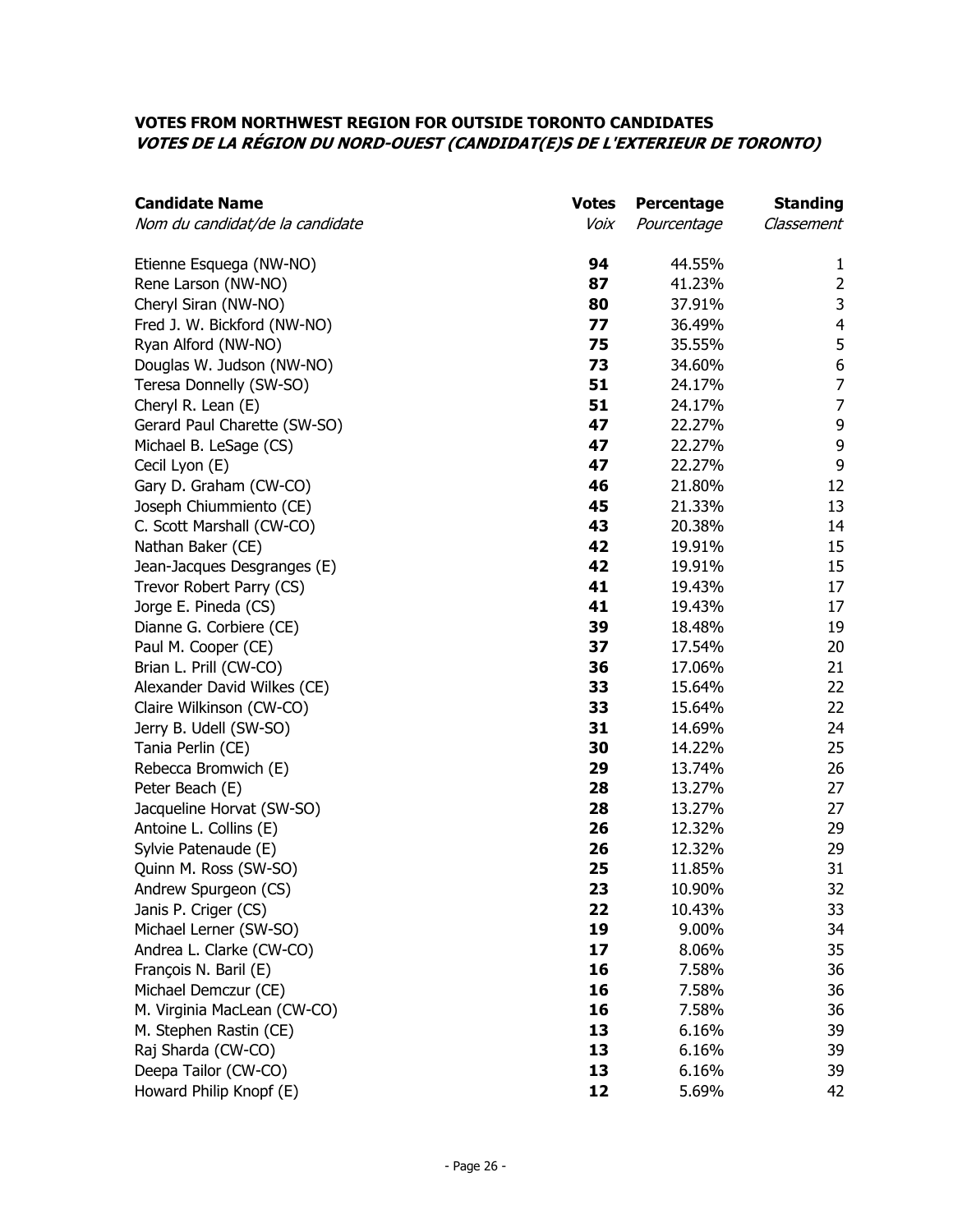| <b>Candidate Name</b><br>Nom du candidat/de la candidate | <b>Votes</b><br>Voix | Percentage<br>Pourcentage | <b>Standing</b><br>Classement |
|----------------------------------------------------------|----------------------|---------------------------|-------------------------------|
| M. Anne Vespry (E)                                       | 11                   | 5.21%                     | 43                            |
| Yavar Hameed (E)                                         | 7                    | 3.32%                     | 44                            |
| David A. McKercher (E)                                   | 7                    | 3.32%                     | 44                            |
| Ayoun Bin Haroon (CW-CO)                                 | 5                    | 2.37%                     | 46                            |
| Winfield Corcoran (CS)                                   | 5                    | 2.37%                     | 46                            |
| John Arkelian (CE)                                       | 4                    | 1.90%                     | 48                            |
| James John Mays (SW-SO)                                  | 4                    | 1.90%                     | 48                            |
| Michael Maurice Metzger (CS)                             | 4                    | 1.90%                     | 48                            |
| Grant Isaac (CW-CO)                                      | 3                    | 1.42%                     | 51                            |
| G. S. Mangat (CW-CO)                                     | 3                    | 1.42%                     | 51                            |
| Radan Rusev (CW-CO)                                      | 3                    | 1.42%                     | 51                            |

## **TOTAL BALLOTS NORTHWEST REGION: 211**

TOTAL DES SUFFRAGES EXPRIMÉS - NORD-OUEST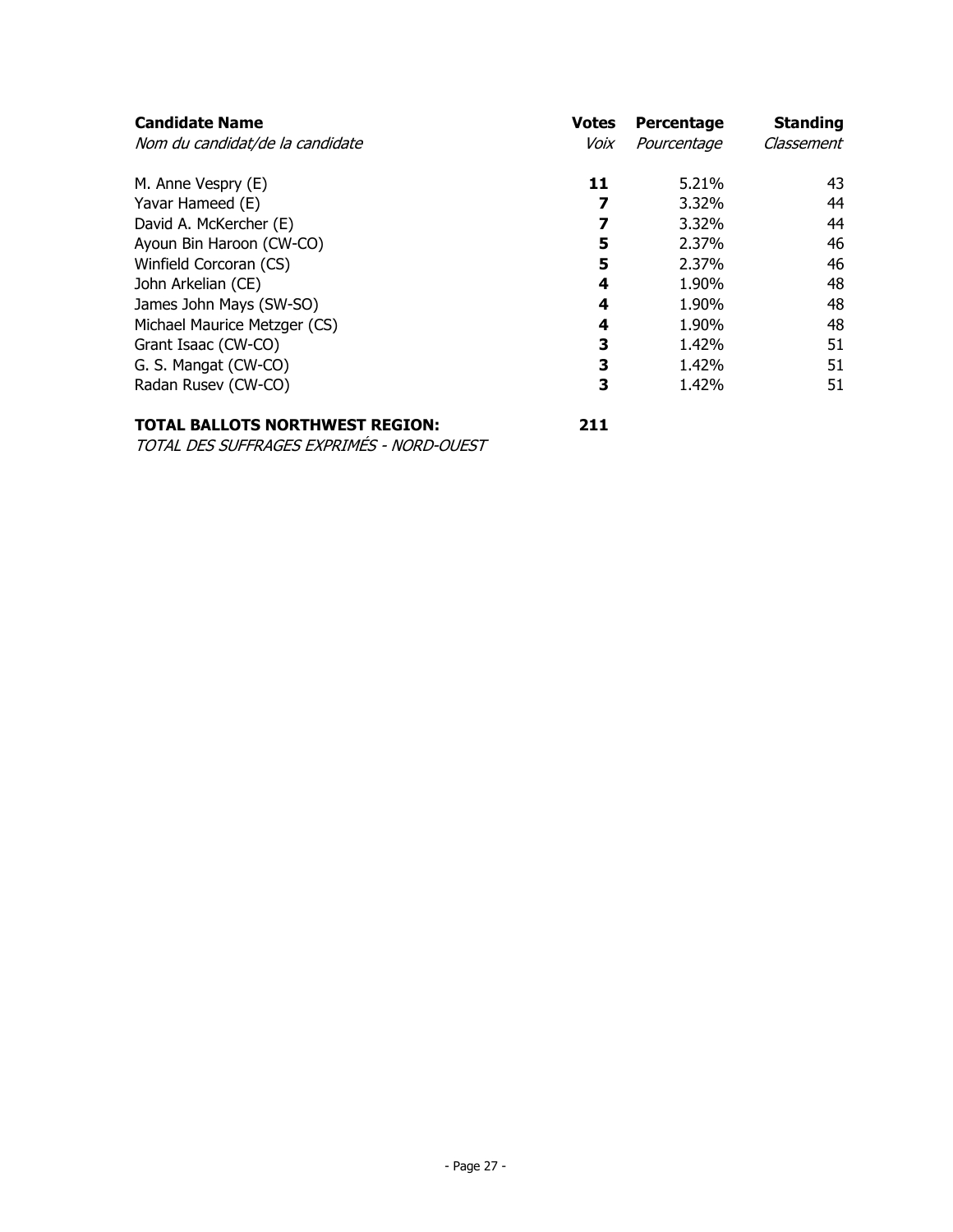#### **VOTES FROM NORTHWEST REGION FOR TORONTO CANDIDATES VOTES DE LA RÉGION DU NORD-OUEST (CANDIDAT(E)S DE TORONTO)**

| <b>Candidate Name</b>           | <b>Votes</b> | Percentage  | <b>Standing</b>         |
|---------------------------------|--------------|-------------|-------------------------|
| Nom du candidat/de la candidate | Voix         | Pourcentage | Classement              |
| Sidney H. Troister              | 61           | 28.91%      | 1                       |
| Signa Daum Shanks               | 58           | 27.49%      | $\overline{2}$          |
| Murray Klippenstein             | 53           | 25.12%      | 3                       |
| Orlando Da Silva                | 52           | 24.64%      | $\overline{\mathbf{4}}$ |
| Barbara Murchie                 | 46           | 21.80%      | 5                       |
| Robert P. Adourian              | 45           | 21.33%      | 6                       |
| Chi-Kun Shi                     | 45           | 21.33%      | $\boldsymbol{6}$        |
| Sam Goldstein                   | 43           | 20.38%      | $\, 8$                  |
| D. Jared Brown                  | 42           | 19.91%      | 9                       |
| Joseph Groia                    | 42           | 19.91%      | 9                       |
| <b>Geoff Pollock</b>            | 42           | 19.91%      | 9                       |
| Lubomir Poliacik                | 41           | 19.43%      | 12                      |
| Philip H. Horgan                | 40           | 18.96%      | 13                      |
| Nicholas dePencier Wright       | 40           | 18.96%      | 13                      |
| John F. Fagan                   | 39           | 18.48%      | 15                      |
| Julian Falconer                 | 36           | 17.06%      | 16                      |
| <b>Isfahan Merali</b>           | 36           | 17.06%      | 16                      |
| Jeffrey Lem                     | 33           | 15.64%      | 18                      |
| Megan Shortreed                 | 33           | 15.64%      | 18                      |
| Craig Carter                    | 31           | 14.69%      | 20                      |
| Caryma F. Sa'd                  | 31           | 14.69%      | 20                      |
| Rebecca C. Durcan               | 30           | 14.22%      | 22                      |
| Sean Robichaud                  | 30           | 14.22%      | 22                      |
| Jonathan Rosenthal              | 29           | 13.74%      | 24                      |
| John Callaghan                  | 26           | 12.32%      | 25                      |
| Rocco Galati                    | 26           | 12.32%      | 25                      |
| <b>Malcolm Mercer</b>           | 26           | 12.32%      | 25                      |
| Tanya Walker                    | 26           | 12.32%      | 25                      |
| Jayashree Goswami               | 25           | 11.85%      | 29                      |
| Atrisha Lewis                   | 25           | 11.85%      | 29                      |
| Jeff Cowan                      | 24           | 11.37%      | 31                      |
| Karen E. Andrews                | 23           | 10.90%      | 32                      |
| Gina Papageorgiou               | 23           | 10.90%      | 32                      |
| Ian Speers                      | 20           | 9.48%       | 34                      |
| Mirilyn R. Sharp                | 19           | 9.00%       | 35                      |
| Peter C. Wardle                 | 19           | 9.00%       | 35                      |
| Shalini Konanur                 | 18           | 8.53%       | 37                      |
| Pranav Patel                    | 17           | 8.06%       | 38                      |
| E. Patrick Shea                 | 17           | 8.06%       | 38                      |
| Julia Shin Doi                  | 17           | 8.06%       | 38                      |
| <b>Howard Goldblatt</b>         | 16           | 7.58%       | 41                      |
| Liran Kandinov                  | 16           | 7.58%       | 41                      |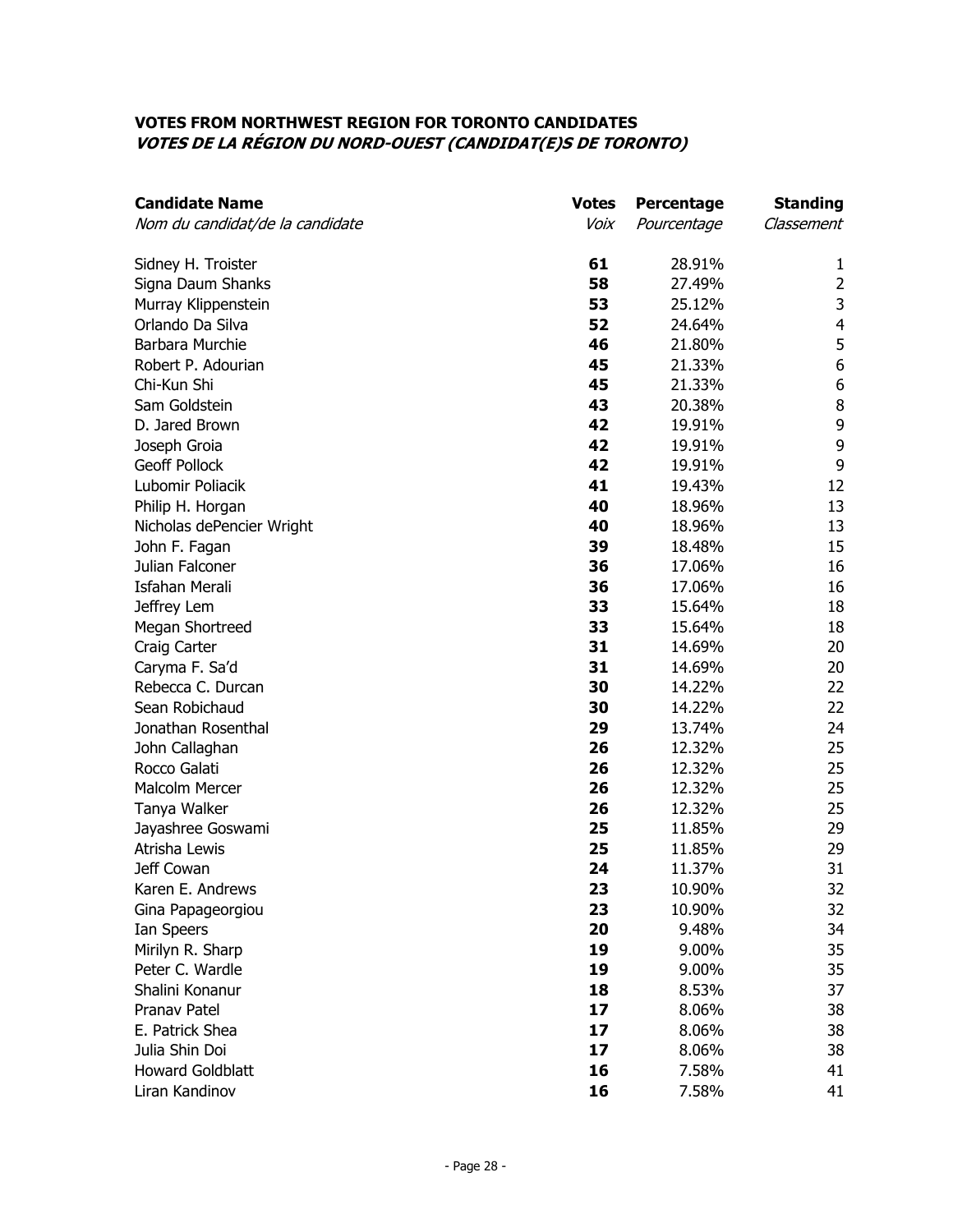| <b>Candidate Name</b>           | <b>Votes</b>            | Percentage  | <b>Standing</b> |
|---------------------------------|-------------------------|-------------|-----------------|
| Nom du candidat/de la candidate | Voix                    | Pourcentage | Classement      |
| Yigal E. D. Rifkind             | 16                      | 7.58%       | 41              |
| Ryan J. Peck                    | 14                      | 6.64%       | 44              |
| Ian Daley                       | 13                      | 6.16%       | 45              |
| Barbara Hendrickson             | 12                      | 5.69%       | 46              |
| Christopher Hicks               | 12                      | 5.69%       | 46              |
| Samuel Marr                     | 12                      | 5.69%       | 46              |
| Selwyn Pieters                  | 12                      | 5.69%       | 46              |
| John Nunziata                   | 11                      | 5.21%       | 50              |
| R. Lee Akazaki                  | 10                      | 4.74%       | 51              |
| Anita Goela                     | 9                       | 4.27%       | 52              |
| Kelly MacGregor                 | 9                       | 4.27%       | 52              |
| Paul Le Vay                     | 8                       | 3.79%       | 54              |
| Darryl Singer                   | 8                       | 3.79%       | 54              |
| Heather Zordel                  | 8                       | 3.79%       | 54              |
| Kenneth Alexander               | $\overline{\mathbf{z}}$ | 3.32%       | 57              |
| Kristin Hutton                  | $\overline{\mathbf{z}}$ | 3.32%       | 57              |
| Mitchell Kowalski               | 7                       | 3.32%       | 57              |
| Maria Taverniti                 | 6                       | 2.84%       | 60              |
| George Begic                    | 5                       | 2.37%       | 61              |
| Shaleem Gill                    | 5                       | 2.37%       | 61              |
| <b>Billeh Hamud</b>             | 5                       | 2.37%       | 61              |
| William C. McDowell             | 5                       | 2.37%       | 61              |
| Saidaltaf I. Patel              | 5                       | 2.37%       | 61              |
| <b>Addison Cameron-Huff</b>     | 4                       | 1.90%       | 66              |
| Sudha Chandra                   | 4                       | 1.90%       | 66              |
| David Milosevic                 | 4                       | 1.90%       | 66              |
| Donald F. Bur                   | 3                       | 1.42%       | 69              |
| Jeremy Devereux                 | 3                       | 1.42%       | 69              |
| David MacLeod Faed              | 3                       | 1.42%       | 69              |
| Robert Besunder                 | $\overline{\mathbf{2}}$ | 0.95%       | 72              |
| William Friedman                | $\overline{\mathbf{2}}$ | 0.95%       | 72              |
| Robert Shawyer                  | $\overline{\mathbf{2}}$ | 0.95%       | 72              |

# **TOTAL BALLOTS NORTHWEST REGION: 211**

TOTAL DES SUFFRAGES EXPRIMÉS - NORD-OUEST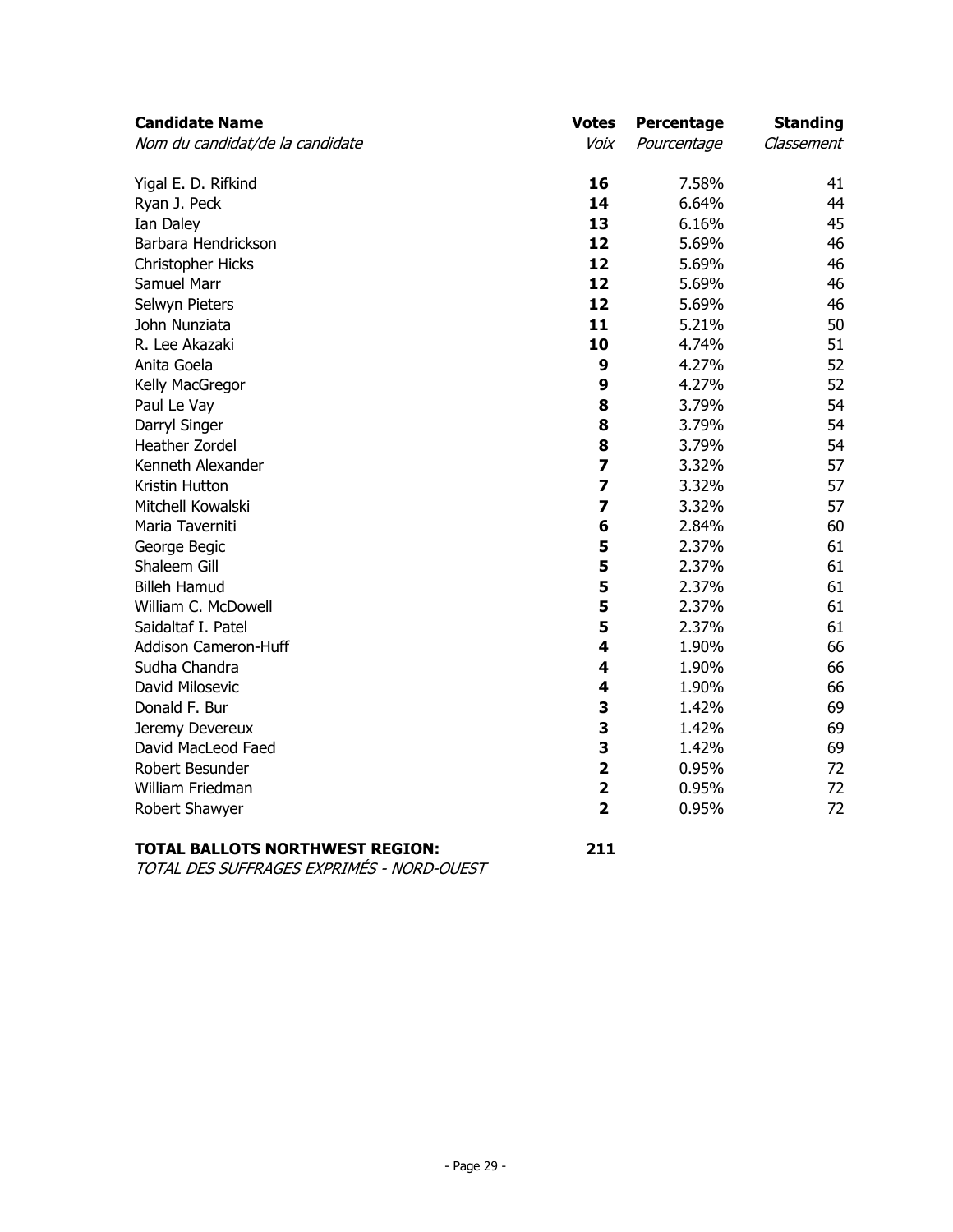## **VOTES FROM OUTSIDE ONTARIO REGION FOR OUTSIDE TORONTO CANDIDATES VOTES DE L'EXTÉRIEUR DE L'ONTARIO (CANDIDAT(E)S DE L'EXTERIEUR DE TORONTO)**

| <b>Candidate Name</b>           | <b>Votes</b> | <b>Percentage</b> | <b>Standing</b> |
|---------------------------------|--------------|-------------------|-----------------|
| Nom du candidat/de la candidate | Voix         | Pourcentage       | Classement      |
| Cheryl R. Lean (E)              | 190          | 37.62%            | 1               |
| Ryan Alford (NW-NO)             | 166          | 32.87%            | $\overline{2}$  |
| Gerard Paul Charette (SW-SO)    | 165          | 32.67%            | $\mathsf 3$     |
| Gary D. Graham (CW-CO)          | 159          | 31.49%            | $\overline{4}$  |
| Alexander David Wilkes (CE)     | 159          | 31.49%            | $\overline{4}$  |
| Jorge E. Pineda (CS)            | 155          | 30.69%            | 6               |
| Cecil Lyon (E)                  | 154          | 30.50%            | $\overline{7}$  |
| Joseph Chiummiento (CE)         | 150          | 29.70%            | $\, 8$          |
| Jean-Jacques Desgranges (E)     | 150          | 29.70%            | 8               |
| C. Scott Marshall (CW-CO)       | 149          | 29.50%            | 10              |
| Brian L. Prill (CW-CO)          | 147          | 29.11%            | 11              |
| Trevor Robert Parry (CS)        | 144          | 28.51%            | 12              |
| Teresa Donnelly (SW-SO)         | 132          | 26.14%            | 13              |
| Dianne G. Corbiere (CE)         | 125          | 24.75%            | 14              |
| Jacqueline Horvat (SW-SO)       | 119          | 23.56%            | 15              |
| Rebecca Bromwich (E)            | 116          | 22.97%            | 16              |
| Claire Wilkinson (CW-CO)        | 101          | 20.00%            | 17              |
| Cheryl Siran (NW-NO)            | 98           | 19.41%            | 18              |
| Andrea L. Clarke (CW-CO)        | 91           | 18.02%            | 19              |
| Deepa Tailor (CW-CO)            | 90           | 17.82%            | 20              |
| Janis P. Criger (CS)            | 89           | 17.62%            | 21              |
| François N. Baril (E)           | 88           | 17.43%            | 22              |
| M. Anne Vespry (E)              | 88           | 17.43%            | 22              |
| Douglas W. Judson (NW-NO)       | 87           | 17.23%            | 24              |
| Sylvie Patenaude (E)            | 84           | 16.63%            | 25              |
| Tania Perlin (CE)               | 84           | 16.63%            | 25              |
| Paul M. Cooper (CE)             | 80           | 15.84%            | 27              |
| Quinn M. Ross (SW-SO)           | 78           | 15.45%            | 28              |
| Etienne Esquega (NW-NO)         | 75           | 14.85%            | 29              |
| M. Virginia MacLean (CW-CO)     | 74           | 14.65%            | 30              |
| Yavar Hameed (E)                | 68           | 13.47%            | 31              |
| Antoine L. Collins (E)          | 66           | 13.07%            | 32              |
| Ayoun Bin Haroon (CW-CO)        | 59           | 11.68%            | 33              |
| Michael Lerner (SW-SO)          | 58           | 11.49%            | 34              |
| Raj Sharda (CW-CO)              | 56           | 11.09%            | 35              |
| Peter Beach (E)                 | 48           | 9.50%             | 36              |
| Nathan Baker (CE)               | 45           | 8.91%             | 37              |
| Rene Larson (NW-NO)             | 41           | 8.12%             | 38              |
| Michael B. LeSage (CS)          | 41           | 8.12%             | 38              |
| David A. McKercher (E)          | 40           | 7.92%             | 40              |
| Andrew Spurgeon (CS)            | 40           | 7.92%             | 40              |
| Howard Philip Knopf (E)         | 37           | 7.33%             | 42              |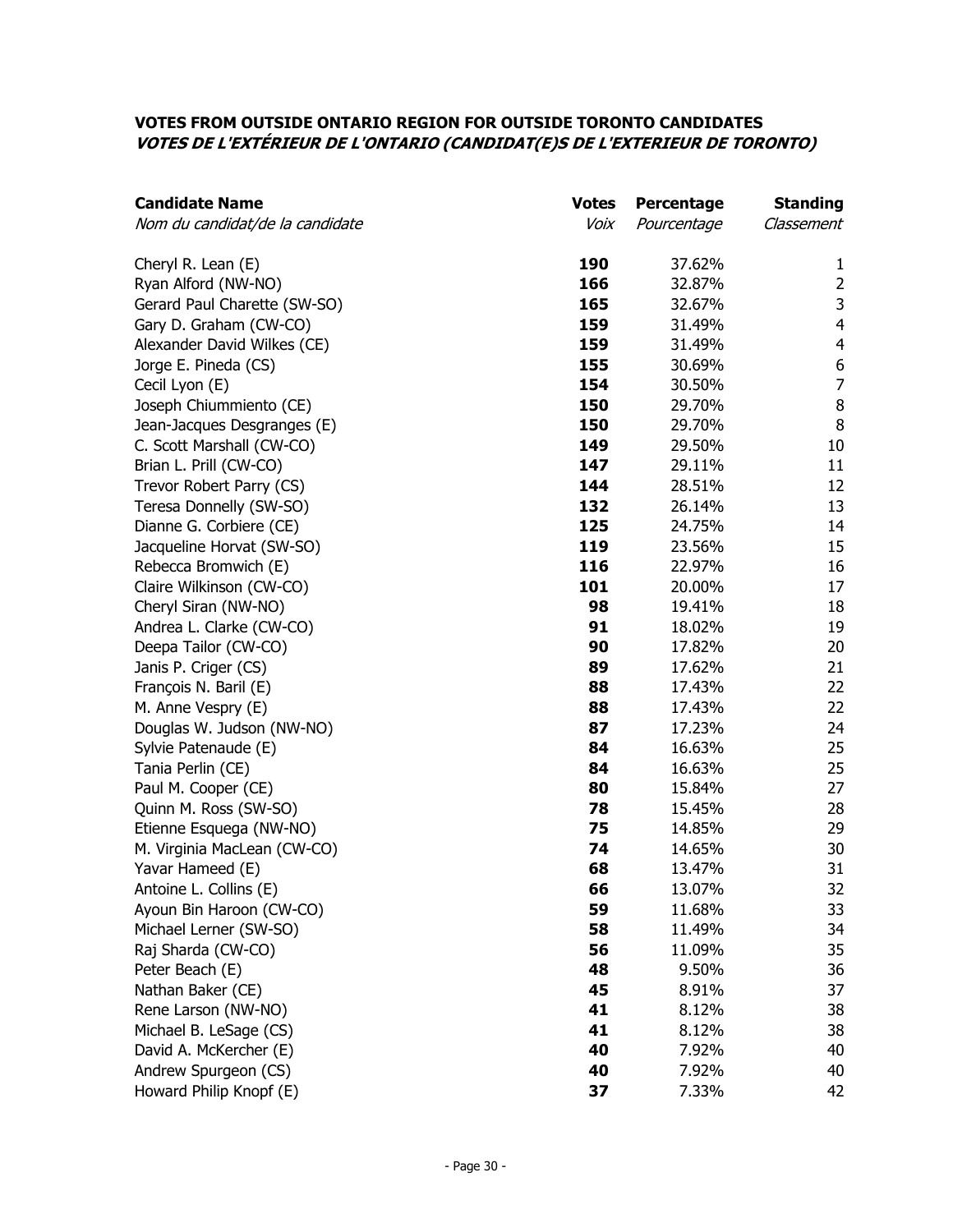| <b>Votes</b> | Percentage  | <b>Standing</b> |
|--------------|-------------|-----------------|
| Voix         | Pourcentage | Classement      |
| 32           | 6.34%       | 43              |
| 30           | 5.94%       | 44              |
| 29           | 5.74%       | 45              |
| 26           | 5.15%       | 46              |
| 22           | 4.36%       | 47              |
| 21           | 4.16%       | 48              |
| 21           | 4.16%       | 48              |
| 20           | 3.96%       | 50              |
| 18           | 3.56%       | 51              |
| 18           | 3.56%       | 51              |
| 18           | 3.56%       | 51              |
|              |             |                 |

## **TOTAL BALLOTS OUTSIDE ONTARIO REGION: 505**

TOTAL DES SUFFRAGES EXPRIMÉS - EXTÉRIEUR DE L'ONTARIO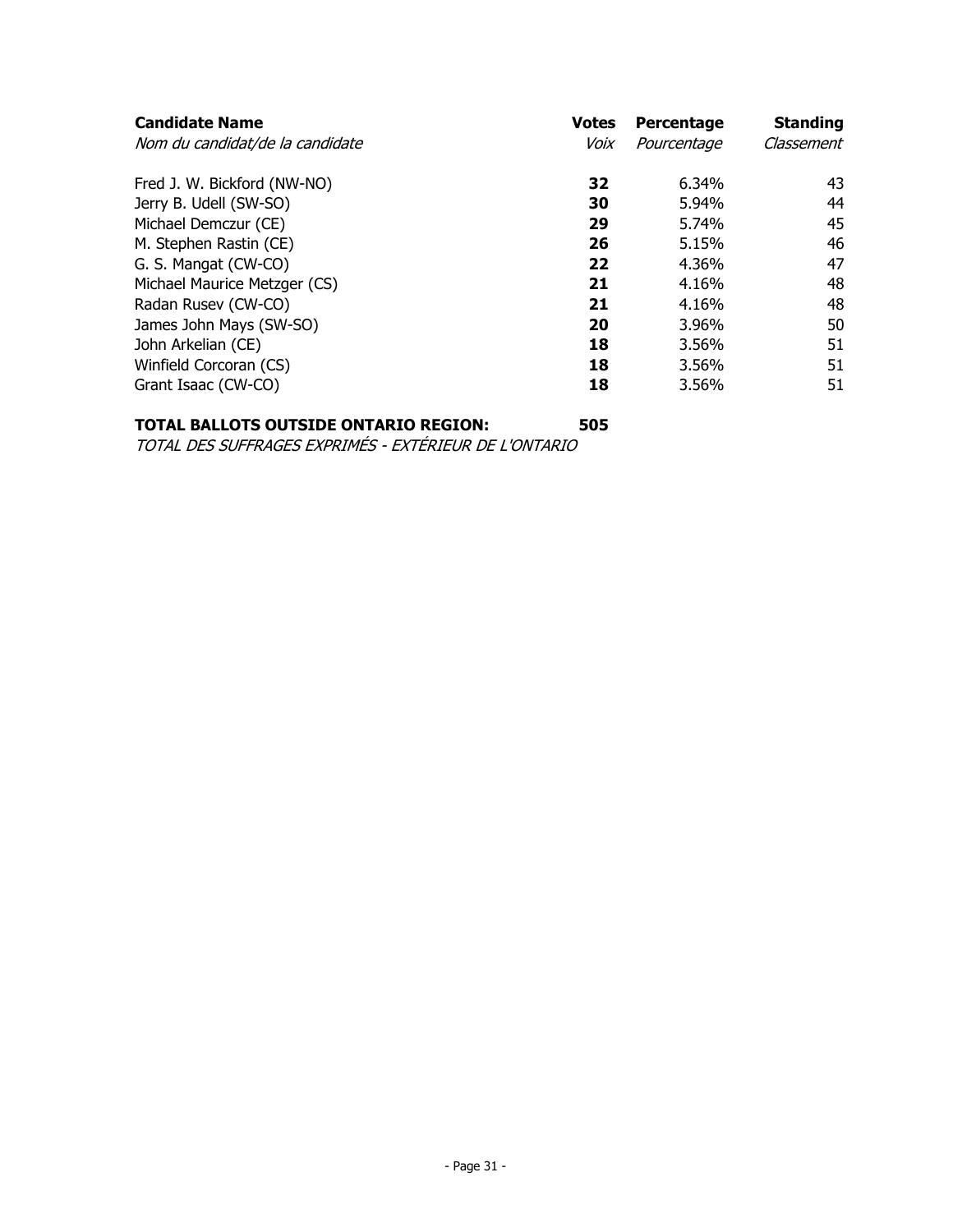## **VOTES FROM OUTSIDE ONTARIO REGION FOR TORONTO CANDIDATES VOTES DE L'EXTÉRIEUR DE L'ONTARIO (CANDIDAT(E)S DE TORONTO)**

| <b>Candidate Name</b>           | <b>Votes</b> | Percentage  | <b>Standing</b> |
|---------------------------------|--------------|-------------|-----------------|
| Nom du candidat/de la candidate | Voix         | Pourcentage | Classement      |
| Murray Klippenstein             | 177          | 35.05%      | 1               |
| D. Jared Brown                  | 159          | 31.49%      | $\overline{2}$  |
| Chi-Kun Shi                     | 159          | 31.49%      | $\overline{2}$  |
| Sam Goldstein                   | 158          | 31.29%      | $\overline{4}$  |
| <b>Geoff Pollock</b>            | 158          | 31.29%      | $\overline{4}$  |
| Nicholas dePencier Wright       | 156          | 30.89%      | 6               |
| John F. Fagan                   | 152          | 30.10%      | $\overline{7}$  |
| Philip H. Horgan                | 152          | 30.10%      | $\overline{7}$  |
| Robert P. Adourian              | 149          | 29.50%      | 9               |
| Lubomir Poliacik                | 148          | 29.31%      | 10              |
| Julia Shin Doi                  | 138          | 27.33%      | 11              |
| Atrisha Lewis                   | 121          | 23.96%      | 12              |
| Tanya Walker                    | 119          | 23.56%      | 13              |
| Gina Papageorgiou               | 117          | 23.17%      | 14              |
| Megan Shortreed                 | 115          | 22.77%      | 15              |
| Rebecca C. Durcan               | 110          | 21.78%      | 16              |
| <b>Isfahan Merali</b>           | 107          | 21.19%      | 17              |
| Signa Daum Shanks               | 102          | 20.20%      | 18              |
| Joseph Groia                    | 101          | 20.00%      | 19              |
| Caryma F. Sa'd                  | 98           | 19.41%      | 20              |
| Jayashree Goswami               | 95           | 18.81%      | 21              |
| Shalini Konanur                 | 93           | 18.42%      | 22              |
| Karen E. Andrews                | 92           | 18.22%      | 23              |
| Orlando Da Silva                | 91           | 18.02%      | 24              |
| <b>Howard Goldblatt</b>         | 91           | 18.02%      | 24              |
| Barbara Murchie                 | 89           | 17.62%      | 26              |
| Julian Falconer                 | 85           | 16.83%      | 27              |
| Anita Goela                     | 85           | 16.83%      | 27              |
| Barbara Hendrickson             | 80           | 15.84%      | 29              |
| <b>Malcolm Mercer</b>           | 76           | 15.05%      | 30              |
| Mirilyn R. Sharp                | 73           | 14.46%      | 31              |
| Paul Le Vay                     | 71           | 14.06%      | 32              |
| Jeff Cowan                      | 68           | 13.47%      | 33              |
| William C. McDowell             | 65           | 12.87%      | 34              |
| Yigal E. D. Rifkind             | 65           | 12.87%      | 34              |
| Jonathan Rosenthal              | 64           | 12.67%      | 36              |
| Heather Zordel                  | 64           | 12.67%      | 36              |
| <b>Billeh Hamud</b>             | 61           | 12.08%      | 38              |
| John Callaghan                  | 60           | 11.88%      | 39              |
| Sean Robichaud                  | 59           | 11.68%      | 40              |
| R. Lee Akazaki                  | 58           | 11.49%      | 41              |
| Liran Kandinov                  | 55           | 10.89%      | 42              |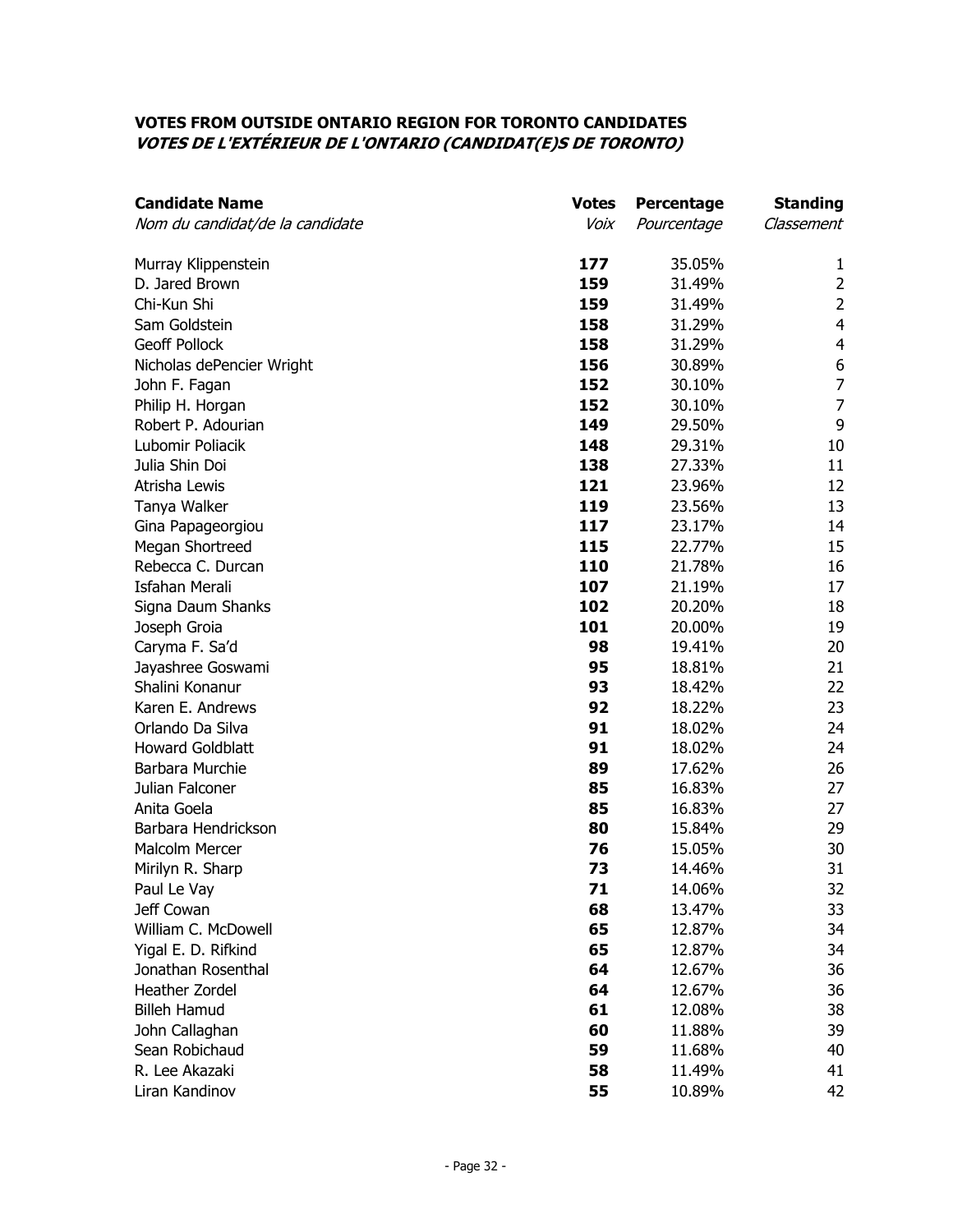| <b>Candidate Name</b>           | <b>Votes</b> | Percentage  | <b>Standing</b> |
|---------------------------------|--------------|-------------|-----------------|
| Nom du candidat/de la candidate | Voix         | Pourcentage | Classement      |
| Maria Taverniti                 | 55           | 10.89%      | 42              |
| Rocco Galati                    | 54           | 10.69%      | 44              |
| Selwyn Pieters                  | 52           | 10.30%      | 45              |
| Peter C. Wardle                 | 51           | 10.10%      | 46              |
| Sudha Chandra                   | 47           | 9.31%       | 47              |
| Ryan J. Peck                    | 44           | 8.71%       | 48              |
| Jeffrey Lem                     | 43           | 8.51%       | 49              |
| David Milosevic                 | 43           | 8.51%       | 49              |
| Kristin Hutton                  | 42           | 8.32%       | 51              |
| Kenneth Alexander               | 40           | 7.92%       | 52              |
| E. Patrick Shea                 | 39           | 7.72%       | 53              |
| John Nunziata                   | 36           | 7.13%       | 54              |
| Darryl Singer                   | 35           | 6.93%       | 55              |
| George Begic                    | 34           | 6.73%       | 56              |
| Mitchell Kowalski               | 34           | 6.73%       | 56              |
| Addison Cameron-Huff            | 32           | 6.34%       | 58              |
| Craig Carter                    | 30           | 5.94%       | 59              |
| Shaleem Gill                    | 30           | 5.94%       | 59              |
| Sidney H. Troister              | 30           | 5.94%       | 59              |
| <b>Pranav Patel</b>             | 29           | 5.74%       | 62              |
| Kelly MacGregor                 | 28           | 5.54%       | 63              |
| Jeremy Devereux                 | 26           | 5.15%       | 64              |
| Christopher Hicks               | 26           | 5.15%       | 64              |
| Ian Daley                       | 22           | 4.36%       | 66              |
| Saidaltaf I. Patel              | 22           | 4.36%       | 66              |
| Ian Speers                      | 21           | 4.16%       | 68              |
| Robert Shawyer                  | 15           | 2.97%       | 69              |
| William Friedman                | 14           | 2.77%       | 70              |
| Donald F. Bur                   | 12           | 2.38%       | 71              |
| Samuel Marr                     | 12           | 2.38%       | 71              |
| David MacLeod Faed              | 10           | 1.98%       | 73              |
| Robert Besunder                 | 6            | 1.19%       | 74              |
|                                 |              |             |                 |

# **TOTAL BALLOTS OUTSIDE ONTARIO REGION: 505**

TOTAL DES SUFFRAGES EXPRIMÉS - EXTÉRIEUR DE L'ONTARIO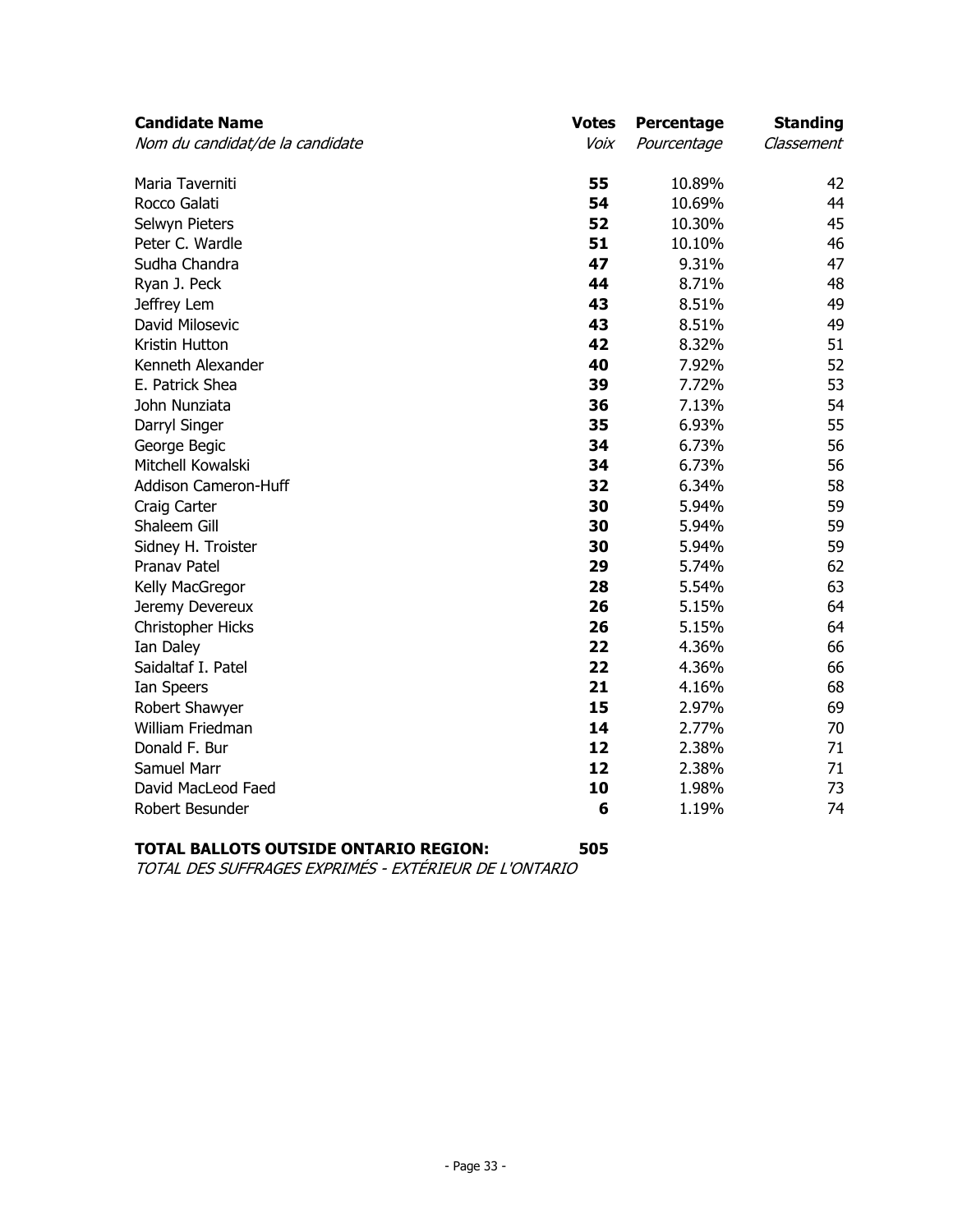## **VOTES FROM SOUTHWEST REGION FOR OUTSIDE TORONTO CANDIDATES VOTES DE LA RÉGION DU SUD-OUEST (CANDIDAT(E)S DE L'EXTERIEUR DE TORONTO)**

| <b>Candidate Name</b>           | <b>Votes</b> | Percentage  | <b>Standing</b>         |
|---------------------------------|--------------|-------------|-------------------------|
| Nom du candidat/de la candidate | Voix         | Pourcentage | Classement              |
| Gerard Paul Charette (SW-SO)    | 461          | 49.68%      | 1                       |
| Teresa Donnelly (SW-SO)         | 386          | 41.59%      | $\overline{2}$          |
| Cheryl R. Lean (E)              | 366          | 39.44%      | 3                       |
| Ryan Alford (NW-NO)             | 357          | 38.47%      | $\overline{\mathbf{4}}$ |
| Joseph Chiummiento (CE)         | 345          | 37.18%      | 5                       |
| Gary D. Graham (CW-CO)          | 339          | 36.53%      | $\boldsymbol{6}$        |
| C. Scott Marshall (CW-CO)       | 334          | 35.99%      | $\overline{7}$          |
| Cecil Lyon (E)                  | 328          | 35.34%      | $\, 8$                  |
| Jorge E. Pineda (CS)            | 327          | 35.24%      | 9                       |
| Alexander David Wilkes (CE)     | 319          | 34.38%      | 10                      |
| Michael Lerner (SW-SO)          | 316          | 34.05%      | 11                      |
| Jerry B. Udell (SW-SO)          | 311          | 33.51%      | 12                      |
| Jean-Jacques Desgranges (E)     | 310          | 33.41%      | 13                      |
| Trevor Robert Parry (CS)        | 308          | 33.19%      | 14                      |
| Brian L. Prill (CW-CO)          | 306          | 32.97%      | 15                      |
| James John Mays (SW-SO)         | 265          | 28.56%      | 16                      |
| Jacqueline Horvat (SW-SO)       | 251          | 27.05%      | 17                      |
| Quinn M. Ross (SW-SO)           | 196          | 21.12%      | 18                      |
| Claire Wilkinson (CW-CO)        | 155          | 16.70%      | 19                      |
| Michael B. LeSage (CS)          | 150          | 16.16%      | 20                      |
| Andrew Spurgeon (CS)            | 113          | 12.18%      | 21                      |
| Cheryl Siran (NW-NO)            | 111          | 11.96%      | 22                      |
| Douglas W. Judson (NW-NO)       | 102          | 10.99%      | 23                      |
| Rebecca Bromwich (E)            | 96           | 10.34%      | 24                      |
| M. Stephen Rastin (CE)          | 96           | 10.34%      | 24                      |
| Dianne G. Corbiere (CE)         | 95           | 10.24%      | 26                      |
| Andrea L. Clarke (CW-CO)        | 94           | 10.13%      | 27                      |
| Paul M. Cooper (CE)             | 92           | 9.91%       | 28                      |
| Rene Larson (NW-NO)             | 86           | 9.27%       | 29                      |
| M. Virginia MacLean (CW-CO)     | 84           | 9.05%       | 30                      |
| Tania Perlin (CE)               | 83           | 8.94%       | 31                      |
| Nathan Baker (CE)               | 82           | 8.84%       | 32                      |
| Janis P. Criger (CS)            | 81           | 8.73%       | 33                      |
| François N. Baril (E)           | 73           | 7.87%       | 34                      |
| Sylvie Patenaude (E)            | 69           | 7.44%       | 35                      |
| Peter Beach (E)                 | 59           | 6.36%       | 36                      |
| Antoine L. Collins (E)          | 58           | 6.25%       | 37                      |
| Deepa Tailor (CW-CO)            | 57           | 6.14%       | 38                      |
| M. Anne Vespry (E)              | 57           | 6.14%       | 38                      |
| Etienne Esquega (NW-NO)         | 53           | 5.71%       | 40                      |
| Yavar Hameed (E)                | 48           | 5.17%       | 41                      |
| Raj Sharda (CW-CO)              | 44           | 4.74%       | 42                      |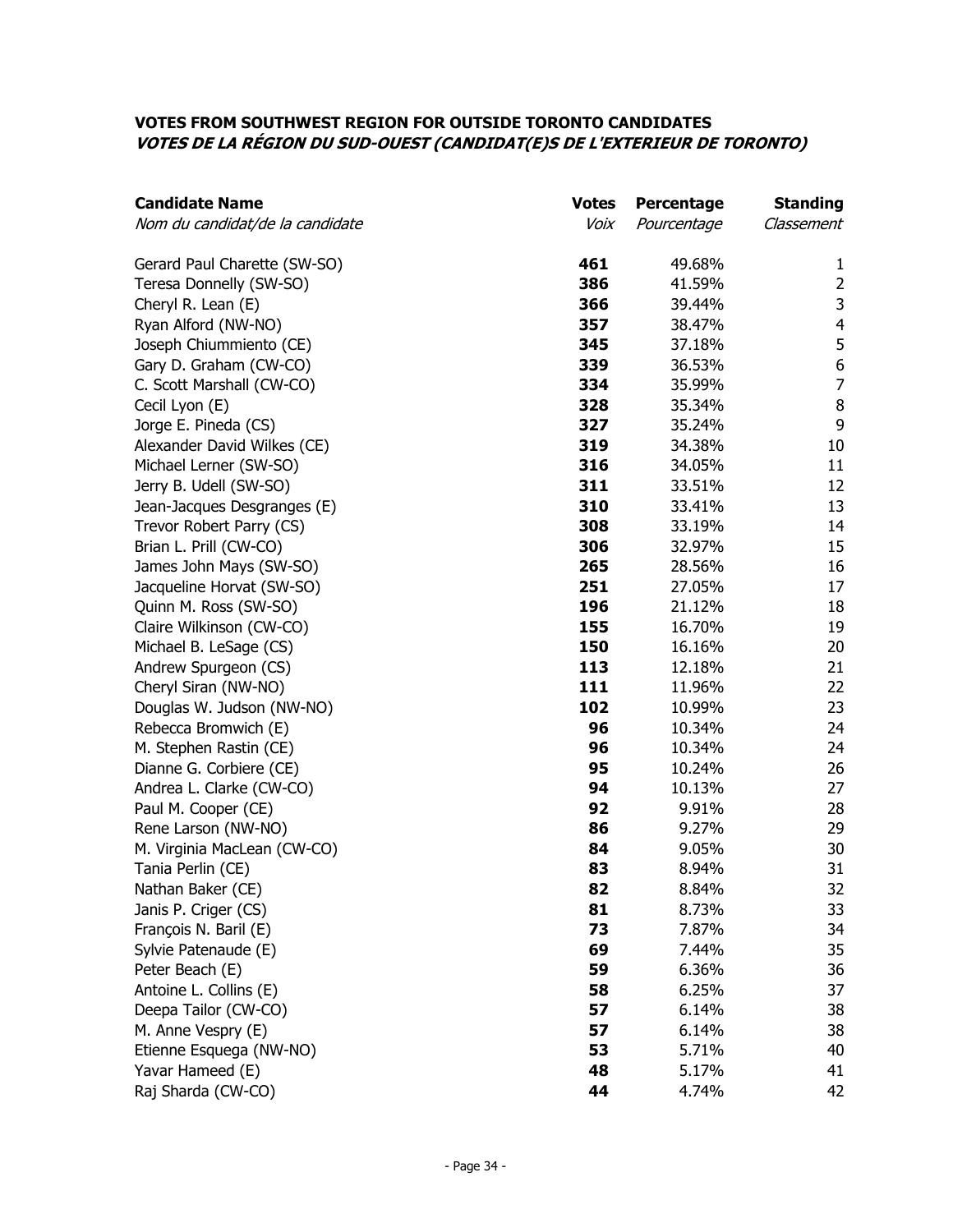| <b>Candidate Name</b><br>Nom du candidat/de la candidate | <b>Votes</b><br>Voix | Percentage<br>Pourcentage | <b>Standing</b><br>Classement |
|----------------------------------------------------------|----------------------|---------------------------|-------------------------------|
| Michael Demczur (CE)                                     | 39                   | 4.20%                     | 43                            |
| Howard Philip Knopf (E)                                  | 37                   | 3.99%                     | 44                            |
| Ayoun Bin Haroon (CW-CO)                                 | 32                   | 3.45%                     | 45                            |
| Radan Rusev (CW-CO)                                      | 29                   | 3.13%                     | 46                            |
| Fred J. W. Bickford (NW-NO)                              | 27                   | 2.91%                     | 47                            |
| David A. McKercher (E)                                   | 22                   | 2.37%                     | 48                            |
| Winfield Corcoran (CS)                                   | 19                   | 2.05%                     | 49                            |
| John Arkelian (CE)                                       | 16                   | 1.72%                     | 50                            |
| G. S. Mangat (CW-CO)                                     | 16                   | 1.72%                     | 50                            |
| Grant Isaac (CW-CO)                                      | 14                   | 1.51%                     | 52                            |
| Michael Maurice Metzger (CS)                             | 11                   | 1.19%                     | 53                            |

## **TOTAL BALLOTS SOUTHWEST REGION: 928**

TOTAL DES SUFFRAGES EXPRIMÉS - SUD-OUEST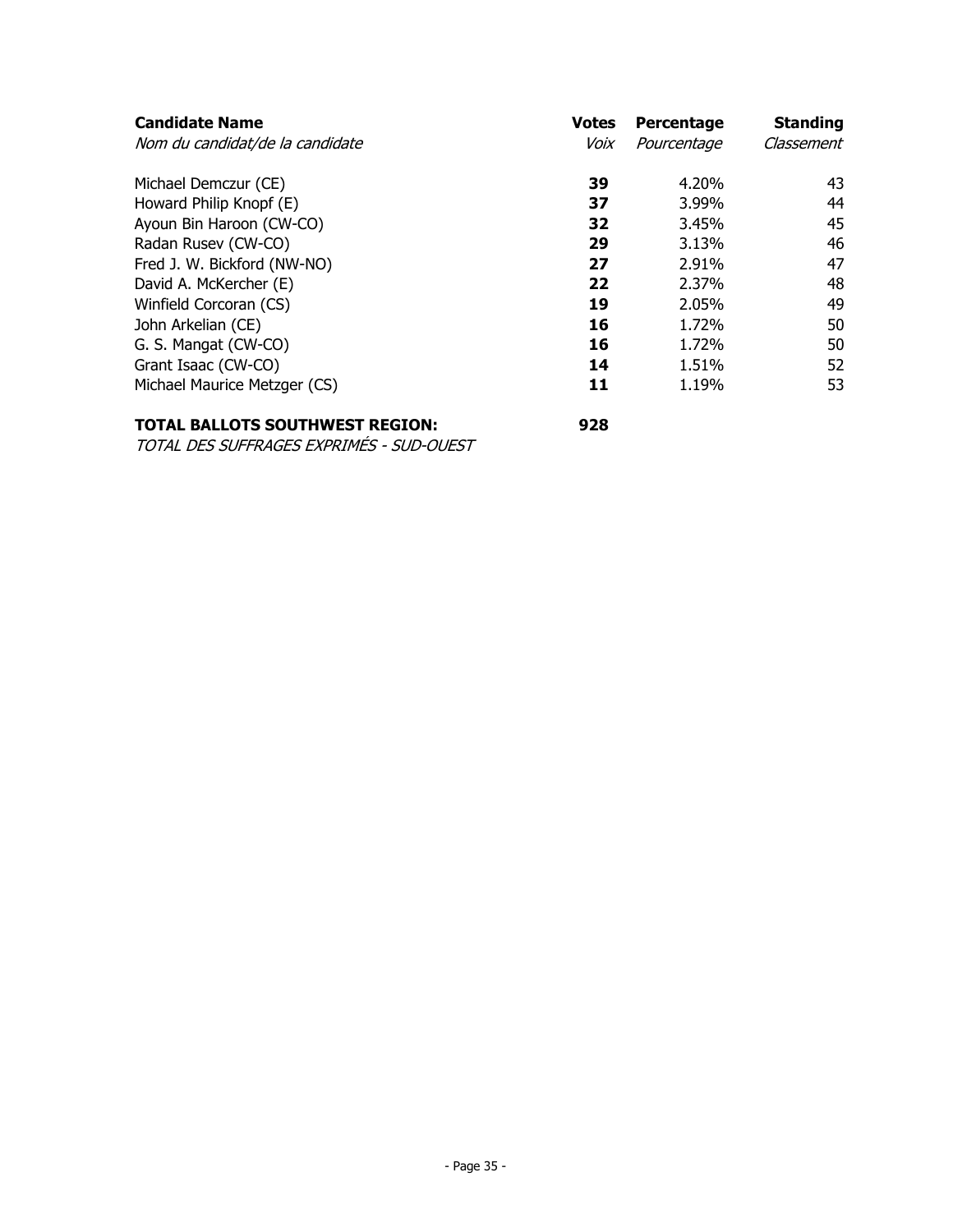#### **VOTES FROM SOUTHWEST REGION FOR TORONTO CANDIDATES VOTES DE LA RÉGION DU SUD-OUEST (CANDIDAT(E)S DE TORONTO)**

| <b>Candidate Name</b>           | <b>Votes</b> | Percentage  | <b>Standing</b>  |
|---------------------------------|--------------|-------------|------------------|
| Nom du candidat/de la candidate | Voix         | Pourcentage | Classement       |
| Robert P. Adourian              | 354          | 38.15%      | 1                |
| <b>Geoff Pollock</b>            | 342          | 36.85%      | $\overline{2}$   |
| Lubomir Poliacik                | 335          | 36.10%      | $\mathsf{3}$     |
| Murray Klippenstein             | 327          | 35.24%      | $\overline{4}$   |
| D. Jared Brown                  | 326          | 35.13%      | 5                |
| Chi-Kun Shi                     | 324          | 34.91%      | $\boldsymbol{6}$ |
| Sam Goldstein                   | 319          | 34.38%      | $\overline{7}$   |
| John F. Fagan                   | 316          | 34.05%      | $\, 8$           |
| Nicholas dePencier Wright       | 311          | 33.51%      | 9                |
| Philip H. Horgan                | 302          | 32.54%      | 10               |
| Joseph Groia                    | 199          | 21.44%      | 11               |
| Sidney H. Troister              | 166          | 17.89%      | 12               |
| Liran Kandinov                  | 152          | 16.38%      | 13               |
| Yigal E. D. Rifkind             | 150          | 16.16%      | 14               |
| Jeffrey Lem                     | 136          | 14.66%      | 15               |
| Julian Falconer                 | 128          | 13.79%      | 16               |
| <b>Malcolm Mercer</b>           | 121          | 13.04%      | 17               |
| Barbara Murchie                 | 121          | 13.04%      | 17               |
| Gina Papageorgiou               | 116          | 12.50%      | 19               |
| Megan Shortreed                 | 115          | 12.39%      | 20               |
| Rebecca C. Durcan               | 114          | 12.28%      | 21               |
| Atrisha Lewis                   | 106          | 11.42%      | 22               |
| Orlando Da Silva                | 104          | 11.21%      | 23               |
| <b>Isfahan Merali</b>           | 103          | 11.10%      | 24               |
| Mirilyn R. Sharp                | 97           | 10.45%      | 25               |
| John Callaghan                  | 96           | 10.34%      | 26               |
| Paul Le Vay                     | 95           | 10.24%      | 27               |
| Jeff Cowan                      | 94           | 10.13%      | 28               |
| Peter C. Wardle                 | 93           | 10.02%      | 29               |
| Julia Shin Doi                  | 92           | 9.91%       | 30               |
| Karen E. Andrews                | 87           | 9.38%       | 31               |
| Signa Daum Shanks               | 84           | 9.05%       | 32               |
| Jonathan Rosenthal              | 84           | 9.05%       | 32               |
| Tanya Walker                    | 84           | 9.05%       | 32               |
| Caryma F. Sa'd                  | 83           | 8.94%       | 35               |
| Jayashree Goswami               | 82           | 8.84%       | 36               |
| Craig Carter                    | 80           | 8.62%       | 37               |
| Rocco Galati                    | 74           | 7.97%       | 38               |
| William C. McDowell             | 69           | 7.44%       | 39               |
| Heather Zordel                  | 68           | 7.33%       | 40               |
| <b>Howard Goldblatt</b>         | 67           | 7.22%       | 41               |
| John Nunziata                   | 66           | 7.11%       | 42               |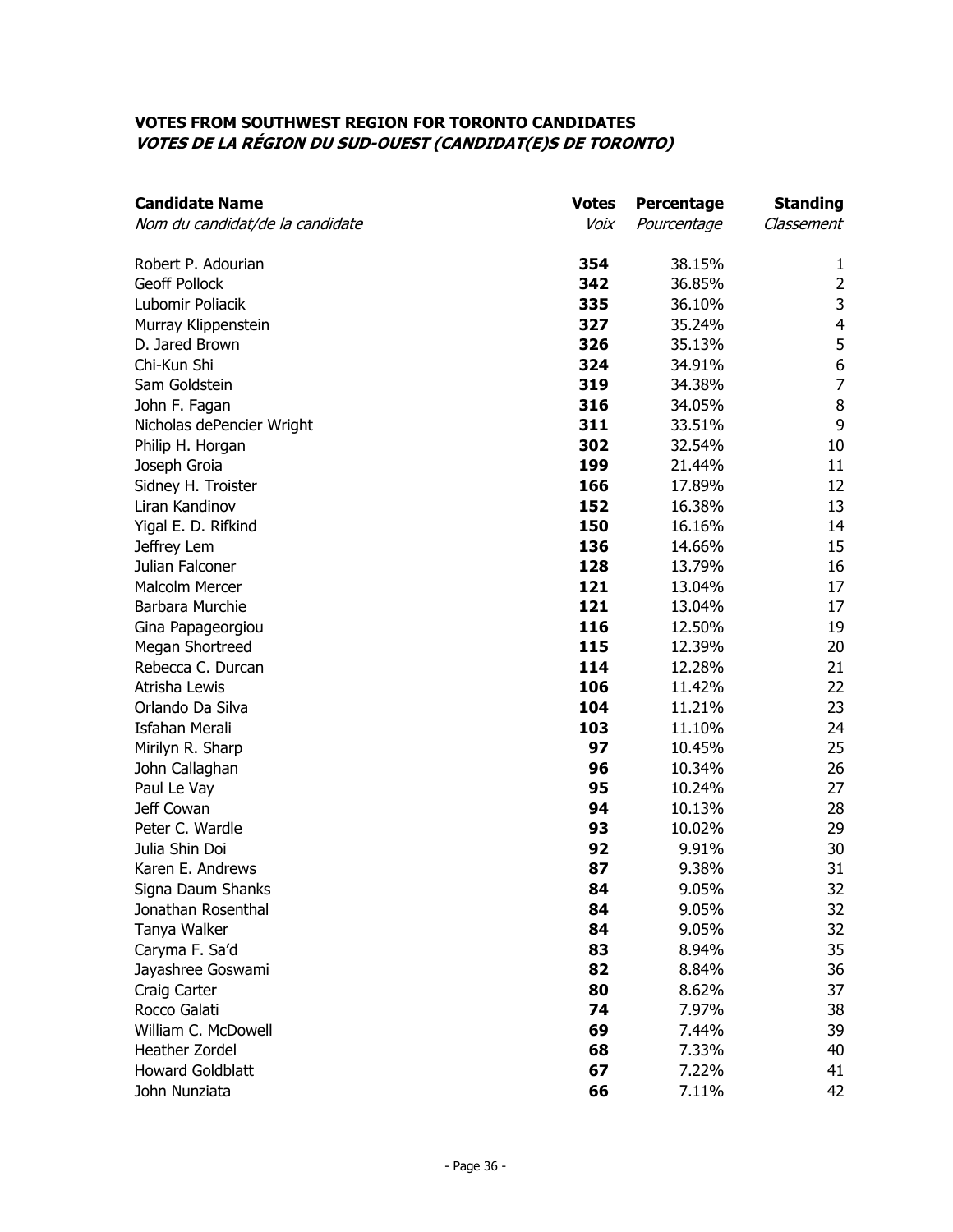| <b>Candidate Name</b>           | <b>Votes</b> | Percentage  | <b>Standing</b> |
|---------------------------------|--------------|-------------|-----------------|
| Nom du candidat/de la candidate | Voix         | Pourcentage | Classement      |
| Shalini Konanur                 | 64           | 6.90%       | 43              |
| Sean Robichaud                  | 63           | 6.79%       | 44              |
| Mitchell Kowalski               | 60           | 6.47%       | 45              |
| Anita Goela                     | 56           | 6.03%       | 46              |
| Barbara Hendrickson             | 53           | 5.71%       | 47              |
| Ian Speers                      | 53           | 5.71%       | 47              |
| R. Lee Akazaki                  | 48           | 5.17%       | 49              |
| Kenneth Alexander               | 48           | 5.17%       | 49              |
| E. Patrick Shea                 | 48           | 5.17%       | 49              |
| Ryan J. Peck                    | 46           | 4.96%       | 52              |
| Darryl Singer                   | 45           | 4.85%       | 53              |
| Christopher Hicks               | 44           | 4.74%       | 54              |
| Selwyn Pieters                  | 41           | 4.42%       | 55              |
| Kelly MacGregor                 | 40           | 4.31%       | 56              |
| Maria Taverniti                 | 39           | 4.20%       | 57              |
| Ian Daley                       | 38           | 4.09%       | 58              |
| George Begic                    | 36           | 3.88%       | 59              |
| <b>Billeh Hamud</b>             | 33           | 3.56%       | 60              |
| Kristin Hutton                  | 30           | 3.23%       | 61              |
| Addison Cameron-Huff            | 29           | 3.13%       | 62              |
| David Milosevic                 | 29           | 3.13%       | 62              |
| Sudha Chandra                   | 28           | 3.02%       | 64              |
| <b>Pranav Patel</b>             | 21           | 2.26%       | 65              |
| Samuel Marr                     | 19           | 2.05%       | 66              |
| Robert Shawyer                  | 16           | 1.72%       | 67              |
| Robert Besunder                 | 14           | 1.51%       | 68              |
| Jeremy Devereux                 | 13           | 1.40%       | 69              |
| Shaleem Gill                    | 13           | 1.40%       | 69              |
| William Friedman                | 11           | 1.19%       | 71              |
| Donald F. Bur                   | 8            | 0.86%       | 72              |
| Saidaltaf I. Patel              | 8            | 0.86%       | 72              |
| David MacLeod Faed              | 6            | 0.65%       | 74              |

# **TOTAL BALLOTS SOUTHWEST REGION: 928**

TOTAL DES SUFFRAGES EXPRIMÉS - SUD-OUEST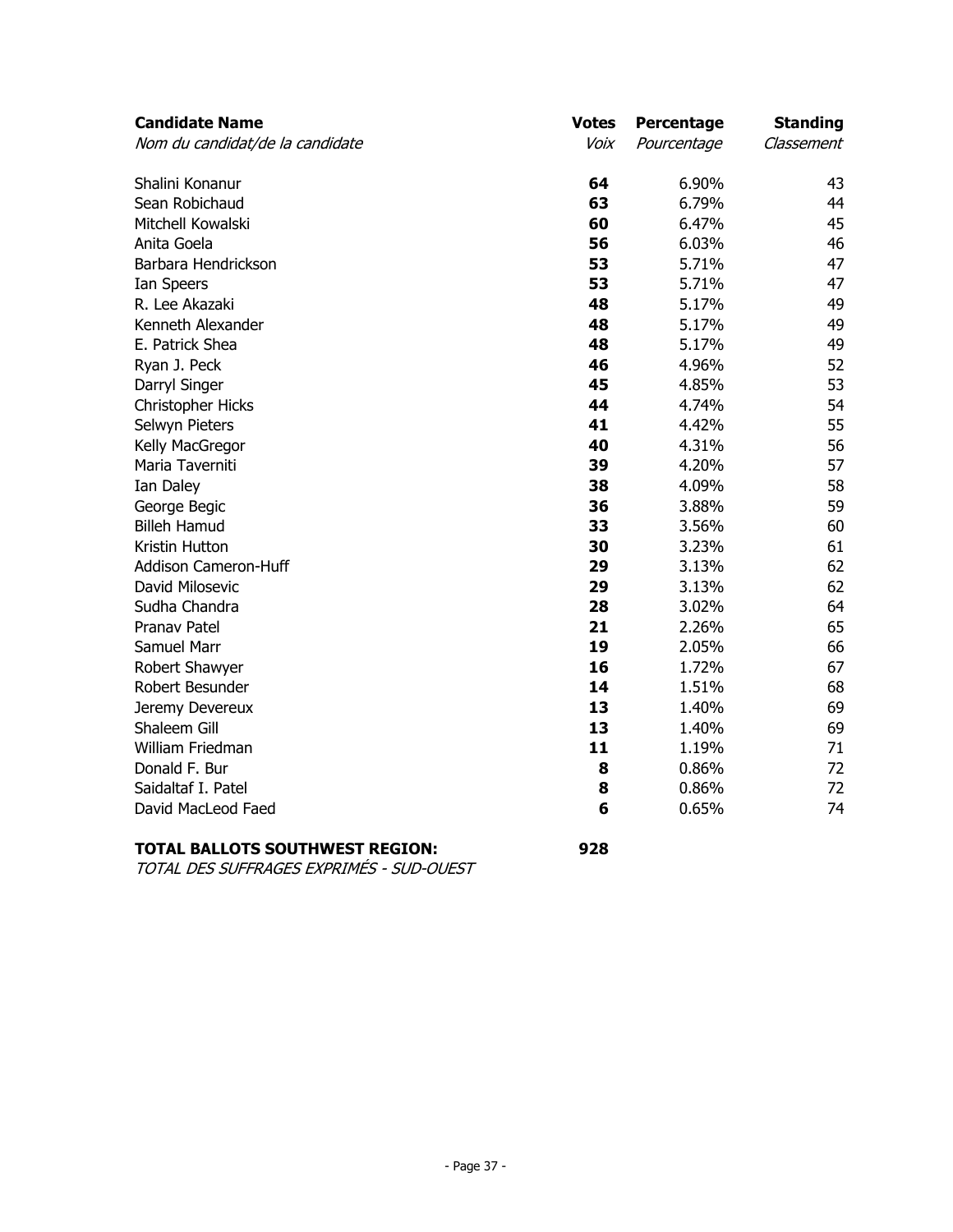#### **VOTES FROM TORONTO REGION FOR OUTSIDE TORONTO CANDIDATES VOTES DE TORONTO (CANDIDAT(E)S DE L'EXTERIEUR DE TORONTO)**

| <b>Candidate Name</b>           | <b>Votes</b> | Percentage  | <b>Standing</b>  |
|---------------------------------|--------------|-------------|------------------|
| Nom du candidat/de la candidate | Voix         | Pourcentage | Classement       |
| Ryan Alford (NW-NO)             | 2,438        | 27.47%      | 1                |
| Cheryl R. Lean (E)              | 2,437        | 27.46%      | $\overline{2}$   |
| Teresa Donnelly (SW-SO)         | 2,258        | 25.44%      | 3                |
| Gary D. Graham (CW-CO)          | 2,233        | 25.16%      | 4                |
| Gerard Paul Charette (SW-SO)    | 2,199        | 24.77%      | 5                |
| Joseph Chiummiento (CE)         | 2,198        | 24.76%      | $\boldsymbol{6}$ |
| Cecil Lyon (E)                  | 2,137        | 24.08%      | $\overline{7}$   |
| C. Scott Marshall (CW-CO)       | 2,112        | 23.79%      | $\,8\,$          |
| Jorge E. Pineda (CS)            | 2,097        | 23.63%      | 9                |
| Brian L. Prill (CW-CO)          | 2,016        | 22.71%      | 10               |
| Alexander David Wilkes (CE)     | 1,993        | 22.45%      | 11               |
| Trevor Robert Parry (CS)        | 1,974        | 22.24%      | 12               |
| Jacqueline Horvat (SW-SO)       | 1,955        | 22.03%      | 13               |
| Jean-Jacques Desgranges (E)     | 1,936        | 21.81%      | 14               |
| Paul M. Cooper (CE)             | 1,843        | 20.76%      | 15               |
| Dianne G. Corbiere (CE)         | 1,593        | 17.95%      | 16               |
| Claire Wilkinson (CW-CO)        | 1,505        | 16.96%      | 17               |
| Douglas W. Judson (NW-NO)       | 1,485        | 16.73%      | 18               |
| Quinn M. Ross (SW-SO)           | 1,437        | 16.19%      | 19               |
| Janis P. Criger (CS)            | 1,373        | 15.47%      | 20               |
| Michael B. LeSage (CS)          | 1,225        | 13.80%      | 21               |
| Cheryl Siran (NW-NO)            | 1,197        | 13.49%      | 22               |
| Rebecca Bromwich (E)            | 1,190        | 13.41%      | 23               |
| Deepa Tailor (CW-CO)            | 1,183        | 13.33%      | 24               |
| Michael Lerner (SW-SO)          | 1,132        | 12.75%      | 25               |
| Andrew Spurgeon (CS)            | 1,055        | 11.89%      | 26               |
| M. Virginia MacLean (CW-CO)     | 1,010        | 11.38%      | 27               |
| François N. Baril (E)           | 979          | 11.03%      | 28               |
| Yavar Hameed (E)                | 967          | 10.89%      | 29               |
| Etienne Esquega (NW-NO)         | 947          | 10.67%      | 30               |
| Nathan Baker (CE)               | 925          | 10.42%      | 31               |
| Antoine L. Collins (E)          | 908          | 10.23%      | 32               |
| Andrea L. Clarke (CW-CO)        | 903          | 10.17%      | 33               |
| Raj Sharda (CW-CO)              | 878          | 9.89%       | 34               |
| Tania Perlin (CE)               | 836          | 9.42%       | 35               |
| Jerry B. Udell (SW-SO)          | 793          | 8.93%       | 36               |
| M. Anne Vespry (E)              | 761          | 8.57%       | 37               |
| Peter Beach (E)                 | 725          | 8.17%       | 38               |
| Sylvie Patenaude (E)            | 679          | 7.65%       | 39               |
| M. Stephen Rastin (CE)          | 645          | 7.27%       | 40               |
| Michael Demczur (CE)            | 601          | 6.77%       | 41               |
| Ayoun Bin Haroon (CW-CO)        | 588          | 6.62%       | 42               |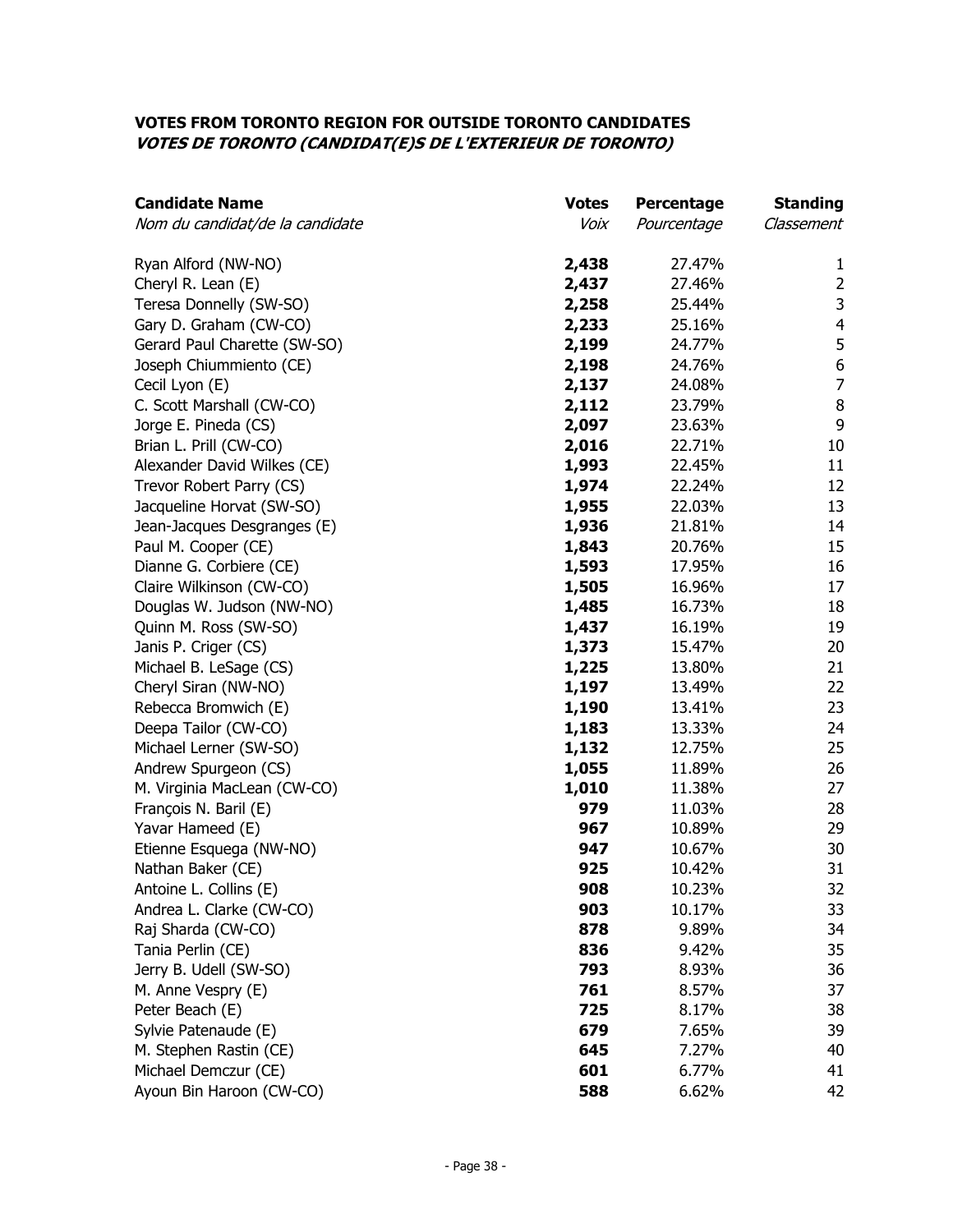| <b>Candidate Name</b>           | <b>Votes</b> | Percentage  | <b>Standing</b> |
|---------------------------------|--------------|-------------|-----------------|
| Nom du candidat/de la candidate | Voix         | Pourcentage | Classement      |
| Rene Larson (NW-NO)             | 547          | 6.16%       | 43              |
| Howard Philip Knopf (E)         | 484          | 5.45%       | 44              |
| Fred J. W. Bickford (NW-NO)     | 413          | 4.65%       | 45              |
| James John Mays (SW-SO)         | 389          | 4.38%       | 46              |
| David A. McKercher (E)          | 323          | 3.64%       | 47              |
| Michael Maurice Metzger (CS)    | 288          | 3.24%       | 48              |
| G. S. Mangat (CW-CO)            | 273          | 3.08%       | 49              |
| John Arkelian (CE)              | 198          | 2.23%       | 50              |
| Winfield Corcoran (CS)          | 186          | 2.10%       | 51              |
| Radan Rusev (CW-CO)             | 183          | 2.06%       | 52              |
| Grant Isaac (CW-CO)             | 129          | 1.45%       | 53              |

# **TOTAL BALLOTS TORONTO REGION: 8,876**

TOTAL DES SUFFRAGES EXPRIMÉS - TORONTO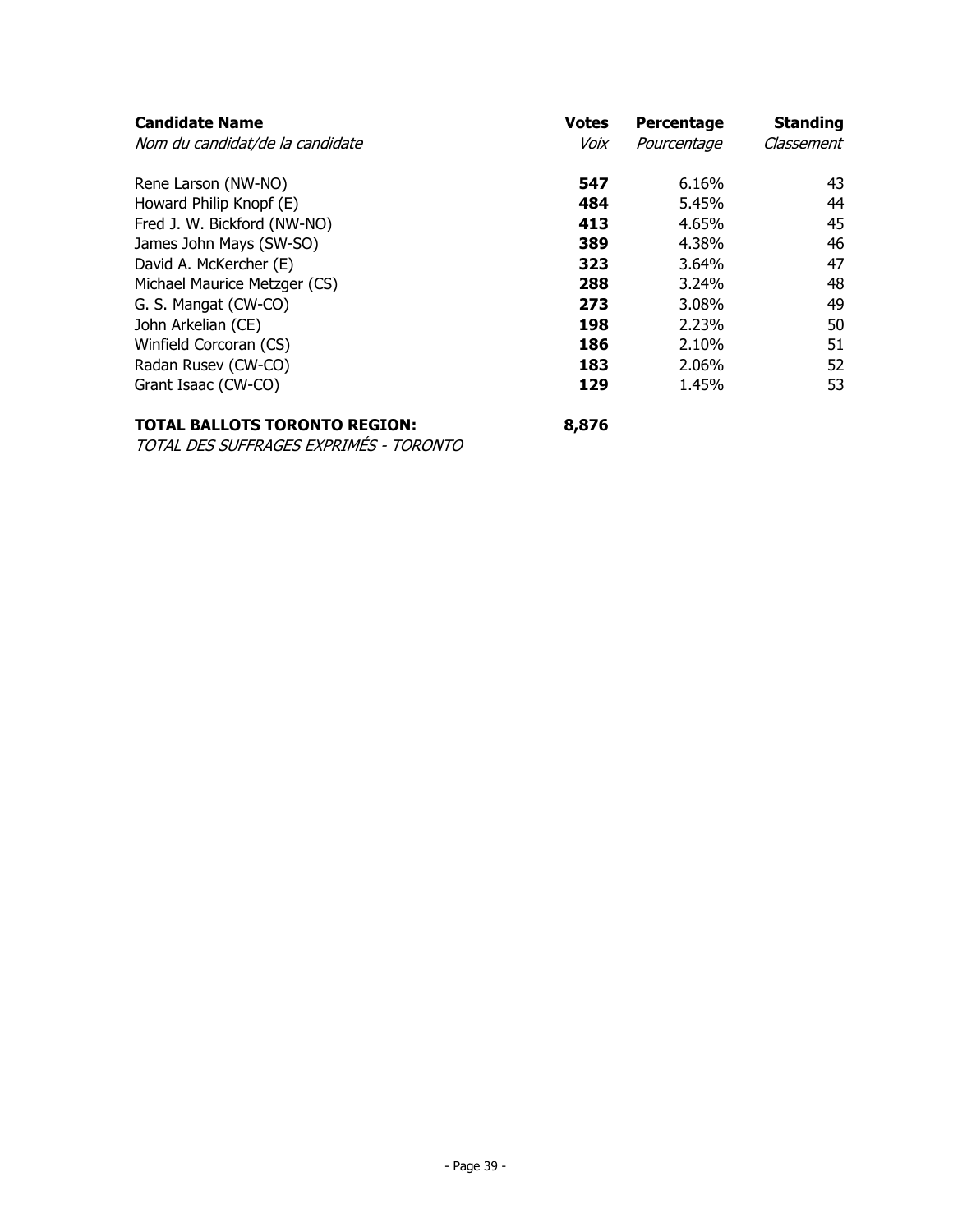#### **VOTES FROM TORONTO FOR TORONTO CANDIDATES VOTES DE TORONTO (CANDIDAT(E)S DE TORONTO)**

| <b>Candidate Name</b>           | <b>Votes</b> | <b>Percentage</b> | <b>Standing</b>         |
|---------------------------------|--------------|-------------------|-------------------------|
| Nom du candidat/de la candidate | Voix         | Pourcentage       | Classement              |
| Murray Klippenstein             | 2,546        | 28.68%            | 1                       |
| Julia Shin Doi                  | 2,475        | 27.88%            | $\overline{2}$          |
| Orlando Da Silva                | 2,397        | 27.01%            | $\mathsf 3$             |
| Robert P. Adourian              | 2,311        | 26.04%            | $\overline{\mathbf{4}}$ |
| Joseph Groia                    | 2,284        | 25.73%            | 5                       |
| Chi-Kun Shi                     | 2,283        | 25.72%            | $\boldsymbol{6}$        |
| <b>Isfahan Merali</b>           | 2,236        | 25.19%            | $\overline{7}$          |
| Atrisha Lewis                   | 2,220        | 25.01%            | $\, 8$                  |
| Megan Shortreed                 | 2,207        | 24.86%            | 9                       |
| <b>Geoff Pollock</b>            | 2,200        | 24.79%            | 10                      |
| Gina Papageorgiou               | 2,195        | 24.73%            | 11                      |
| Sam Goldstein                   | 2,193        | 24.71%            | 12                      |
| D. Jared Brown                  | 2,106        | 23.73%            | 13                      |
| Lubomir Poliacik                | 2,096        | 23.61%            | 14                      |
| Malcolm Mercer                  | 2,070        | 23.32%            | 15                      |
| John F. Fagan                   | 2,069        | 23.31%            | 16                      |
| Julian Falconer                 | 2,034        | 22.92%            | 17                      |
| Philip H. Horgan                | 2,027        | 22.84%            | 18                      |
| Nicholas dePencier Wright       | 2,010        | 22.65%            | 19                      |
| Tanya Walker                    | 1,944        | 21.90%            | 20                      |
| Jonathan Rosenthal              | 1,899        | 21.39%            | 21                      |
| Jayashree Goswami               | 1,781        | 20.07%            | 22                      |
| <b>Howard Goldblatt</b>         | 1,772        | 19.96%            | 23                      |
| Rebecca C. Durcan               | 1,718        | 19.36%            | 24                      |
| Sidney H. Troister              | 1,682        | 18.95%            | 25                      |
| Barbara Murchie                 | 1,661        | 18.71%            | 26                      |
| Paul Le Vay                     | 1,628        | 18.34%            | 27                      |
| Caryma F. Sa'd                  | 1,612        | 18.16%            | 28                      |
| John Callaghan                  | 1,564        | 17.62%            | 29                      |
| Signa Daum Shanks               | 1,511        | 17.02%            | 30                      |
| Peter C. Wardle                 | 1,501        | 16.91%            | 31                      |
| Jeff Cowan                      | 1,488        | 16.76%            | 32                      |
| William C. McDowell             | 1,416        | 15.95%            | 33                      |
| Jeffrey Lem                     | 1,397        | 15.74%            | 34                      |
| Shalini Konanur                 | 1,289        | 14.52%            | 35                      |
| Karen E. Andrews                | 1,236        | 13.93%            | 36                      |
| Rocco Galati                    | 1,182        | 13.32%            | 37                      |
| R. Lee Akazaki                  | 1,116        | 12.57%            | 38                      |
| Sean Robichaud                  | 1,073        | 12.09%            | 39                      |
| Yigal E. D. Rifkind             | 1,068        | 12.03%            | 40                      |
| Craig Carter                    | 1,054        | 11.87%            | 41                      |
| Mirilyn R. Sharp                | 1,054        | 11.87%            | 41                      |